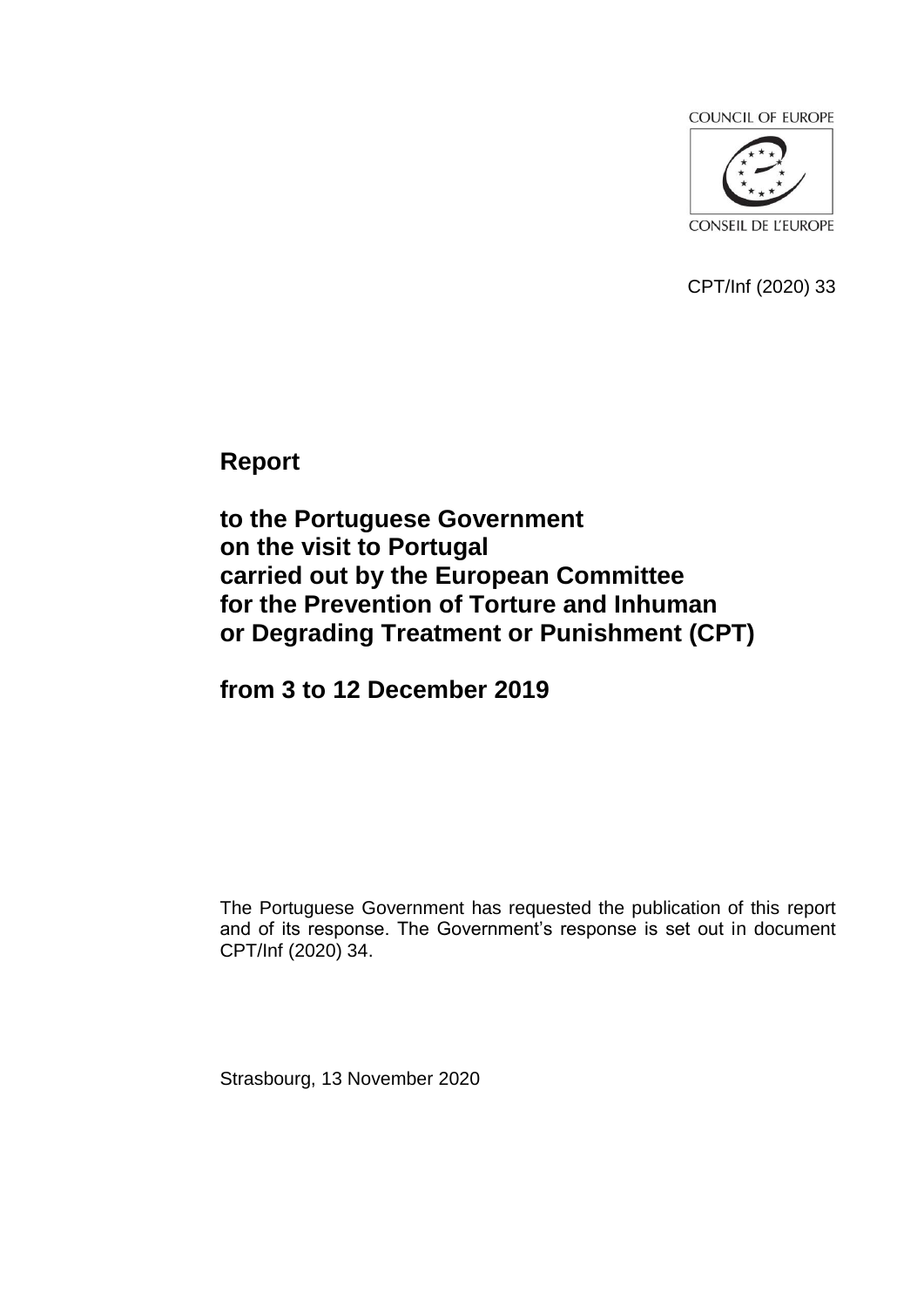# **CONTENTS**

| I.        |                  |                |    |
|-----------|------------------|----------------|----|
| A.        |                  |                |    |
| <b>B.</b> |                  |                |    |
| C.        |                  |                |    |
| II.       |                  |                |    |
| A.        |                  |                |    |
|           | 1.               |                |    |
|           | 2.               |                |    |
|           | 3.               |                |    |
|           | 4.               |                |    |
|           | 5.               |                |    |
| <b>B.</b> |                  |                |    |
|           | 1.               |                |    |
|           |                  | a.             |    |
|           |                  | $\mathbf{b}$ . |    |
|           | 2.               |                |    |
|           | 3.               |                | 31 |
|           |                  | a.             |    |
|           |                  | $\mathbf b$ .  |    |
|           | $\overline{4}$ . |                |    |
|           |                  | a.             |    |
|           |                  | $\mathbf b$ .  |    |
|           |                  | $\mathbf{c}$ . |    |
|           |                  | d.             |    |
|           |                  | e.             |    |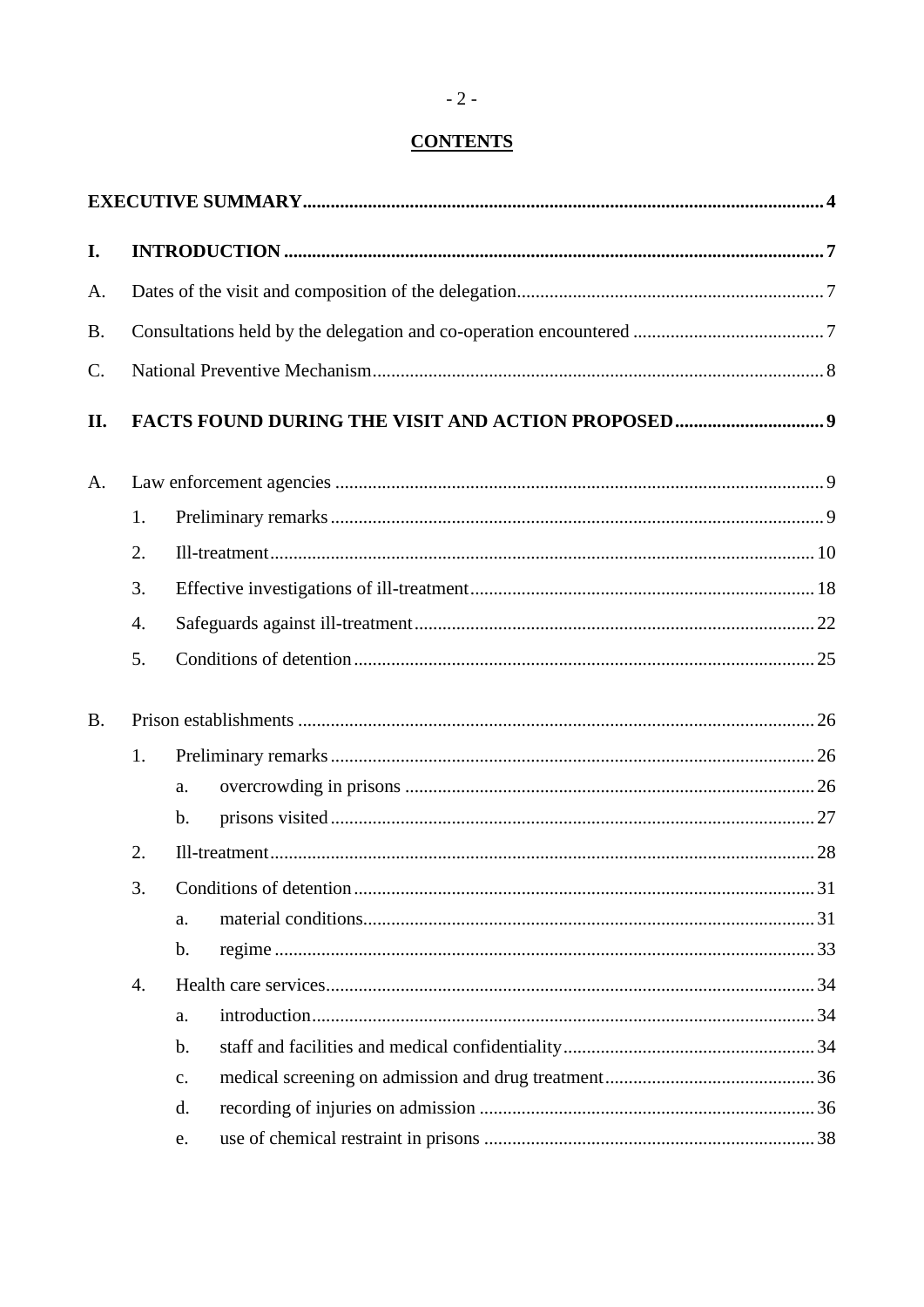|                  | a.             |  |  |
|------------------|----------------|--|--|
|                  | $\mathbf{b}$ . |  |  |
|                  | $C_{-}$        |  |  |
|                  | d.             |  |  |
|                  |                |  |  |
|                  |                |  |  |
| 1.               |                |  |  |
| $\overline{2}$ . |                |  |  |
| 3.<br>4.         |                |  |  |
|                  |                |  |  |
| 5.               |                |  |  |
|                  |                |  |  |
| 6.               |                |  |  |
|                  |                |  |  |

| APPENDIX I LIST OF THE ESTABLISHMENTS VISITED BY THE CPT'S          |  |
|---------------------------------------------------------------------|--|
|                                                                     |  |
|                                                                     |  |
| APPENDIX II LIST OF THE NATIONAL AUTHORITIES, OTHER BODIES AND NON- |  |
| <b>GOVERNMENTAL ORGANISATIONS WITH WHICH THE CPT'S DELEGATION</b>   |  |
|                                                                     |  |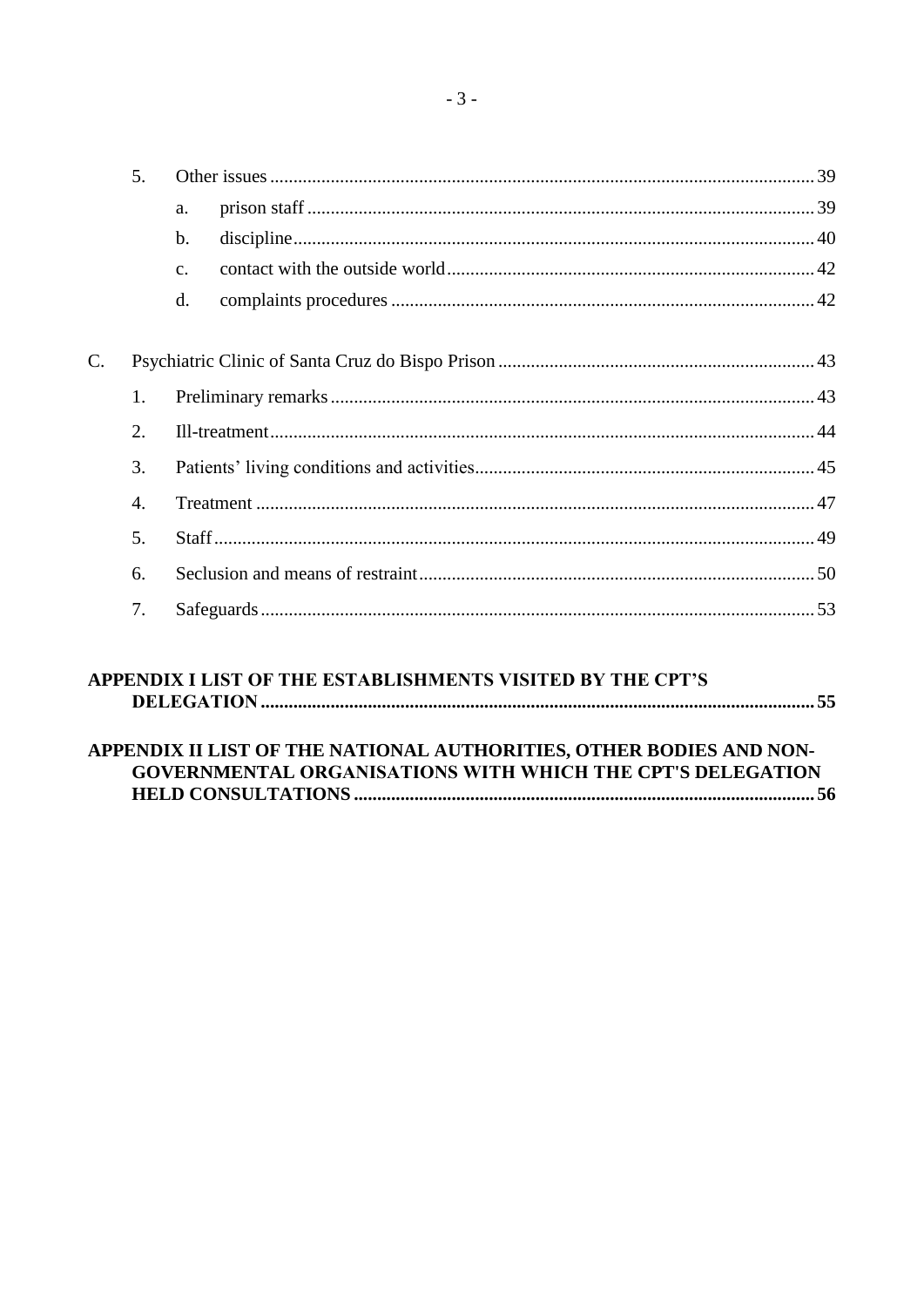#### **EXECUTIVE SUMMARY**

<span id="page-3-0"></span>The primary focus of the December 2019 ad hoc visit was strengthening the protection of persons deprived of their liberty from ill-treatment by the Judicial Police (PJ), Public Security Police (PSP) and the National Republican Guard (GNR). This included an examination of the effectiveness of investigations into allegations of ill-treatment by law enforcement officials. A further focus was the treatment of various categories of prisoners, notably those held on remand and in disciplinary segregation as well as vulnerable prisoners. The CPT's delegation also re-examined the situation of patients held at the psychiatric clinic of Santa Cruz do Bispo Prison.

The co-operation received by the delegation throughout the visit was, on the whole, excellent. However, the principle of co-operation set out in Article 3 of the Convention also requires that decisive steps be taken to improve the situation in the light of the Committee's key recommendations. In this context, the CPT trusts that the Portuguese authorities will take concrete measures to address the real and persisting problem of ill-treatment by law enforcement officials. Further action is needed on recruitment, training and management of law enforcement officials as well as ensuring that allegations of ill-treatment are investigated effectively.

#### **Law enforcement agencies**

As was the case in 2016, the majority of persons met by the CPT's delegation stated that they had been treated correctly whilst in police custody. However, a considerable number of allegations were again received from detained persons of ill-treatment at the time of apprehension, as well as during time spent in a police station. The alleged ill-treatment consisted primarily of slaps, punches and kicks to the body and/or head as well as, on occasion, the use of batons or sticks. Allegations were also received of verbal insults and excessively tight handcuffing. The CPT requests information on the status of the investigations into at least nine cases of alleged physical ill-treatment detailed in the report.

The findings of the CPT's delegation appear to indicate that the infliction of ill-treatment, particularly on persons of African descent and foreign nationals, is not infrequent. The Portuguese authorities must recognise that the existence of ill-treatment by police officers is a fact, and that it is not the result of a few rogue officers. The CPT puts forward a number of recommendations to tackle ill-treatment which cover recruitment, training (including on interview and investigative techniques), accountability and developing a police culture which views the resort to ill-treatment as unprofessional. Further, all police stations should be equipped with audio-video recording equipment for recording police interviews.

As regards the effectiveness of investigations into allegations of ill-treatment by law enforcement officials, the report outlines the importance of ensuring that such investigations are carried out promptly and thoroughly. To this end, the CPT recommends that the Prosecutor General's Office be provided with additional resources. Protocols are required to ensure that whenever a case of alleged ill-treatment, or of injuries indicative of ill-treatment, is forwarded to the prosecutor's office from the prison authorities, a representative of the Prosecutor General's Office or from the General Inspectorate of Home Affairs (IGAI) interviews the person concerned within 48 hours with a view to determining whether a forensic medical examination is necessary and what further investigative steps are required. Further, the CPT recommends that the disciplinary process should run in parallel with the criminal investigation given the very long periods (five or more years) required for a criminal case to be dealt with by the courts.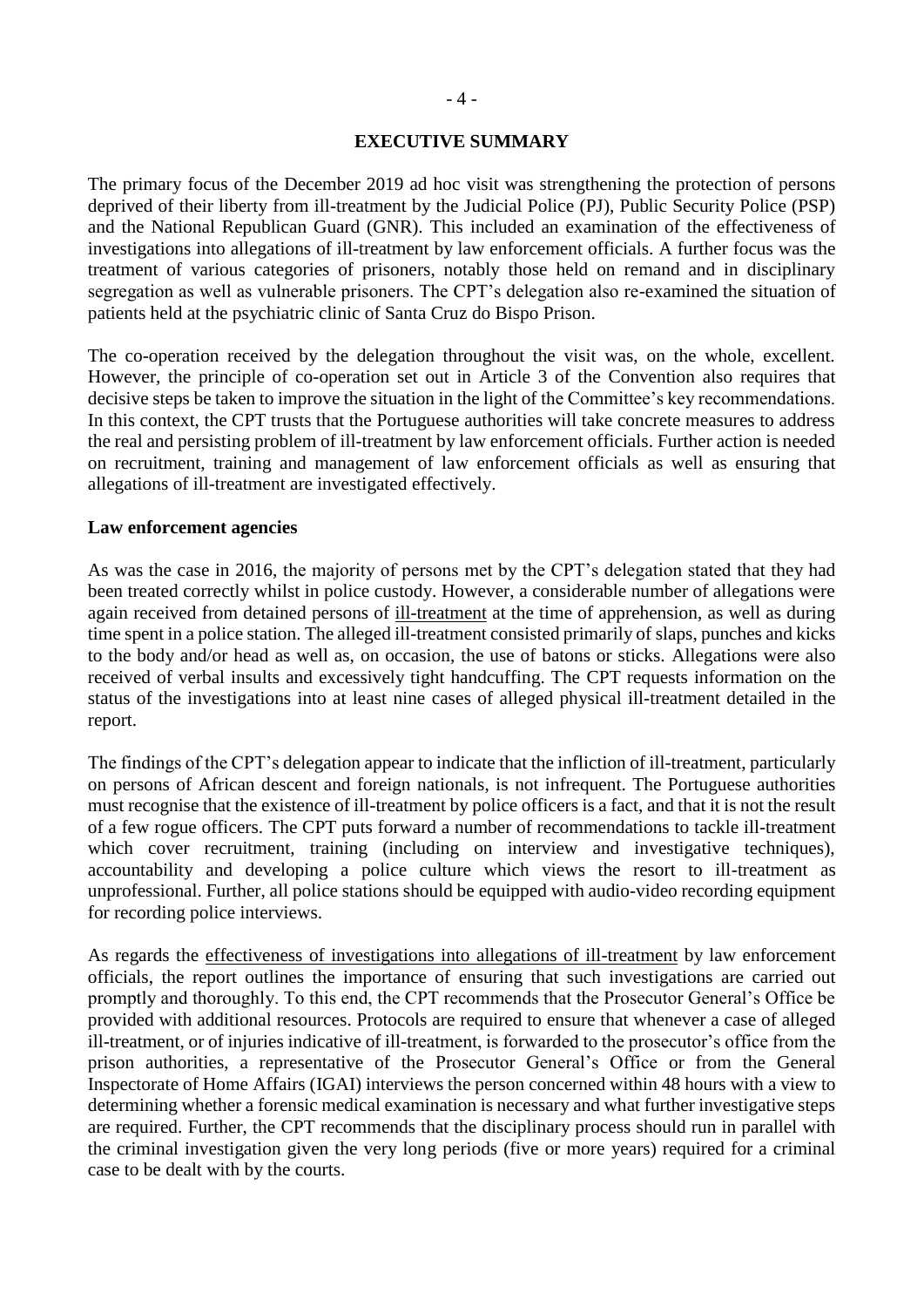As regards safeguards against ill-treatment, the rights of detained persons to notify a family member or a person of confidence about their situation and to have access to a doctor operated generally satisfactorily. However, the majority of persons interviewed stated that they only met an *ex officio* lawyer at the court hearing before a judge. The CPT reiterates that persons detained by the police should have the right of access to a lawyer as from the very outset of the deprivation of liberty. Further, the CPT is concerned that not every instance of deprivation of liberty by the police is registered.

#### **Prisons**

The vast majority of prisoners met by the delegation in the establishments visited stated that they had been treated correctly by prison officers. Nevertheless, a number of allegations of ill-treatment of inmates by prison officers were received, notably, at Caxias, Lisbon Central and Porto Prisons. The ill-treatment was said to consist of slaps, punches, kicks and blows with truncheons to the body and/or head. The CPT makes a series of observations to improve the oversight of interventions to quell disturbances in prisons, and it expresses its strong reservations about the use of firearms and other means of coercion such as flash bangs and CS gas within a confined prison setting. The Portuguese authorities are invited to review the 2009 Regulation on the use of means of coercion in prisons.

The CPT was pleased to note the progress made in reducing the overall prison population to within its capacity, while noting that certain prisons continued to operate at 120% or higher of their official capacity. It has also noted that the measures taken to respond to the COVID-19 pandemic have further reduced the prison population and it considers that these measures, designed to keep the prison population within manageable limits, should become a permanent feature.

As regards living conditions, the CPT found a mixture of both decent and poor living areas in the establishments visited. For instance, the induction cells on D Wing at Lisbon Central Prison were particularly dilapidated and dirty, as were the induction dormitories and dormitory used for accommodating prisoners sentenced or accused of sex offences at Caxias Prison. The situation at Caxias Prison was further exacerbated by the overcrowding (e.g. 14 persons in 33m²) and prisoners being confined to their dormitories for 22 hours a day. A similar situation was in evidence for prisoners accused of sexual offences at Setúbal Prison. Such conditions could be considered as amounting to inhuman and degrading treatment. At Porto Prison, overcrowding was a notable feature and the CPT recommends that single occupancy cells of 7m² should accommodate only one prisoner instead of two and that all dormitories should provide 4m² of living space per prisoner, excluding the sanitary annexe. The CPT also recommends that the Portuguese authorities pursue their efforts to offer an appropriate range of constructive activities to all prisoners in Caxias, Lisbon Central, Porto and Setúbal Prisons, and that they develop purposeful activities for remand prisoners at Lisbon Judicial Police Prison, where the regime remains impoverished.

In respect of health care in prisons, the report contrasts the situation between Porto Prison, where there was a properly resourced and well-run health care service, and Lisbon Central Prison, where high levels of staff fluctuation, inequalities in staff members' terms and conditions, diminished motivation and the lack of a team approach were apparent. In respect of the recording of injuries following a violent incident or use of force within a prison, the CPT welcomes the introduction by the Director General of Prisons of Circular No. 1/2017, which reflects the Committee's standards on this subject. At the same time, it considers that there is room for the Circular to be made more effective in practice through enhanced training, the systematic photographing of all injuries and direct reporting to IGAI and the Prosecutor General's Office. Further, the CPT continues to have concerns over the use of chemical restraint in prisons, notably at Lisbon Central Prison.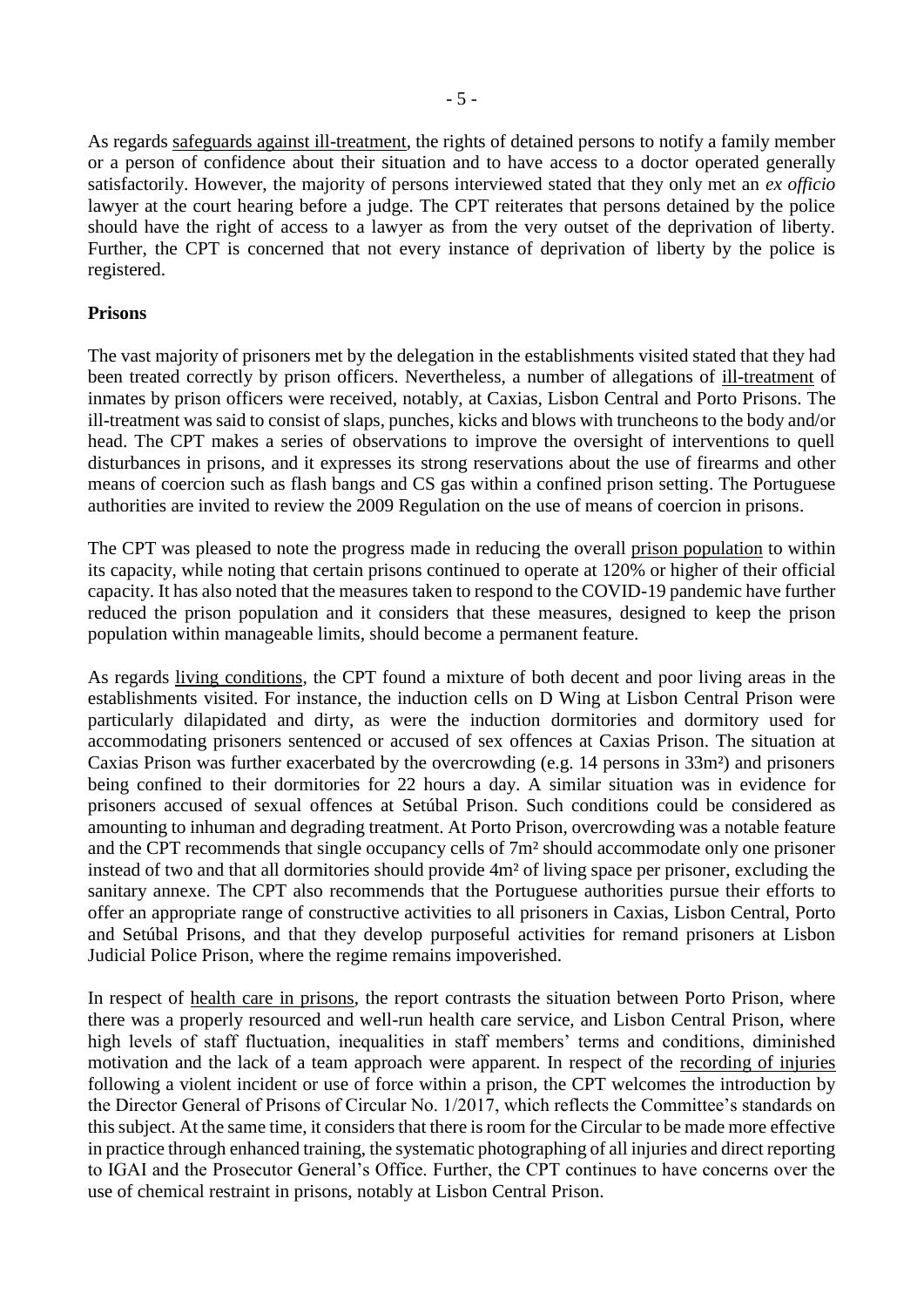The staffing complements in the prisons visited continue to be insufficient to cope with the size and type of the inmate population and the CPT recommends that additional staff be recruited.

The disciplinary procedure was generally satisfactory although the safeguards could be strengthened, and the time taken to investigate and decide on a disciplinary offence speeded up. Further, the measure of provisional isolation (*cautelar*) should not last longer than a few hours without formal charges being brought and oversight safeguards being introduced, including the right of an appeal to an independent authority where the measure is required for a longer period. The Portuguese authorities should amend their use of this measure accordingly. As regards solitary confinement as a disciplinary punishment, the CPT acknowledges the policy approach taken by the Portuguese Prison Administration to not impose disciplinary punishments of solitary confinement of more than 14 days pending the amendment of Law 115/2009 on the Execution of Criminal Sanctions. The CPT recommends that the disciplinary punishment of confinement to a cell (POA) also be limited to a maximum of 14 days.

Contacts with the outside world are generally good, whereas there remains a need to introduce a uniform internal complaints system in which prisoners have confidence. The CPT looks forward to being provided with information on the new complaints system being developed.

#### **Psychiatric Clinic of Santa Cruz do Bispo Prison**

The findings of the 2019 visit demonstrate once again that the Psychiatric Clinic remains prison-like and unable to provide a therapeutic environment for the care and treatment of psychiatric patients. Indeed, the treatment and conditions of many patients are held in this Clinic may well amount to inhuman and degrading treatment. Having said that, the CPT recognises that the Portuguese authorities are attempting to find an appropriate solution to this unacceptable situation.

Pending the closure of the Psychiatric Clinic, the CPT recommends that every effort be made to reduce further the number of patients held in the facility and to put in place a structured programme of therapeutic activities for patients. Further, a significant increase in nursing and health care assistant staffing levels, as well as the replacement of prison officers working in the wards, are essential steps to combat inter-patient violence and intimidation. In addition, qualified specialists responsible for running therapeutic and rehabilitation activities need to be recruited to improve the range and number of purposeful activities offered to patients at the Clinic.

The CPT's delegation found that there was a frequent recourse to the use of *pro re nata* (PRN) medication (so-called "SOS medication"), particularly during evenings and weekends when no psychiatrist was present. The risks associated with such a practice must be addressed through drawing up guidelines for regulating PRN medication in line with the precepts set out by the CPT. Further, provision should be made for psychiatrists to be remunerated out of hours whenever their presence is required at the Psychiatric Clinic.

The CPT again recommends that specific written guidelines on the use of means of restraint for psychiatric patients in institutions under the Ministry of Justice be drawn up in line with the Committee's requirements. As regards more specifically the measure of seclusion, which is known to cause disorientation and anxiety for certain patients, the CPT recommends that it be properly regulated and subject to a number of safeguards as outlined in the report. Further, as a matter of principle, the CPT encourages the Portuguese authorities to totally abolish disciplinary sanctions visà-vis (forensic) psychiatric patients.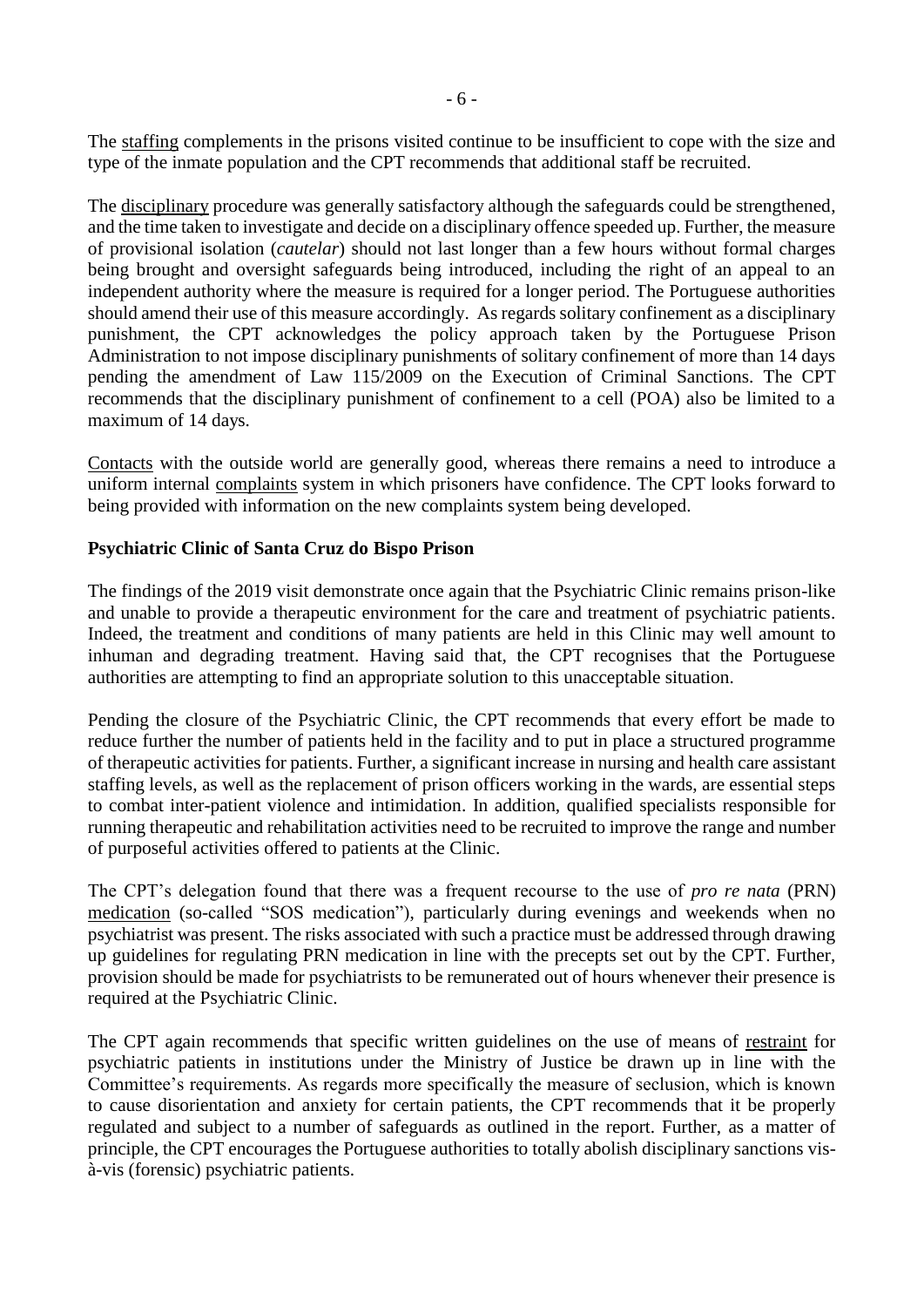## <span id="page-6-0"></span>**I. INTRODUCTION**

## <span id="page-6-1"></span>**A. Dates of the visit and composition of the delegation**

1. In pursuance of Article 7.1 of the European Convention for the Prevention of Torture and Inhuman or Degrading Treatment or Punishment (hereinafter referred to as "the Convention"), a delegation of the CPT carried out an ad hoc visit to Portugal from 3 to 12 December 2019; this was the Committee's eleventh visit to Portugal. The visit was one that the Committee considered to be "required in the circumstances", notably as regards the strengthening of protection of persons deprived of their liberty from ill-treatment by law enforcement officials. To this end, the visit built upon the findings and analysis contained in the CPT's report on its September/October 2016 visit and the response of the Portuguese authorities thereto. Another focus of the 2019 visit was to examine the conditions of detention and treatment of various categories of prisoners, notably those held on remand and in disciplinary segregation as well as vulnerable prisoners. A third objective of the visit was to review the situation at the Psychiatric Clinic of Santa Cruz do Bispo Prison.

- 2. The visit was carried out by the following members of the CPT:
	- Julia Kozma (Head of the delegation)
	- Juan Carlos da Silva Ochoa
	- Alan Mitchell.

They were supported by Hugh Chetwynd, Head of Division, and Patrick Müller of the Secretariat of the CPT, and assisted by Cyrille Orizet, psychiatrist, Georges Pompidou European Hospital, Paris, France.

3. The list of establishments visited by the CPT's delegation can be found in Appendix I.

4. The report on the visit was adopted by the CPT at its 102<sup>nd</sup> meeting, held from 29 June to *3 July 2020*, and transmitted to the Portuguese authorities on 17 July 2020. The various recommendations, comments and requests for information made by the CPT are set out in bold type in the present report. The CPT requests the Portuguese authorities to provide within three months a response containing a full account of action taken by them to implement the Committee's recommendations and replies to the comments and requests for information formulated in this report.

#### <span id="page-6-2"></span>**B. Consultations held by the delegation and co-operation encountered**

5. In the course of the visit, the delegation met Antero Luís, Secretary of State for Internal Administration, Mário Belo Morgado, Secretary of State for Justice, and Rómulo Mateus, Director General of Reintegration and Prison Services, as well as senior officials from the Ministries of Foreign Affairs, Health, Internal Administration and Justice.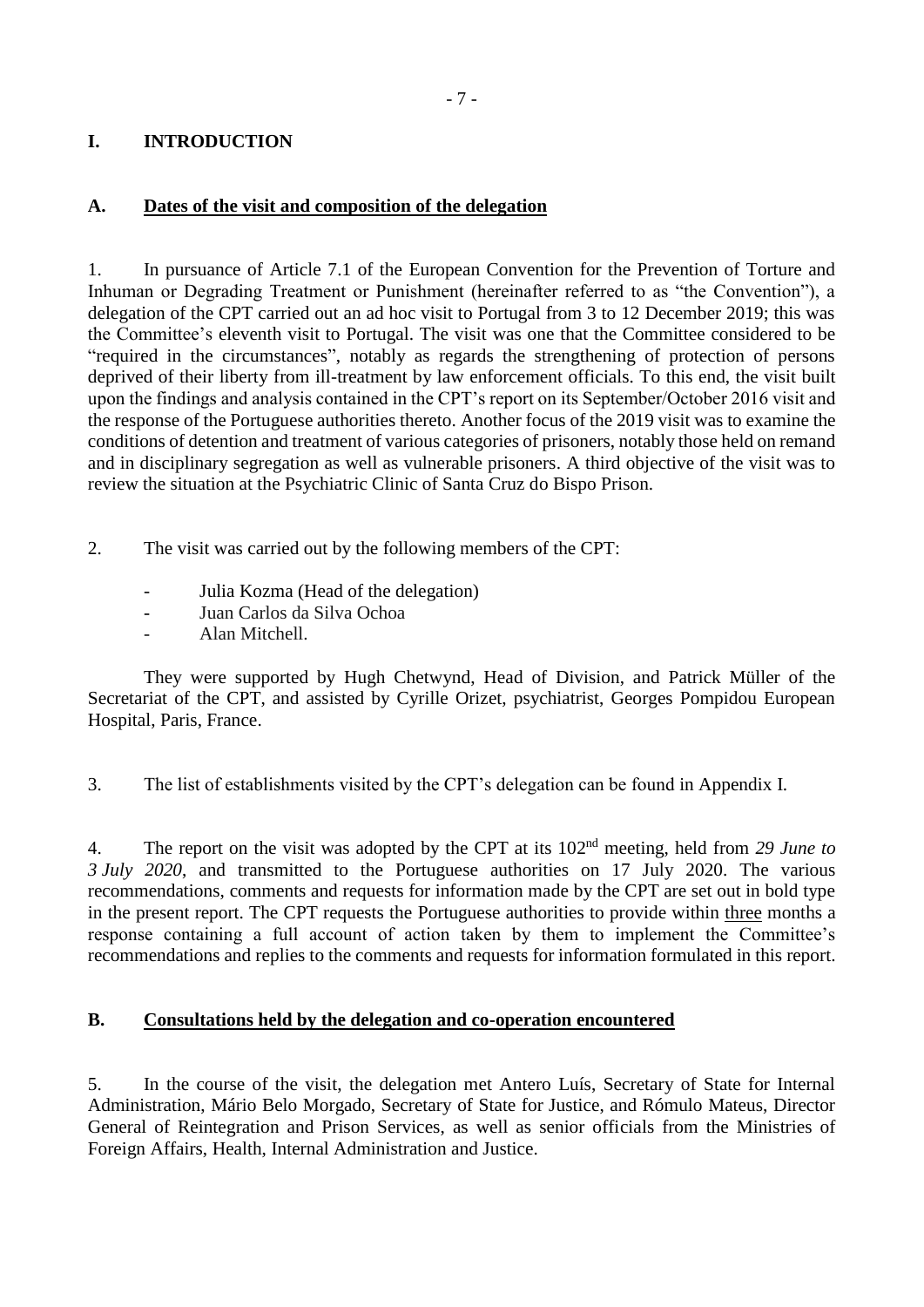The delegation also held an exchange of views with senior officials and prosecutors from the General Prosecutor's Office. Further, the delegation met Anabela Ferreira, Inspector-General of Home Affairs (IGAI). Discussions were also held with the Coordinator from the Office of the Ombudsman responsible for the operation of the National Preventive Mechanism, set up under the Optional Protocol to the United Nations Convention against Torture (OPCAT).

A list of the national authorities and organisations met by the delegation is set out in Appendix II to this report.

6. The co-operation provided by the national authorities in facilitating the visit was, on the whole, excellent. The delegation was granted immediate access to the detention facilities it wished to visit and to the persons it wanted to interview, and most of the information required to carry out its task was promptly provided. In particular, the delegation would like to thank the CPT liaison officers for the assistance provided during the visit.

7. The principle of co-operation set out in Article 3 of the Convention is not limited to steps taken to facilitate the task of visiting delegations. It also requires that decisive action be taken to improve the situation in the light of the Committee's key recommendations. In this respect, the CPT has noted positively the steps that have been taken to address the recommendations made in previous reports, in particular as regards prison conditions, while recognising that serious challenges still remain. The situation of patients in the psychiatric clinic of Santo Cruz do Bispo Prison remains a serious concern for the Committee but it is encouraged by the actions now being taken by the Portuguese authorities to address the situation. As regards policing, the CPT considers that not enough is being done to recognise and address the real and persisting problem of ill-treatment by law enforcement officials that is present in Portugal. More needs to be done regarding the recruitment, training and management of law enforcement officials but also in ensuring that allegations of illtreatment are effectively investigated.

**The CPT trusts that the Portuguese authorities will take concrete measures to address the recommendations in this report, including as regards the specific issues highlighted above, in accordance with the principle of co-operation set out in Article 3 of the Convention.**

## <span id="page-7-0"></span>**C. National Preventive Mechanism**

8. At the time of the 2019 visit, the National Preventive Mechanism (NPM) within the Ombudsman's Office effectively consisted of one person (the Coordinator) who was supported by staff members from other departments within the Office whenever carrying out monitoring visits. The CPT is not convinced that this is the best way to ensure an optimal functioning of the NPM. In this connection, reference is made to the report of the United Nations Subcommittee on Prevention of Torture and Other Cruel, Inhuman or Degrading Treatment or Punishment (SPT) on its May 2018 visit to Portugal,<sup>1</sup> in which it made a series of recommendations to bolster the standing of the NPM, including the necessity to allocate it additional resources. Such resources are essential for the NPM to fulfil its preventative role, notably by paying closer attention to the actions of law enforcement officials when carrying out visits to places of deprivation of liberty.

**The CPT would like to be informed of the resources provided to the Ombudsman's Office for 2020 and 2021 to ensure that the NPM can fulfil its mandate properly.**

<sup>1</sup> 

<sup>&</sup>lt;sup>1</sup> See SPT report on the 1-10 May 2018 visit to Portugal: ref. CAT/OP/PRT/1, paragraphs 11-32.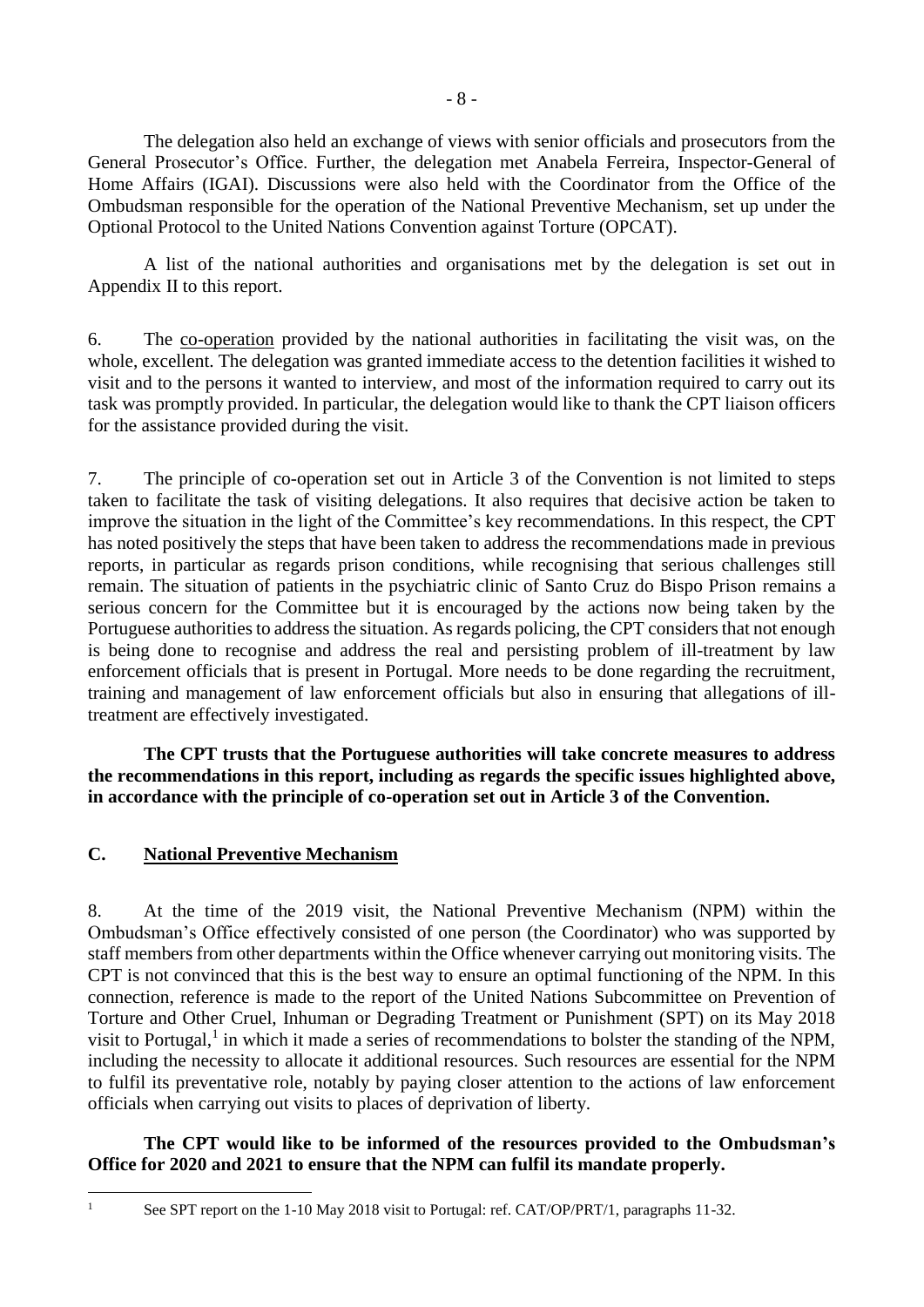## <span id="page-8-0"></span>**II. FACTS FOUND DURING THE VISIT AND ACTION PROPOSED**

## <span id="page-8-1"></span>**A. Law enforcement agencies**

## <span id="page-8-2"></span>**1. Preliminary remarks**

9. In the course of the 2019 visit, the CPT's delegation interviewed many persons in prison in the Lisbon and Porto areas, both sentenced and on remand. All of these persons had been apprehended and detained in the recent past by either the Public Security Police (PSP) or the National Republican Guard (GNR), both of which come under the responsibility of the Ministry of the Interior, or by the Judicial Police (PJ), which is subordinate to the Ministry of Justice. Several police stations were also visited (see Appendix I).

10. The legal framework governing the deprivation of liberty by law enforcement officials remains the same as that set out in the report on the 2008 visit. In brief, Article 28(1) of the Constitution and section 254 of the Code of Criminal Procedure (CCP) limit the time for which a person suspected of a criminal offence may be detained in a police station to 48 hours. In practice, other than at the weekends, persons are rarely kept longer than 24 hours in detention and the vast majority are released on police bail after a few hours.

11. At the outset, the CPT wishes to recall that its delegation talked to a great number of inmates in order to provide an assessment of the occurrence of ill-treatment by police forces in the country. The cases raised by the CPT are but an illustration of its findings and, unless specifically stated, is not a request to the authorities to initiate individual investigations. CPT delegations are always careful to triangulate information before raising specific cases of ill-treatment (credible allegations, witnesses, medical evidence, documentation). See for example the cases highlighted in paragraphs 14 and 15 below. At the same time, the CPT receives credible allegations of ill-treatment from persons who do not wish to have their names disclosed or to make an official complaint as they are fearful of the consequences of making a complaint or have no trust in the complaints system.

The CPT is aware of the measures put in place by the Portuguese authorities to combat illtreatment by law enforcement officials, including as regards training in respect for human rights and legal provisions designed to render forced confessions of no value before a court. These are positive measures. It also very much appreciates the long-standing co-operation it has had with the Ministries of Interior and Justice and with the GNR, PSP and PJ.

Nevertheless, the CPT wishes once again to convey its concern that ill-treatment by Portuguese law enforcement officials is not infrequent. The findings of the 2019 visit reinforce the concerns raised by the CPT in relation to this matter in its three previous visit reports dating back to 2012. The CPT trusts that the Portuguese authorities will have a constructive approach when considering the recommendations laid out below with regard to improving the effectiveness of investigations, strengthening the safeguards surrounding deprivation of liberty and pursuing their efforts to eradicate ill-treatment by law enforcement officials.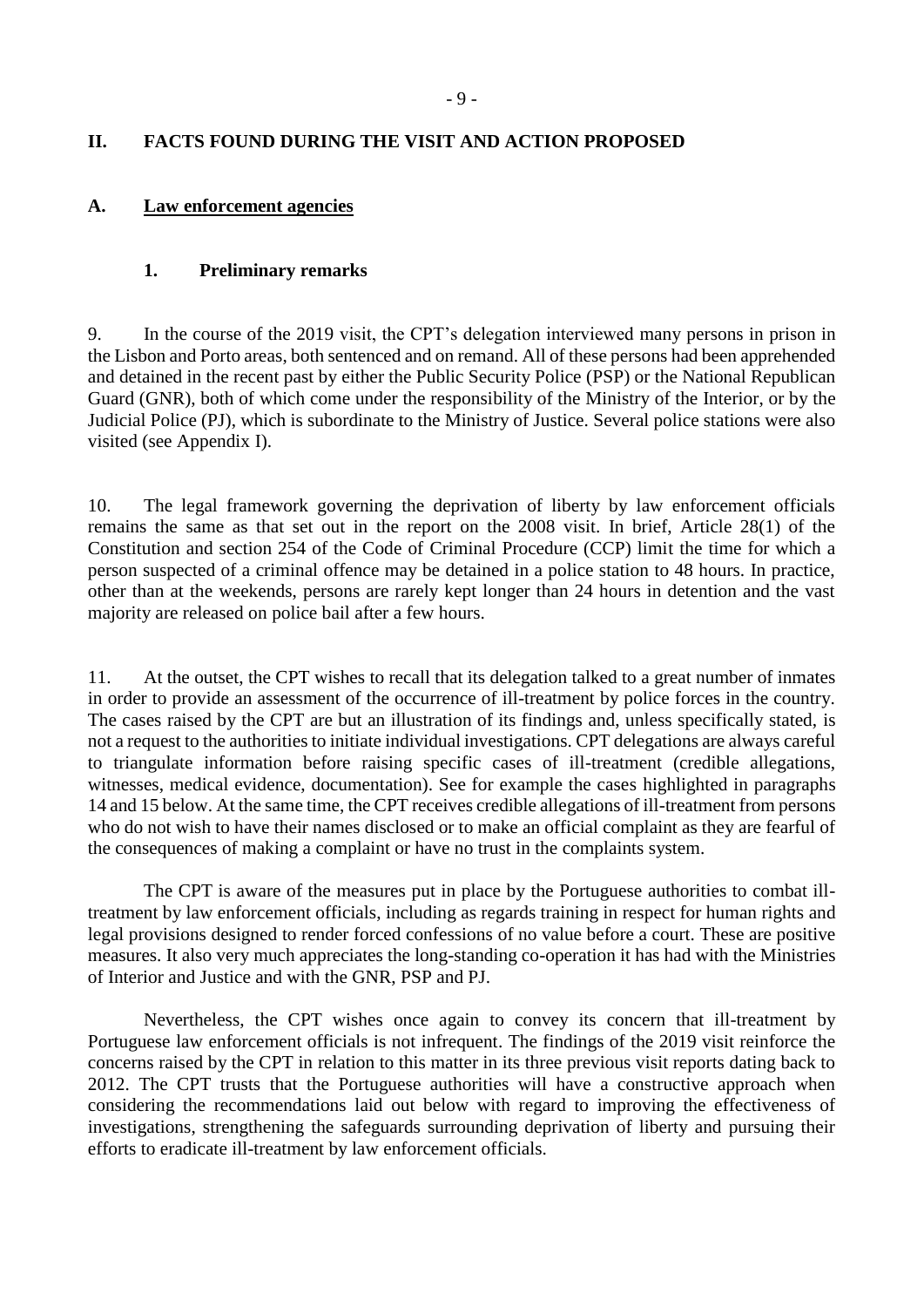12. The CPT is very conscious of the challenging work that police officers must undertake to combat crime and maintain public order. It therefore goes without saying that the State has a duty to ensure that police officers are sufficiently numerous and provided with the necessary resources to carry out their tasks professionally and in accordance with human rights norms.

**The CPT would appreciate being provided with information on the number of PSP and GNR personnel and of an outline of their conditions of work (statutory hours, remuneration, access to ongoing training and welfare support, etc.).**

## <span id="page-9-0"></span>**2. Ill-treatment**

13. It is important to reiterate that, as was the case in the past, the majority of persons met by the CPT's delegation stated that they had been correctly treated by law enforcement officials both at the time of their apprehension and while in police custody. However, the delegation did, once again, receive a considerable number of allegations of ill-treatment. The alleged ill-treatment related to:

- the time of apprehension, after the persons had been brought under control (and handcuffed);
- the time when the suspects were being transported to the police station;
- the time when the suspects were interviewed in the police station.

The ill-treatment was purportedly inflicted as a means to force the suspects to sign certain documents, to confess to particular crimes<sup>2</sup> or to punish them for the alleged crime committed.<sup>3</sup>

The alleged ill-treatment consisted primarily of slaps, punches and kicks to the body and/or head as well as, on occasion, the use of batons or sticks. It should be noted that the delegation again heard in particular, many allegations of ill-treatment made by persons of African descent, both Portuguese citizens and foreign nationals. In addition to physical violence, the CPT's delegation received many allegations that police officers (PSP, GNR and PJ) insulted them verbally and referred in derogatory terms to the colour of their skin.

<sup>1</sup> 

<sup>&</sup>lt;sup>2</sup><br>Notwithstanding Article 126 of the Code of Criminal Procedure on forbidden methods of evidence.

<sup>3</sup> By communication received on 12 February 2020, the PSP responded to certain points raised in the preliminary observations made by the CPT's delegation at the end of the visit. It is notable that the PSP reject the idea that a person could be ill-treated to force a confession or to sign certain documents as such acts are optional and have no legal consequences. Regrettably, the clear legal provisions do not appear to act as sufficient deterrent for those police officers who wish to ill-treat detained suspects as a punishment or to obtain information, including in the form of a signed confession.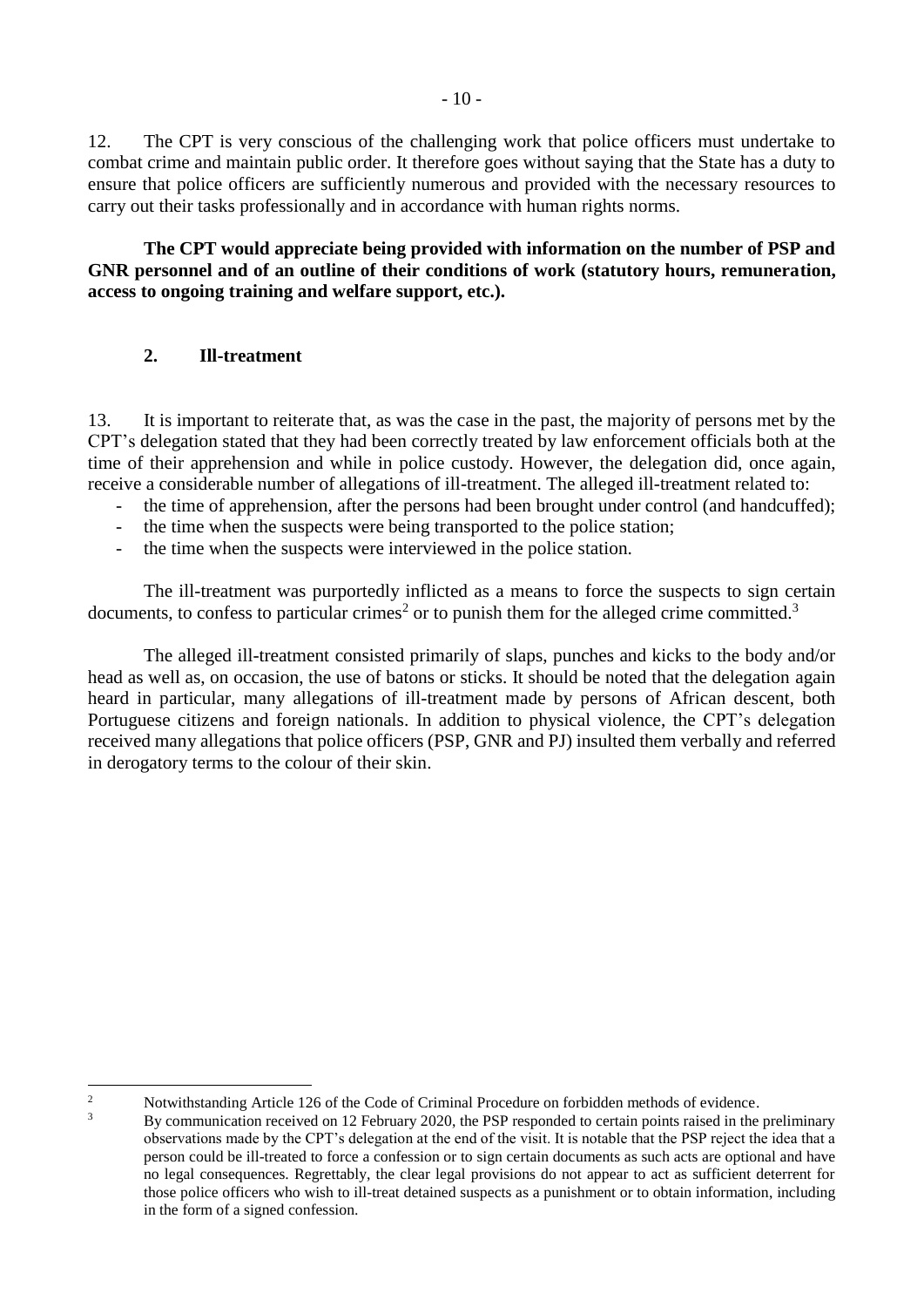14. The CPT wishes to highlight the following cases of alleged ill-treatment. While some of the persons met by the delegation stated that they wanted to make a complaint about the ill-treatment,<sup>4</sup> others provided information on the condition that their names would not be divulged.

- i. On 28 October 2019, AMT was apprehended on the street in Setúbal by the GNR and PJ and taken to his house. He alleged that when he did not reply as to whether he had any drugs, a GNR officer slapped him in the face and hit him three times in the chest, and that when he was slapped a second time across the face, it dislodged his dental braces, which has made it difficult for him to chew ever since. Further, after he was taken to the police station, he claimed that, while still handcuffed, he was repeatedly jabbed on the right leg and in the chest with a stick while being questioned as to where a stash of drugs was hidden. He stated that he was kept handcuffed for nine hours. AMT's wrists still bore marks from the cuffs when he was met by the CPT's delegation nearly six weeks later.
- ii. On 4 October 2019, CP was apprehended by the PSP and taken to Pontinha Police Station where he was allegedly slapped and kicked by three or four officers. Subsequently, he was taken to hospital where he underwent an MRI of the head, an ultrasound and blood and urine tests. When presented to the court he complained to the judge about his treatment by the police. Upon entry to the prison, the nurse had described a number of injuries and concluded that the clinical findings were compatible with the allegations of ill-treatment. Upon examination by the delegation's doctor at Caxias Prison, CP presented the following injuries: two parallel scars, one measuring 3.7 cm and the other 2.1 cm above the left eye; a 1.7 cm linear scar above the right eye, together with another v-shaped scar above the right eye, measuring 1.0 cm and 1.4 cm respectively.
- iii. On 4 October 2019, DBP was arrested by four GNR officers on the street. After he was placed face down on the ground and handcuffed behind his back, the officers allegedly proceeded to kick him in the head and body. He was transported to the GNR police station at Vale Fetal, Charneca de Caparica, where he was allegedly subjected to further kicks to the body and punched around his left eye and in the ribs on the left side of his body. Upon arrival at Setúbal Prison, on 5 October, he was photographed by the prison officer on duty and on 8 October his injuries were recorded as follows by the doctor: "haematoma on the infra-orbital left side; a haematoma on left shoulder; slight haematoma left of sternum; slight redness in posterior part of neck; pain when breathing and pain in left ribs upon palpation; reports that trauma due to aggression." He was sent to hospital on 24 October to be X-rayed, the results of which arrived on 12 November, indicating a suspected fracture of the fourth rib on the left side.

 $\frac{1}{4}$ 

In this respect, it is incumbent upon each person to lodge a complaint with the relevant authorities as providing the CPT with details of an allegation of ill-treatment does not constitute an official complaint. This was made clear to the persons met by the CPT's delegation during the visit.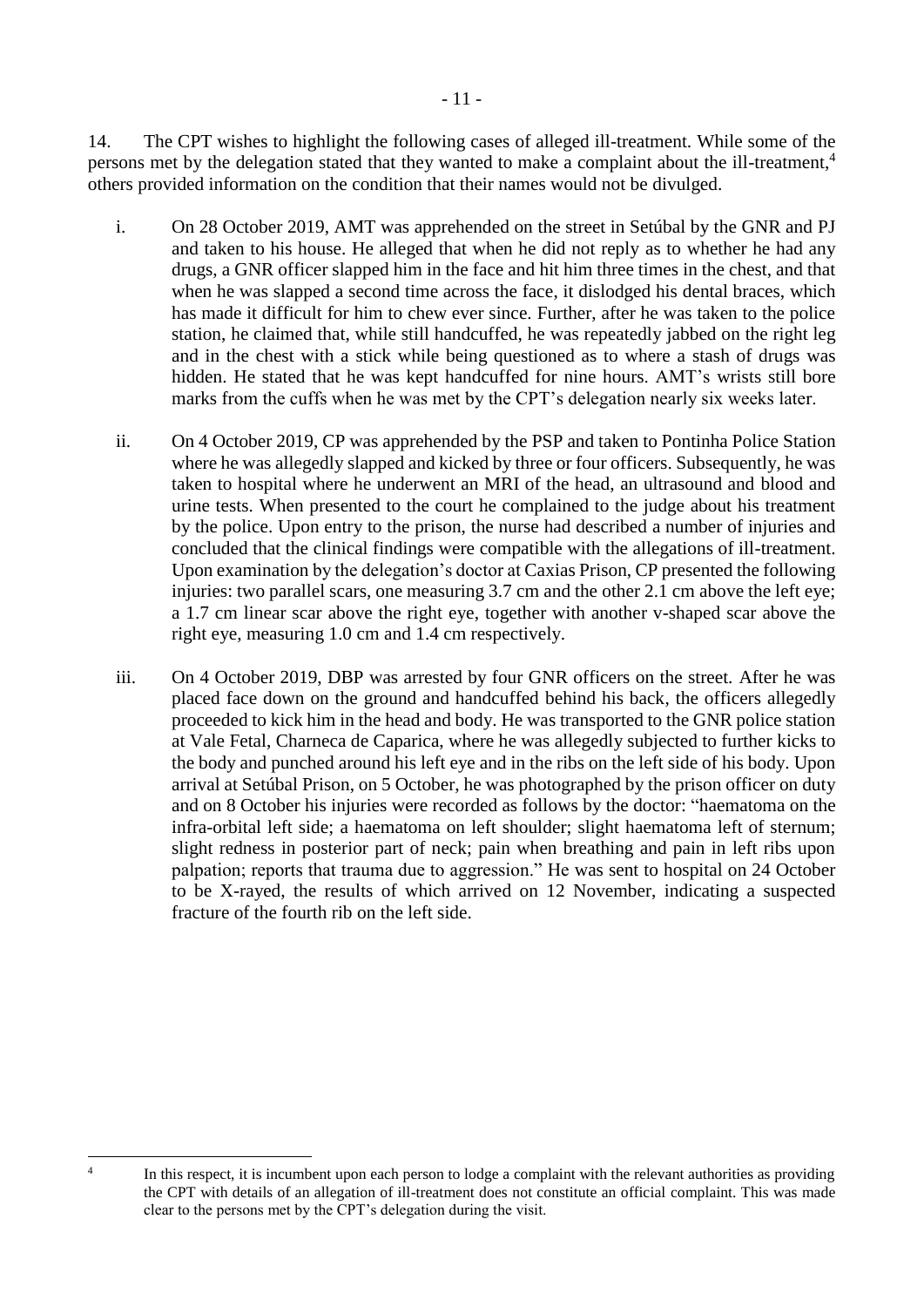- iv. On 3 October 2019, when RV was apprehended by five GNR officers, he alleged that they subjected him to pepper spray both before and after they handcuffed him even though he was not resisting arrest. Further, he stated that each of the police officers proceeded to kick him and that they continued to do so after he had been thrown on the ground. He further stated that, during the transport to the GNR station of Arroda dos Vinhos, the officers sitting on either side of him in the back seat of the vehicle had elbowed him in the torso. At the station, he had allegedly been stripped down to his underwear and hit repeatedly with an iron rod on the sole of his left foot. Upon admission to Lisbon Judicial Police Prison, his injuries had been partially photographed and he was seen by a nurse who recorded haematomas around both eyes, a cut to the left eyebrow and bruising on the neck which were deemed to be compatible with his allegations.
- v. On 9 September 2019, JRCM was arrested on the street by four PSP officers who apparently all had their sidearms drawn. One officer allegedly grabbed the suspect's head and slammed it against an advertisement screen resulting in the glass breaking and JRCM cutting his forehead. After being handcuffed behind his back, two officers bandaged the wound as it was bleeding profusely, and he was transported to the PSP station in Cascais and thereafter to Cascais hospital to have the wound sutured. Upon arrival at Caxias Prison on 10 September, his injury was photographed and a nurse described the wound as "a cut in the frontal region of the left side of the cranium of approx. 5 cm". On 12 September, the prison lawyer took a statement from JRCM detailing the above allegation.
- vi. On 22 August 2019, JB alleged that after he was apprehended by the PSP and brought to Benfica Police Station, he was subjected to slaps and kicks while sitting on a chair with his hands cuffed behind his back. Upon arrival at Lisbon Judicial Prison a guard photographed his injuries. The injury report drawn up by health care staff noted that he had bruising on his head, both forearms and his lower limbs and a haematoma on the dorsal surface of the left foot as well as a non-bleeding wound on the right index finger. The report concluded that the injuries were compatible with his allegations of illtreatment.
- vii. On 20 August 2019, TEDA alleged that he was arrested in a tattoo parlour by four PSP officers who handcuffed him behind his back and one officer slapped him around the head. He was placed in a vehicle between this same officer and another officer who both allegedly elbowed him in the chest and on both flanks during the journey to the police station, where he again received several slaps to the head. When he was admitted to Lisbon Central Prison that evening, prison staff noted visible injuries on him and photographed them. The nurse noted "a haematoma on the anterior side of the upper limb approximately 1.1 cm and on the left forearm approximately 2.2 cm" and concluded that the injuries were consistent with the statement made by the prisoner.

Although there had been no follow-up since he had given his statement to the prison lawyer on 21 August stating that he wished to file a complaint, he said that the two officers who had allegedly ill-treated him had visited him in prison on 30 August to offer him an alternative measure. Contrary to standard practice, the names of these officers were not recorded upon their entry to Lisbon Central Prison at 15h00 on 30 August.<sup>5</sup>

 $\overline{\phantom{0}}$ 

<sup>5</sup> The register at the prison entrance only recorded that two police officers had entered the establishment at 15h00 on 30 August 2019.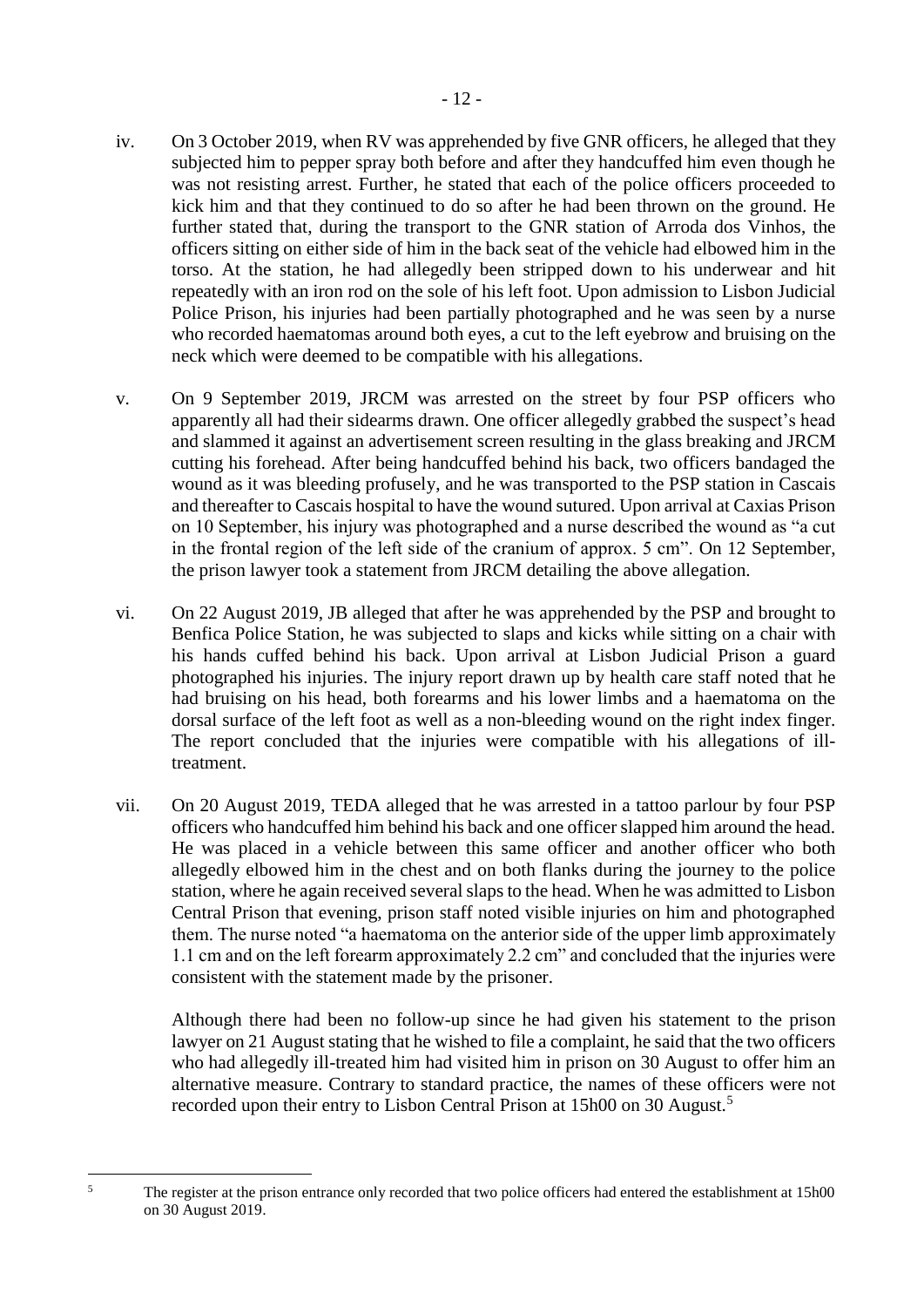viii. On 16 April 2019, PC was arrested on the street in Setúbal by the PSP. He alleged that he was ordered to kneel down in front of the headlights of the police van and that one officer held him from behind with a long rubber baton while four other officers subjected him to blows with batons. He stated that he was subsequently pushed to the ground and subjected to several kicks and baton blows until he momentarily lost consciousness. He was taken to hospital and thereafter to the PSP station in Seixal. At the police station, a PSP officer removed the plastic cuffs from his wrists with a knife but in the process stabbed him in the back which resulted in PC being taken to hospital again to have his wound sutured (at the time of the delegation's visit, he displayed a 3 cm-long pink linear scar in the centre of his lower back where he had received 3 stitches). After two days in the police station he was transferred to prison on 18 April where, upon arrival, his injuries were photographed and noted down by a nurse. They included, notably, haematomas around both eyes and to the left side of his chest and back, upper left leg and left hand.

15. The CPT's delegation received numerous additional allegations of ill-treatment by PSP and GNR officers from persons met in prison, not all of whom had been fully examined by a nurse or doctor upon admission. For example:

- ix. One person alleged that he was apprehended by the PSP on the street on 2 November 2019 and taken to Calvairo Police Station where he was placed in a room and handcuffed to a chair for several hours. During this period, the officer who had arrested him allegedly slapped him across the side of his head and subsequently, while he was on the floor, delivered several kicks to his head and body. He also stated that the officer punched him in the face apparently because he refused to attend a line-up. Upon entry to Lisbon Judicial Police Prison, his injuries had been photographed which included a very visible black eye.
- x. Another person alleged that on 25 June 2019, when he was apprehended on the street in Setúbal by the PSP, he was slapped several times about the head. Thereafter, he stated that he was transferred to the police station where he was handcuffed to a bench in a room and subjected to repeated slaps and kicks to various parts of his body. Purportedly the illtreatment was administered because he refused to sign any documents or confess to the accusations made against him until he saw a lawyer.

In respect of the cases ii to viii above, a statement taken by the prison jurist, together with the photographs taken upon entry to the prison and the injury report filled out by the prison nurse, were forwarded to the Director General of Prison and Rehabilitation Services (DGPRS) or the relevant Inspection and Audit Service (SAI) for follow-up in accordance with Prison Circular 1/2017. **The CPT would like to be informed about the investigations carried out into cases ii to viii above by the Inspectorate General of Home Affairs** (**IGAI) or the Public Prosecutor's Office (date when case was opened and status of the investigation including as regards the interviewing of the victim and alleged suspects).**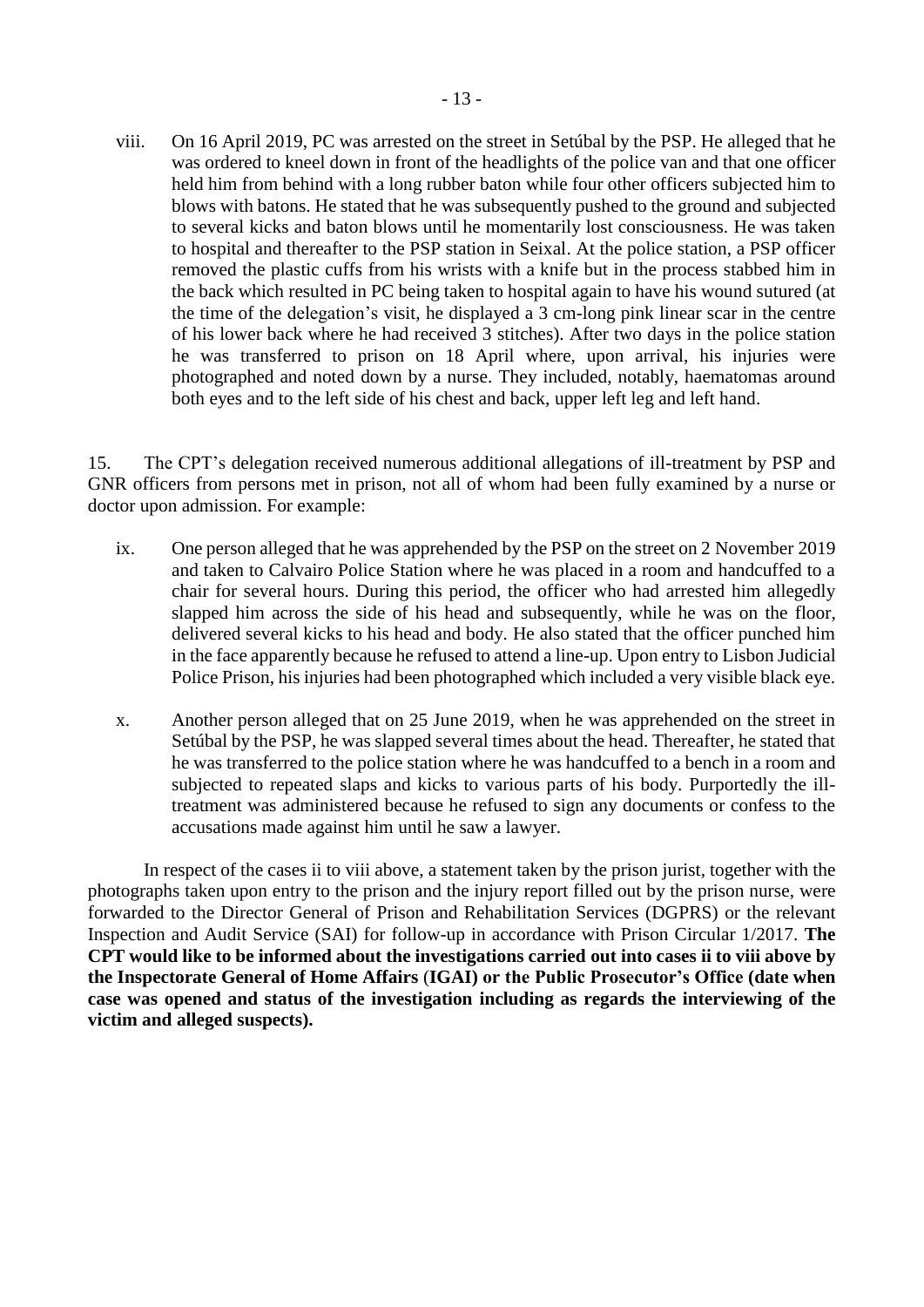16. The CPT's delegation also received a number of allegations of ill-treatment inflicted by PJ officers, both in the Lisbon and Porto areas. For example:

- i. A man apprehended in a motel room in the Lisbon area in the last week of November 2019 by a number of officers claimed that a certain inspector punched him three times in the back after he was handcuffed and lying prone on the floor, and that thereafter he was subjected to repeated insults and threats of violence (as was his girlfriend) until another PJ inspector told his colleagues to stop as there should be no ill-treatment.
- ii. A person apprehended on the street in Porto on 18 November 2019 and taken to the PJ headquarters alleged that while in the office being interviewed, he was slapped and punched several times, purportedly to make him talk. Upon entry to Porto Prison, a nurse had noted "left periorbital haematoma".
- iii. A person who was apprehended at his home in Porto on 16 October 2019 stated that, as he was standing with his hands cuffed in front of him, a PJ officer slapped his face and punched him in the ribs in front of his family and threatened him with more violence if he did not give up the drugs he was suspected of concealing. He claimed that his lawyer advised him not to make an official complaint as the judge would take no action.

17. Following the visit, the attention of the CPT was drawn to two additional incidents, both of which were extensively reported in the media.

The first one concerns the case of Cláudia Simões who was allegedly assaulted by a PSP officer on Sunday, 19 January 2020 and had to receive treatment at the Amadora-Sintra Hospital. The woman in question, who had been travelling by public transport with her young daughter, suffered visible injuries to the head during apprehension and also apparently while being transported in a police vehicle. She also alleged that the PSP officer repeatedly insulted her in a racist manner. This incident would appear to reinforce the delegation's findings that not all PSP officers are properly trained to effect an arrest using proportionate force applying techniques of control and restraint in a professional manner (see paragraph 19 for more on this matter). **The CPT would like to be informed of the criminal and/or disciplinary steps being taken to investigate this case in an effective manner.**

The second case concerns the death of a Ukrainian citizen apparently at the hands of three Immigration and Border Service (SEF) officers on 12 March 2020, while he was being detained in a holding cell at Lisbon Airport pending his deportation. **The CPT would like to be informed about the circumstances of the death and the investigation initiated by the Judicial Police and, in due course, the outcome of the criminal and disciplinary proceedings.**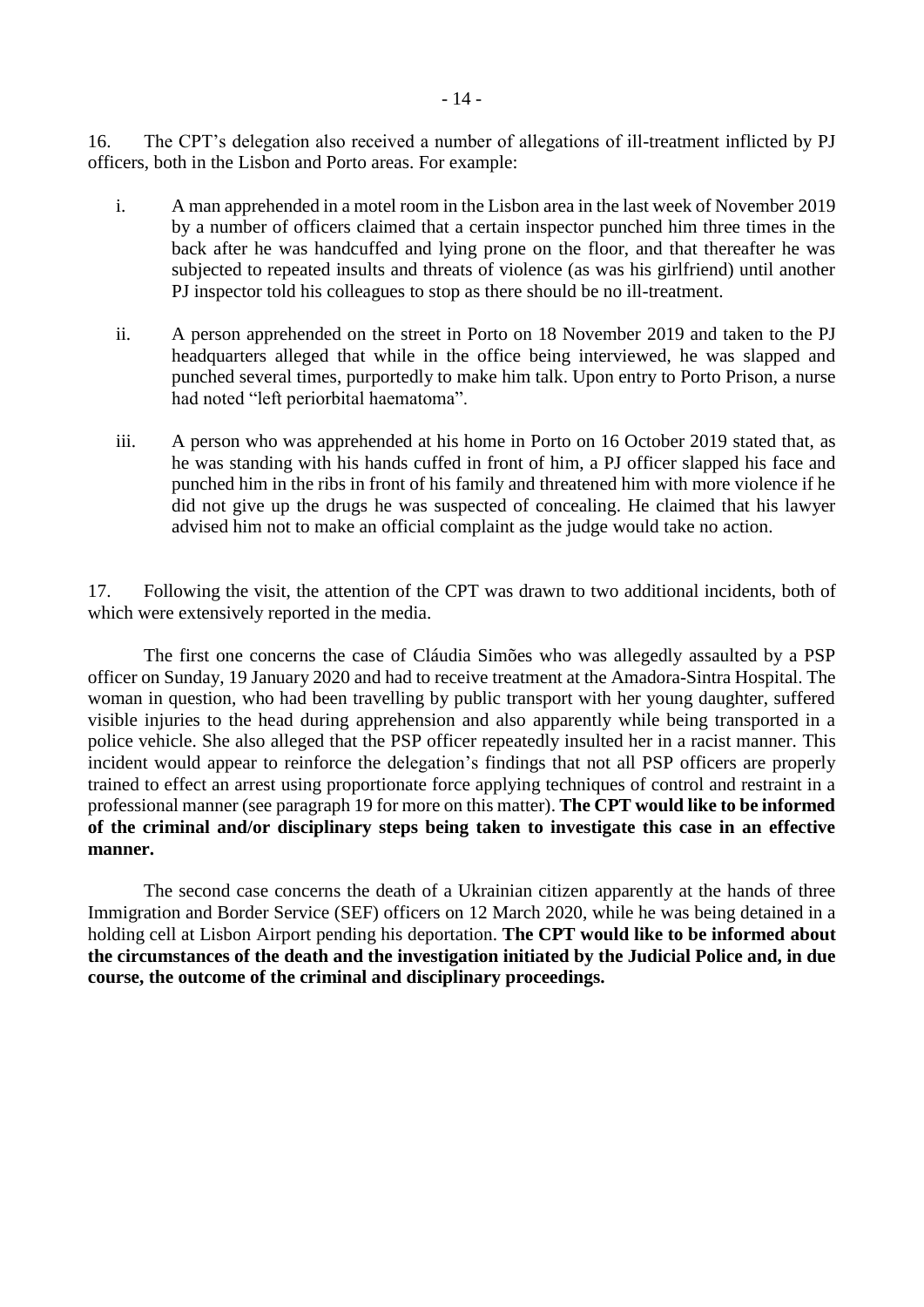18. In the course of the visit, the CPT's delegation met many persons who complained about excessively tight handcuffing and in a number of instances it met persons who still bore marks caused by the handcuffs weeks and even months afterwards. Further, several persons complained of being handcuffed for prolonged periods and others of being handcuffed to objects such as a bench or chair or the railings on a staircase. **The CPT recommends that the Portuguese authorities ensure that,**  where it is deemed essential to handcuff a person, the handcuffs should under no circumstances **be excessively tight<sup>6</sup> and should be applied only for as long as is strictly necessary. Further, detained persons should not be handcuffed to fixed objects.**

In addition, in light of many allegations by apprehended persons that their hands had been cuffed behind their backs during transport,<sup>7</sup> the CPT recommends that such a practice should be **avoided given the potential to cause unnecessary pain to the person concerned and the risk of injury in the case of accident.** 

19. The CPT recognises that the arrest of a suspect is often a hazardous task, in particular if the person concerned resists and/or is someone whom the police have good reason to believe may be armed and dangerous. The circumstances of an arrest may be such that injuries are sustained by the person concerned (and by police officers), without this being the result of an intention to inflict illtreatment. However, no more force than is strictly necessary should be used when effecting an arrest. Furthermore, once arrested persons have been brought under control, there can be no justification for their being struck by police officers.

In light of the information gathered during the 2019 visit, **the CPT reiterates its recommendation that police officers be regularly reminded of these basic principles, including through practical training exercises. Further, every use of force by law enforcement officials should be properly documented (description of facts; any injuries sustained; whether the detained person was brought to hospital, etc.).**

20. In light of the delegation's findings and observations in the course of the 2019 visit, which reinforce the findings from the CPT's 2012 and 2016 visits, it appears that infliction of ill-treatment particularly against persons of African descent and foreign nationals cannot be considered an infrequent practice. Indeed, the seriousness of the information gathered in the course of the 2019 visit concerning ill-treatment calls for immediate and determined action by the authorities. The Portuguese authorities must recognise that the existence of ill-treatment by police officers is a fact, and that it is not the result of a few rogue officers. Police culture must be robust enough to firmly reject the practice of ill-treatment within its ranks. The authorities should vigorously explore all means to ensure that the message of zero tolerance of ill-treatment of detained persons reaches law enforcement officials at all levels; they should be made aware, through concrete action, that the government is resolved to stamp out ill-treatment of persons deprived of their liberty. Combating ill-treatment entails not only the adoption of the appropriate legal norms but also taking the necessary steps to ensure their implementation including the timely transmission of information on allegations of ill-treatment to the competent prosecutorial authorities (see paragraphs 34 and 72 below).

<sup>1</sup> 6

It should be noted that excessively tight handcuffing can have serious medical consequences (for example, sometimes causing a severe and permanent impairment of the hand(s)).

<sup>&</sup>lt;sup>7</sup> The application of handcuffs to detainees during transportation should only be resorted to when the risk assessment in an individual case clearly warrants it. When the use of such means is considered absolutely necessary, it should be done in such a way as to minimise any risk of injury to the detained person.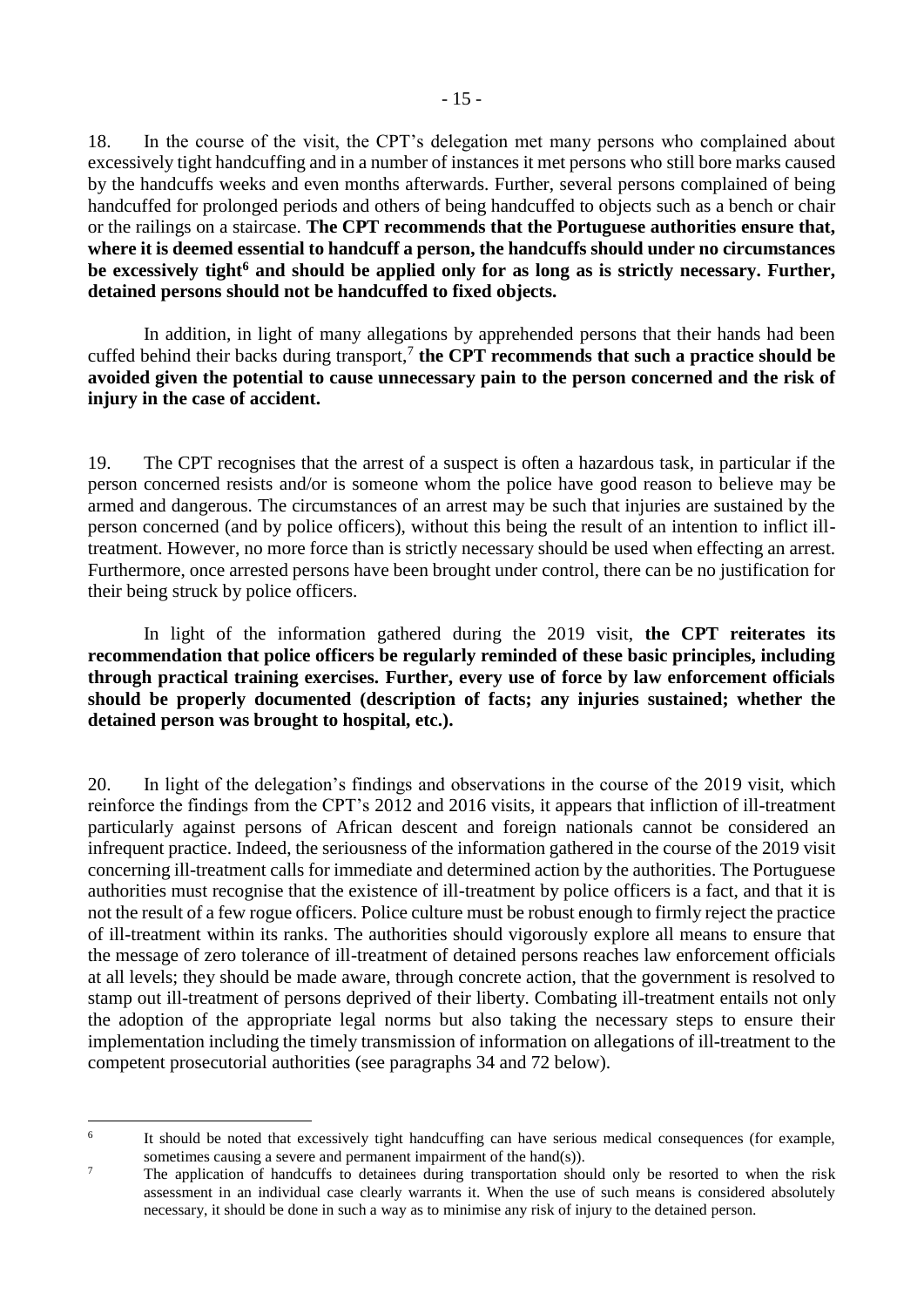Further, putting an end to ill-treatment by law enforcement officials requires a multifaceted approach, comprising: a competitive recruitment process of police officers based upon clearly defined selection criteria; an educational training course for all new recruits and existing police officers with a particular emphasis on technically advanced methods of crime investigation based on human rights principles (see paragraph 21); the accountability of senior officers for their line management responsibilities; the application of appropriate sanctions (criminal and disciplinary) for the perpetrators of ill-treatment and for those who fail to prevent or report it; and the existence of effective and independent procedures for examining complaints and other relevant information regarding alleged ill-treatment by police officers.

**The CPT recommends that the Minister of the Interior and the Heads of the GNR, PSP and SEF deliver a strong message that the ill-treatment of detained persons is illegal, unprofessional, and will be the subject of appropriate sanctions. This message should be reiterated at appropriate intervals at the level of regional police directorates. Further, the relevant authorities should ensure that an effective investigation is carried out into every allegation of ill-treatment and that senior officers are held accountable for their linemanagement responsibilities. The corollary of this is that law enforcement officials are sufficient in number and adequately resourced to carry out their tasks professionally (see paragraph 12 above).**

**A similar message should be delivered by the Minister of Justice and the Director of the Judicial Police to all PJ officials.**

**In addition, the CPT recommends that the PSP and GNR pursue the programmes initiated to strengthen community relations, notably in areas with a high proportion of migrants and citizens of African descent. The Committee would like to be informed of the actions being taken to eradicate racist actions within the law enforcement agencies as well as on the steps being taken to increase the recruitment of law enforcement officials from minority backgrounds.**

21. Moreover, the Committee considers that it is necessary for the competent authorities to enhance the training provided to GNR and PSP officers regarding methods of police investigation. Officers must understand that first and foremost, the precise aim of the questioning of suspects should be to obtain accurate and reliable information in order to discover the truth about the matter under investigation, not to obtain a confession from somebody already presumed, in the eyes of the interviewing officers, to be guilty.

To this end, specific training on professional interviewing techniques should be regularly provided to police operational officers and investigators. The training should place particular emphasis on an intelligence-led and physical evidence-based approach, thereby reinforcing the legal provisions contained within the Criminal Procedure Code of Portugal which state that confessions obtained during questioning have no value for the purpose of securing convictions.

A system of ongoing monitoring of police interviewing standards and procedures should also be implemented in order to facilitate the investigation of any allegations of ill-treatment. This would require an accurate recording of police interviews which should be conducted with electronic video recording equipment. It should also be required that a record be systematically kept of the time at which interviews start and end, of any request made by a detained person during an interview, and of the persons present during each interview.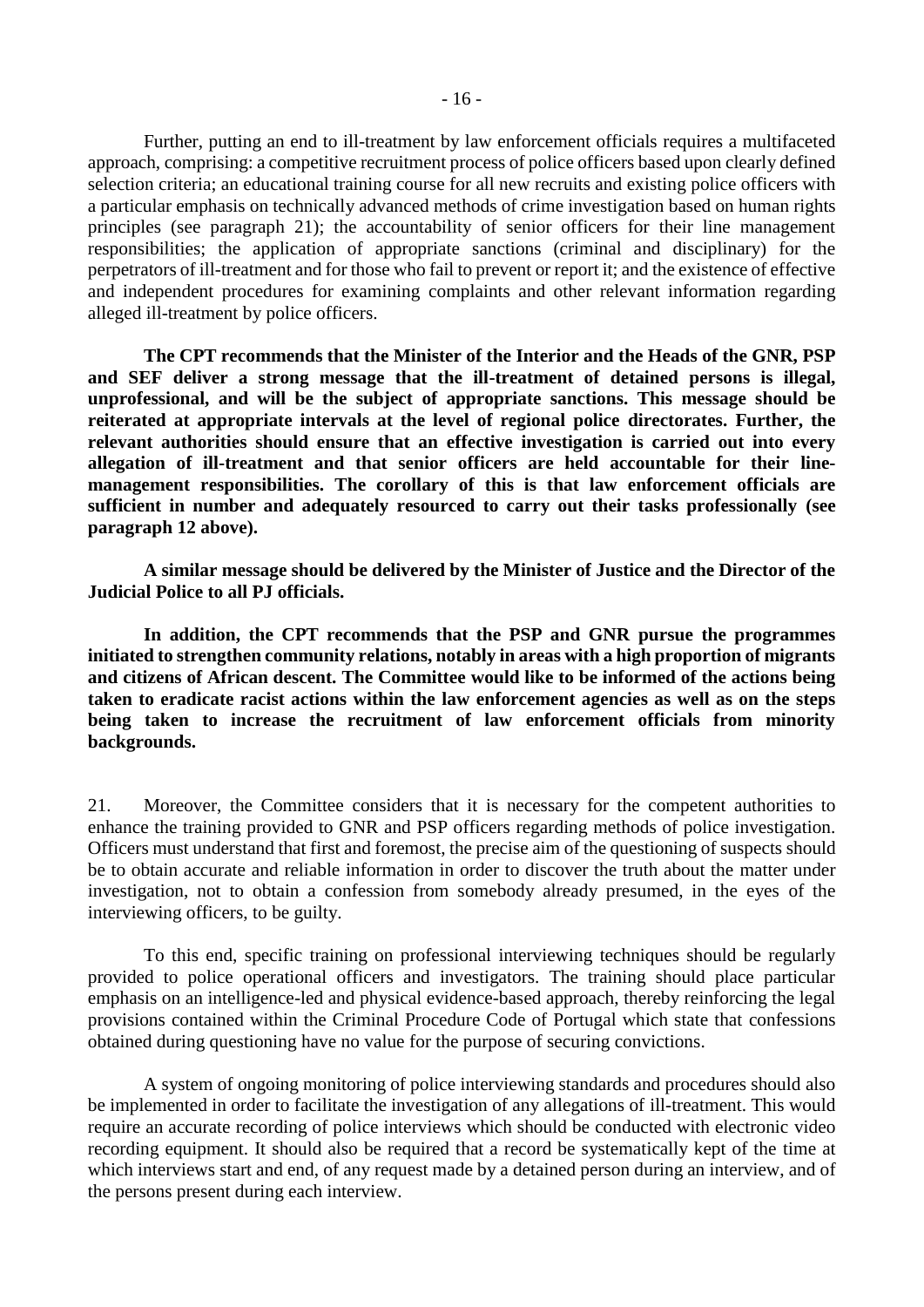**The CPT recommends that the Portuguese authorities act to ensure that law enforcement officials carry out their duties in accordance with the relevant provisions of the Criminal Procedure Code. To this end, professional training for these officials should be provided regularly, which should cover appropriate interview and investigation techniques, as well as the prevention of ill-treatment and policing in a diverse society.**

**More generally, in view of the large numbers of police officers currently being recruited into the PSP and GNR, the CPT would like to be informed of the different elements that make up the rigorous recruitment procedures for police officers.**

**Further, the CPT recommends that the Portuguese authorities progressively establish dedicated interview rooms with audio and/or video equipment for recording police interviews and that the electronic recording of questioning by the police be made standard practice, as envisaged by Article 141(7) of the Code of Criminal Procedure.**

22. The CPT also considers that the experience of other countries demonstrates that issuing Body Worn Video Cameras to law enforcement officials and their systematic use during any incidents, represent an additional safeguard against abuse by officials as well as a protection against unfounded allegations of ill-treatment. **The Committee would appreciate the comments of the Portuguese authorities on this matter.** 

23. In the Committee's view, it is essential to promote a police culture where it is regarded as unprofessional to resort to ill-treatment. There must be a clear understanding that culpability for illtreatment extends beyond the actual perpetrators to anyone who knows, or should know, that illtreatment is occurring/has occurred and fails to act to prevent or report it. The CPT considers that proper conduct by members of the police vis-à-vis detained persons should be fostered, in particular by doing more to encourage police officers to prevent colleagues from ill-treating detained persons and to report, through the appropriate channels, all cases of violence by colleagues. This implies the development of a clear reporting line to a distinct authority outside of the police unit concerned as well as a legal framework for the protection of individuals who disclose information on ill-treatment and other malpractice.

**The CPT recommends that the Minister of the Interior, the Heads of the GNR and PSP and senior commanders actively pursue their efforts to promote a culture change within the ranks of the law enforcement agencies.**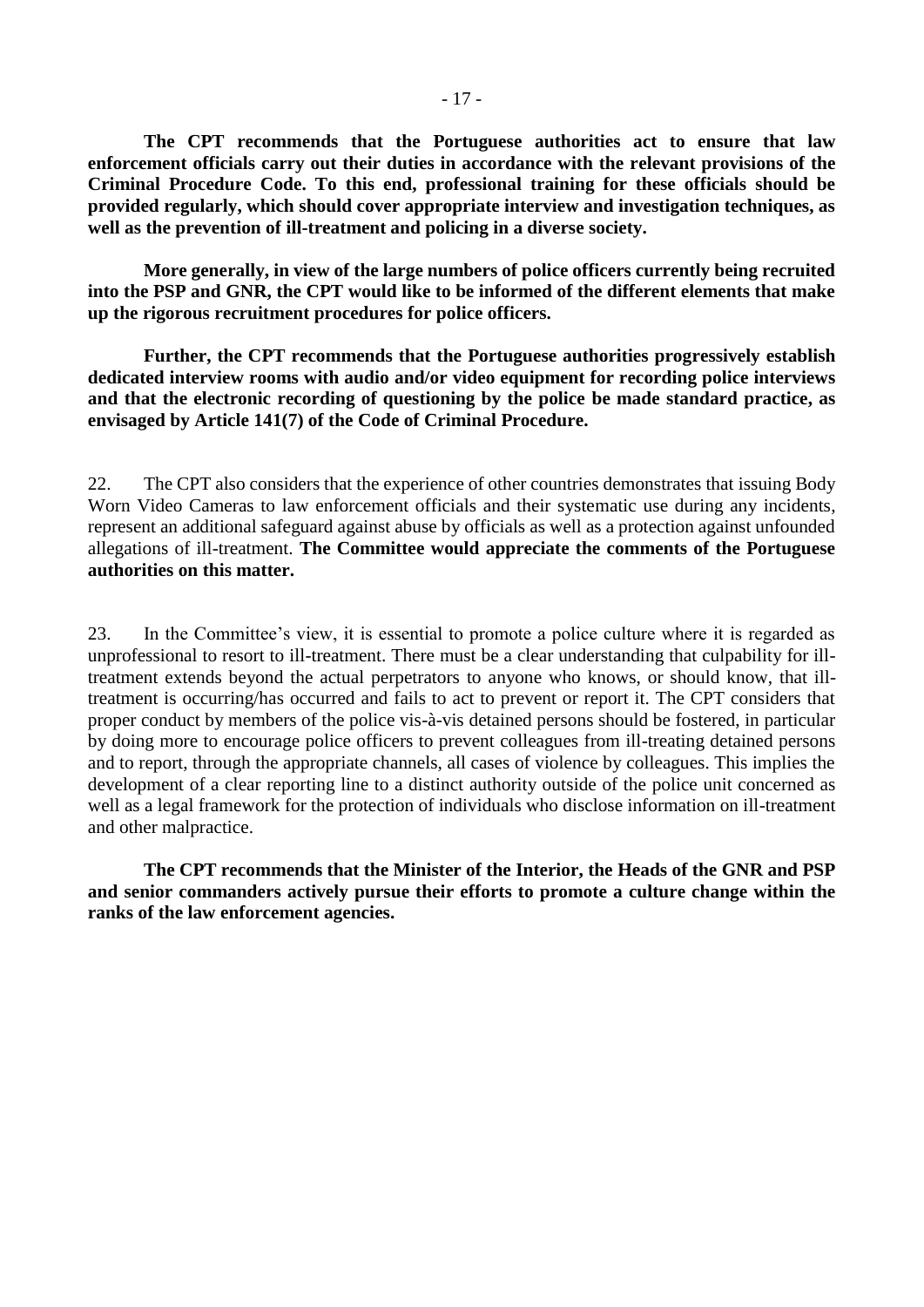## <span id="page-17-0"></span>**3. Effective investigations of ill-treatment**

24. The effectiveness of action taken when ill-treatment may have occurred constitutes an integral part of the CPT's preventive mandate, given the implications that such action has for future conduct. The state's credibility in respect of the prohibition of torture and other forms of ill-treatment is undermined each time officials responsible for such offences are not held to account for their actions. If the emergence of information indicative of ill-treatment is not followed by a prompt and effective response, those minded to ill-treat persons deprived of their liberty will quickly come to believe – and with very good reason – that they can do so with impunity.

Conversely, when officials who order, authorise, condone or perpetrate torture and illtreatment are brought to justice for their acts or omissions, an unequivocal message is delivered that such conduct will not be tolerated.

25. The CPT recalls that in its reports on the 2012, 2013 and 2016 visits<sup>8</sup> it raised the case of a serious allegation of ill-treatment of one or more persons by a GNR officer. The lack of effective investigation into this case led the CPT to look more generally at the system in place to investigate allegations of ill-treatment by law enforcement officials during its two most recent visits. The CPT was therefore pleased to learn in 2017 that the above-mentioned case [NUIPC 300/13.0T3STC] had been re-opened and the officer concerned indicted. Subsequently, by letter of 19 July 2018, the Permanent Representative of Portugal to the Council of Europe informed the CPT that the GNR officer concerned had been sentenced to four and half years of imprisonment for four acts of torture. This was a positive, albeit greatly delayed, message that there would be no impunity for such acts. However, the CPT has since learned that the conviction was overturned by the Court of Appeal of Évora on 12 March 2019 on a technicality and that the case would be tried again.\*

**The CPT would like to be informed of the outcome of the new criminal process. Further, the CPT would like to be informed whether the suspended GNR internal disciplinary proceedings (no. 373/16CTLSB) have been re-opened and concluded. It would also like to be informed about what position the officer currently holds within the GNR, and whether or not the officer's current functions involve any direct contact with persons deprived of their liberty.** 

26. In its report on the 2016 visit, the CPT looked into the effectiveness of investigations into allegations of ill-treatment undertaken by IGAI as well as by the internal units of the GNR and Judicial Police. The CPT made a number of recommendations to provide IGAI with increased powers (including the ability to order forensic medical examinations) and more resources to ensure investigations were carried out promptly and thoroughly. It also raised concerns that not all allegations of serious ill-treatment by GNR, PSP and SEF officers were being reported to IGAI for investigation. **The CPT would like to receive information on the main changes contained in the new draft Organic Law regulating IGAI, notably as regards its investigative powers and resources.**

<sup>&</sup>lt;u>.</u> <sup>8</sup> See the reports on these visits: CPT/Inf (2013) 4, paragraph 10; CPT/Inf (2013) 35, paragraphs 54 to 60 and CPT/Inf (2018) 6, paragraph 15.

<sup>\*</sup> *Editor's Note*: *On 6 October 2020, the Évora Court of Appeal denied the appeal, thus confirming the first instance court's sentence of four and a half years of imprisonment for the GNR officer.*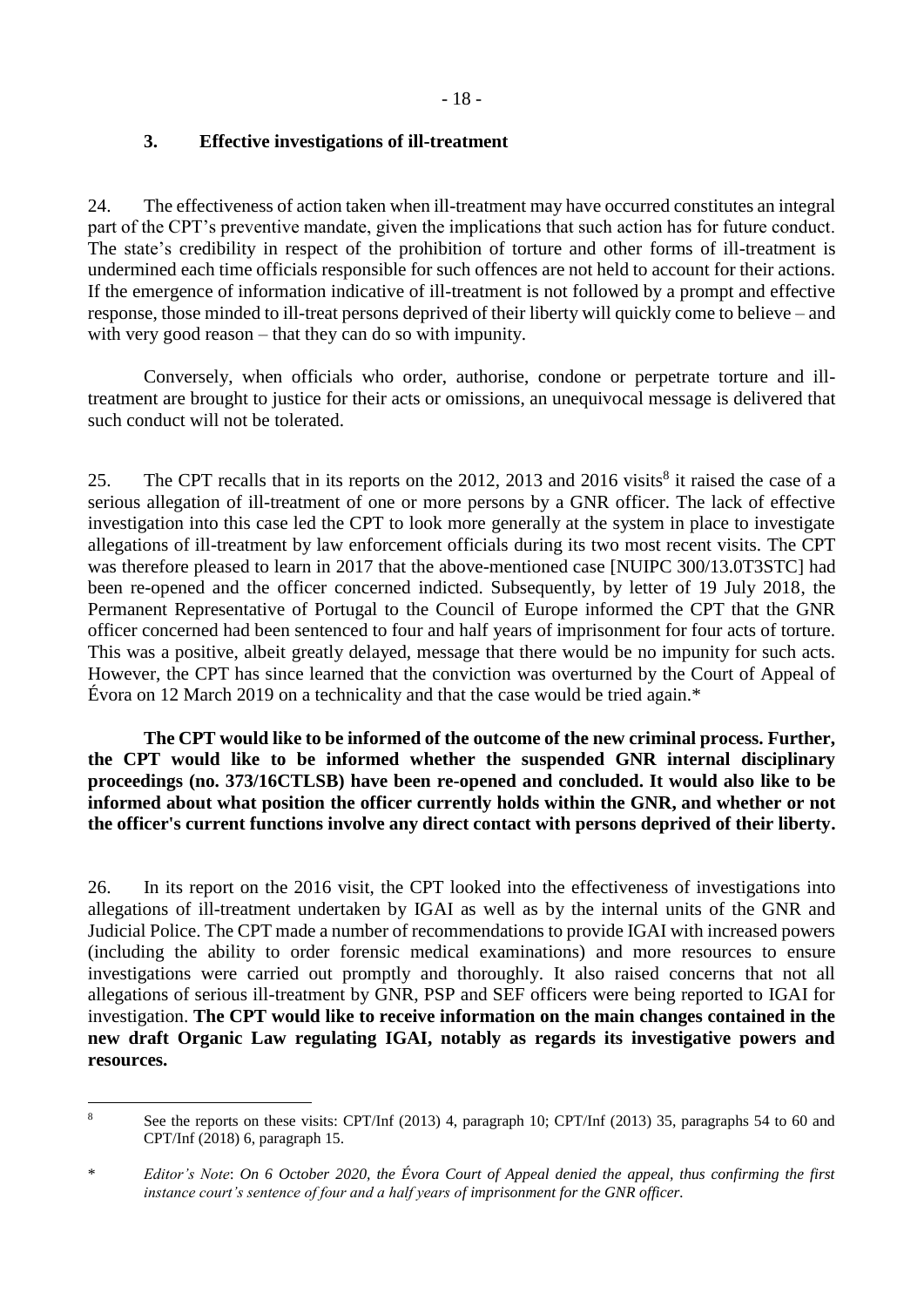27. Further, at present, all disciplinary proceedings against a law enforcement official are suspended pending the outcome of the criminal process. In practice, this means that where a case might go to trial the disciplinary proceedings are likely to be suspended for many years as was highlighted in the report on the CPT's 2016 visit.

For example, the case PND-39/2010 concerning a case of alleged ill-treatment of a male student by PSP officers at Bairro Alto Police Station on 24 May 2010 and for which medical evidence existed,<sup>9</sup> took five years for a court decision to be given and only on 3 March 2016 did IGAI propose a disciplinary punishment of 75 days' suspension. This was subsequently appealed, delaying further the outcome of this case. **The CPT would like to be informed of the outcome of the disciplinary proceedings in this case.**

28. In another case dating back to October 2014, a young lawyer, João Pedro Adrião, was severely beaten by officers from an 11-person PSP intervention unit prior to a football game in Guimarães, which resulted in him losing an eye. In November 2019, the presiding judge at the trial of the PSP officers concluded that although certain members of the unit were responsible for the "barbarous aggression", it was not possible to identify the actual perpetrators of the aggression as they were all wearing helmets and visors, and hence he had to acquit them.

**In the light of the facts provided by the court in this case, the CPT would like to be informed of the disciplinary measures taken against the members of the PSP intervention unit. Further, it wishes to be informed of the command and control measures now in place to be able to identify officers from intervention units when they are in the field in full personal protective equipment. At a minimum, all officers must have a visible identification number on their helmets and suits and the commanders of the intervention must know where their officers are deployed and assume responsibility for the actions of their officers.**

29. More generally, the findings of the 2016 visit pointed to the fact that disciplinary investigations were usually suspended until the public prosecutor determined whether to pursue criminal proceedings. If the public prosecutor decided that insufficient evidence was available for a criminal process, it appeared to follow that the disciplinary process would be dropped too.

The concerns raised by the CPT in its report on the 2016 visit remain valid.<sup>10</sup> The CPT **recommends that the disciplinary process should run in parallel with the criminal investigation given the very long periods (five or more years) required for a criminal case to be brought to court.** The level of proof required for a disciplinary sanction is lower than that for a criminal conviction, and it is important that the authorities be seen to be acting to punish acts of ill-treatment within a reasonable period of the events taking place. Further, notably as regards IGAI cases, it did not appear that the Public Prosecutor undertook further investigative steps to obtain evidence but relied on the evidence gathered by IGAI. Moreover, it was not clear whether any interim measures were applied to police officers even when *prima facie* evidence lent credence to the allegations of illtreatment which, in light of the lengthy criminal (and disciplinary) proceedings, increased a perception of impunity. **The CPT would like to be informed whether any measures were taken such as suspension with full pay or transfer to other duties in respect of the officers implicated in the cases raised in paragraphs 17 (1), 25, 27 and 28 above prior to the outcome of the criminal and disciplinary proceedings.**

 $\overline{9}$ <sup>9</sup> The emergency unit of the local hospital diagnosed the person as having a craniofacial trauma with aligned fracture of the left jaw, bleeding head wounds and excoriations in the face.

<sup>&</sup>lt;sup>10</sup> See CPT/Inf  $(2018)$  6, paragraphs 14 to 21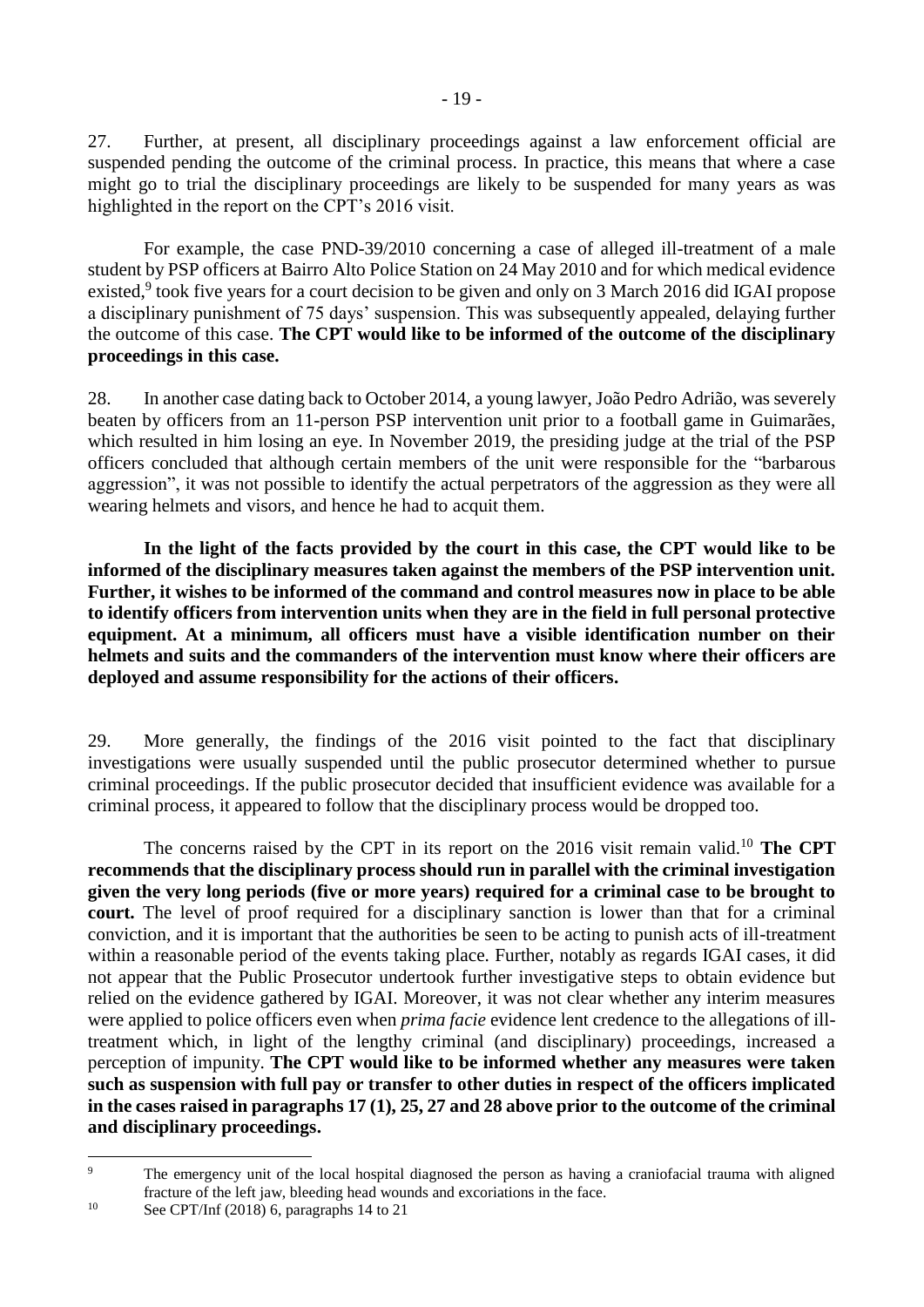**Further, the CPT would like to receive the statistics on the number of cases relating to alleged ill-treatment ("physical offences") by law enforcement officials (GNR, PSP and SEF) that were either supervised or investigated directly by IGAI, as well as the number of disciplinary proceedings, including their outcome, for the years 2017, 2018 and 2019.**

30. More fundamentally, the CPT is of the view that every alleged case of ill-treatment by law enforcement officials should be criminally investigated thoroughly and promptly. The duty to carry out such investigations lies with the Public Prosecutor who alone is empowered to institute criminal proceedings. However, as the CPT has stated in the past, to avoid a situation of *de facto* impunity, steps need to be taken to fast track the criminal investigation and court procedures concerning cases of alleged ill-treatment by law enforcement officials.

31. In the course of the 2019 visit, the CPT's delegation had an opportunity to exchange views on this matter with a number of prosecutors responsible for the investigation of cases of alleged illtreatment by law enforcement officials, notably in the Lisbon region.

The Regional criminal investigation and action department (DIAP) for Lisbon is composed of only three prosecutors and four officials. It is not only responsible for crimes involving the use of force by public officials, but also investigates and prosecutes "violent, economic and financial crimes, which are highly organised or of special complexity". Since its establishment in 2016, it has dealt with 742 cases. As regards specifically investigations into cases against law enforcement and prison officials, the vast majority of them concerned "(serious) bodily harm" under Article 277, paragraph 2, of the Code of Criminal Procedure. For example, at the time of the visit:

- in 2016, 110 investigations were opened, of which 98 had been archived/dismissed and 5 were still under investigation; in 3 cases indictments were pending and in one case sentencing was still awaited; two cases resulted in a suspended sentence of seven months and of one year, respectively, and one in a fine of 600 Euros;
- in 2017, 168 investigations were opened with 17 cases still pending, 5 cases resulting in an acquittal by the court and in one case a PSP officer was fined 1,080 Euros in lieu of a 10 month prison sentence and in another case a PSP officer was fined 240 Euros;
- in 2018, 133 investigations were opened of which 84 had been archived/dismissed, 35 cases were pending and three had resulted in acquittals by the court; in two cases fines were imposed in lieu of prison sentences, in one case concerning the PSP, a two-year prison sentence was suspended on probation and in three cases the judgment was pending;
- in 2019, 118 investigations were opened of which 22 had been archived/dismissed and 93 were still pending; in three cases, charges had been filed.

32. The CPT is not in a position to examine the proportionality of the sentences handed down by the courts but notes that very few cases result in charges being brought against law enforcement officials in particular. This is not surprising given the limited resources available to the DIAP. Further, as the CPT has repeated on numerous occasions, it is evident that for any case of alleged ill-treatment by a law enforcement official to be successful it is essential that a forensic medical examination is carried out in a timely manner. Where there is no clear medical evidence available it is extremely difficult to prove an allegation of ill-treatment.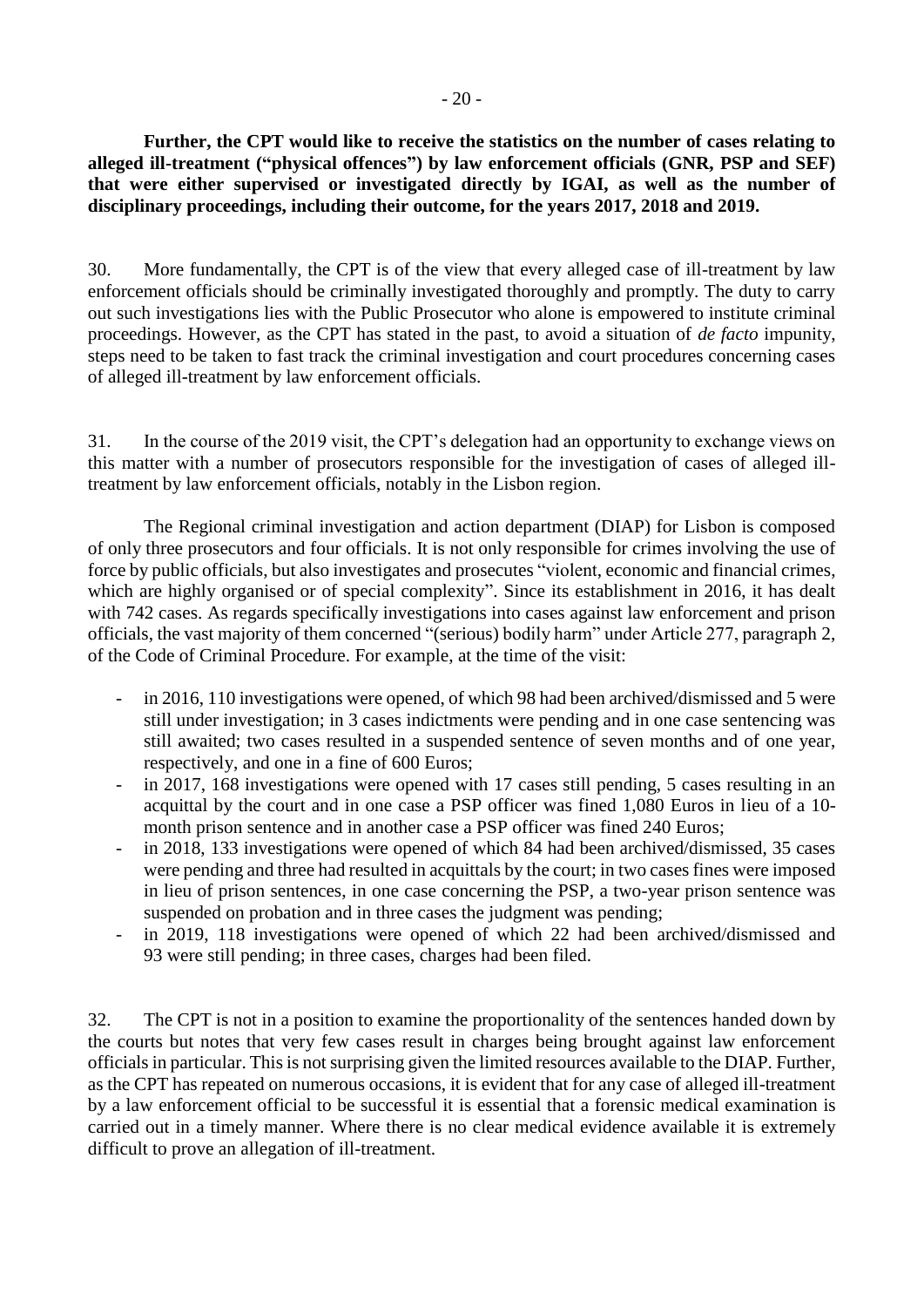Nevertheless, in the light of the CPT's findings that ill-treatment by law enforcement officials is not an infrequent practice, there is a need to improve the promptness by which cases of alleged illtreatment are investigated by the DIAP in Lisbon and other regions of Portugal. This will require increasing the staffing resources available to the DIAP. Persons met by the CPT's delegation in prison who had complained of police ill-treatment (been photographed and had some of their injuries noted by prison staff) had in most cases not heard from or been interviewed about their cases several months or more after their file had been sent to the Director General of Prisons. The CPT considers that the DIAP, in close co-ordination with IGAI, should ensure that cases of alleged ill-treatment or injuries indicative of ill-treatment forwarded by the prisons are followed up much quicker, within 48 hours, by an interview with the complainant. In parallel, the recording of injuries and their transmission to the appropriate bodies could be made more effective (see paragraph 72 below).

33. The CPT also wishes to reiterate that the first interview with a person who has alleged illtreatment must not be delegated to the GNR or PSP to conduct.

For example, at Setúbal Prison, the CPT's delegation met a person (MC) who alleged that when he was apprehended by the GNR in Almada on 13 September 2019, he had been repeatedly kicked and subjected to baton blows to his upper body and head while lying on the ground both before and after he was handcuffed. Upon entry to prison, his injuries had been photographed and recorded. At the beginning of December 2019, he was summoned to the GNR station in Trafaria (Almada) but when he arrived at the station, he found that the persons who wanted to note down his complaint were the same officers who had allegedly ill-treated him. Not surprisingly, he stated that he did not want to pursue any complaint.

This was by no means a unique case recounted to the CPT's delegation.

34. In the light of the above remarks, **the CPT recommends that, at a minimum, the Lisbon DIAP, as well as the general prosecutor's regional offices in Coimbra, Evora and Porto, be provided with additional resources in order to ensure that all cases of alleged ill-treatment by law enforcement officials can be investigated effectively, notably in a prompt and thorough manner.**

**Further, the CPT recommends that protocols be put in place to ensure that whenever a case of alleged ill-treatment, or of injuries indicative of ill-treatment, is forwarded to the prosecutor's office from the prison authorities, a representative of the relevant DIAP or from the IGAI interviews the person concerned within 48 hours with a view to determining whether a forensic medical examination is necessary and what further investigative steps are required.**

In the CPT's view, an even stronger message would be sent in the fight against impunity if a special unit within the Prosecutor General's Office was established which was tasked exclusively with investigating and prosecuting cases of alleged ill-treatment by law enforcement officials. Such a development combined with the other measures proposed in this report would serve to underline the Portuguese authorities' absolute determination to stamp out abusive behaviour by law enforcement officials. **The CPT would appreciate the comments of the General Prosecutor and of the Minister of Justice on these matters.**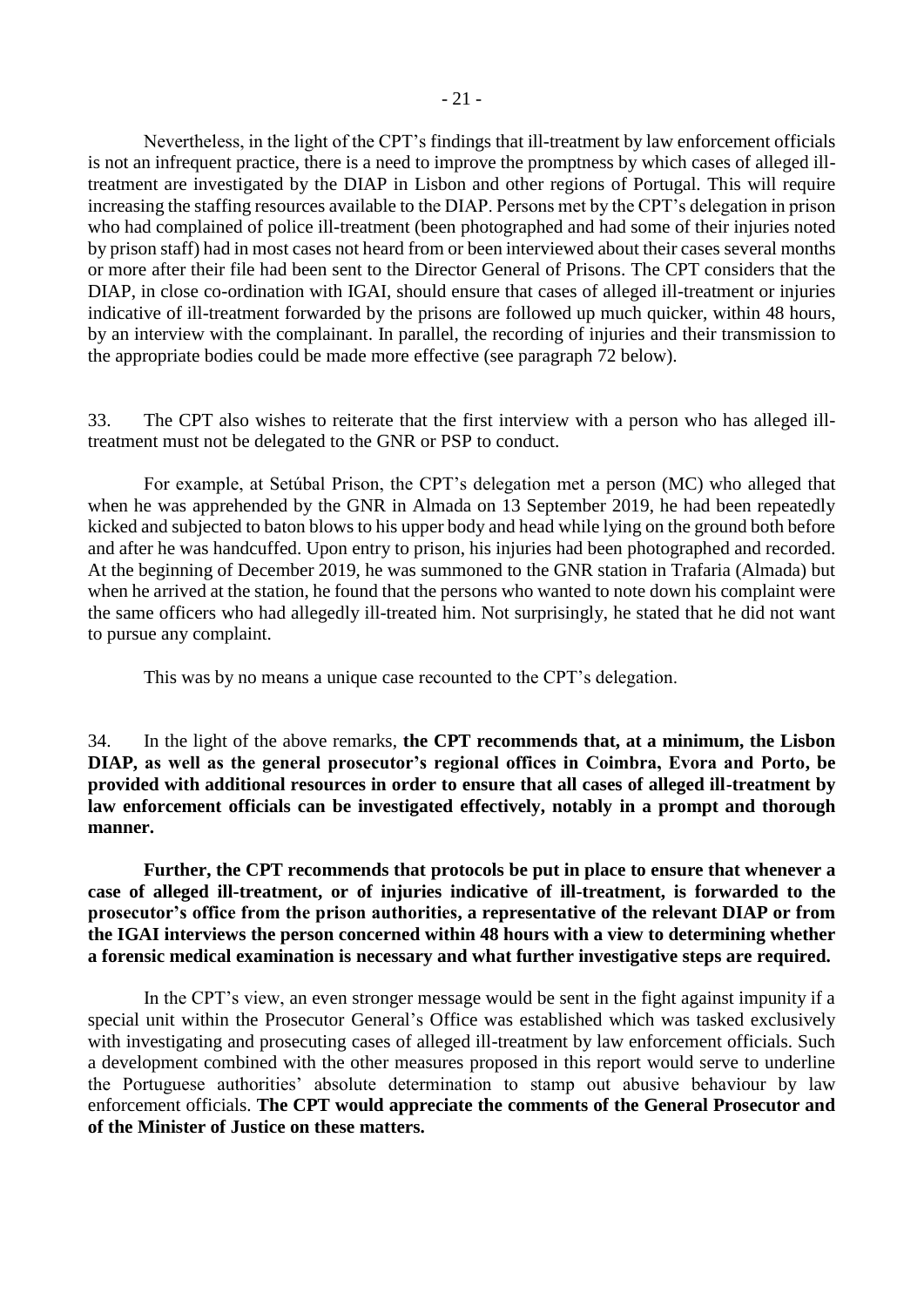# <span id="page-21-0"></span>**4. Safeguards against ill-treatment**

35. In the course of the 2019 visit, the CPT's delegation reviewed the safeguards afforded to persons deprived of their liberty by the PSP, GNR and PJ; namely, the rights of such persons to inform a close relative or another third party of their choice of their situation, to have access to a lawyer, and to have access to a doctor. It also examined whether such persons were informed without delay of all their rights and whether the custody records were properly filled out.

The legal safeguards for detained persons are provided for in the Criminal Procedure Code (CCP), and supplemented by Order no. 5863/2015 of the Minister of the Interior on Material Conditions in Police Premises, which applies to both the GNR and the PSP, and by Order no. 12786/2009 regulating the Conditions of Detention in Judicial Police facilities and in the Courts and Public Prosecution Services.

36. The right of detained persons to notify a family member or a person of confidence of their situation is clearly provided for in law. The vast majority of persons met by the CPT stated that they had been given an opportunity to contact someone about their detention. A few persons stated that they had not been afforded such an opportunity and that no reason had been provided for the refusal. **The CPT recommends that the Portuguese authorities continue to be vigilant in ensuring that the right of persons deprived of their liberty by law enforcement officials to notify their detention to a third party, as from the outset of custody, is effective in practice.**

37. As the CPT has stated in the past, its objective of guaranteeing an effective right of access to a lawyer during police custody is not primarily linked to issues of due process or the right to a defence; it is aimed at preventing ill-treatment. In the CPT's experience, it is during the period immediately following the deprivation of liberty – and, *a fortiori*, when the individual is subjected to police questioning – that the risk of intimidation and ill-treatment is at its greatest.

It follows that to be effective as a safeguard against ill-treatment, access to a lawyer must be guaranteed as from the very outset of deprivation of liberty. The right of access to a lawyer must include the right to talk to him/her in private; the detained person should also in principle be entitled to have the lawyer present during any interview with law enforcement officials.

38. The right of access to a lawyer is guaranteed in the Portuguese Code of Criminal Procedure (CCP) to a person once he or she has formally become the subject of an investigation by law enforcement officials by being declared an "*arguido*". On the basis of both Order no. 5863/2015 on Material Conditions in Police Premises and Decision no. 10717/2000 of the Minister of the Interior, the right of access to a lawyer as from the outset of the deprivation of liberty is extended to all persons deprived of their liberty.<sup>11</sup> Further, Directive 2013/48/EU of the European Parliament and of the Council of 22 October 2013 on the right of access to a lawyer in criminal proceedings and in European arrest warrant proceedings, and on the right to have a third person informed upon deprivation of liberty and to communicate with third persons and with consular authorities while deprived of liberty is also binding on Portugal.

 $11$ 

As regards the Judicial Police, Article 5 of Order no. 12786/2009 states that the detained person has the right to immediately contact a lawyer.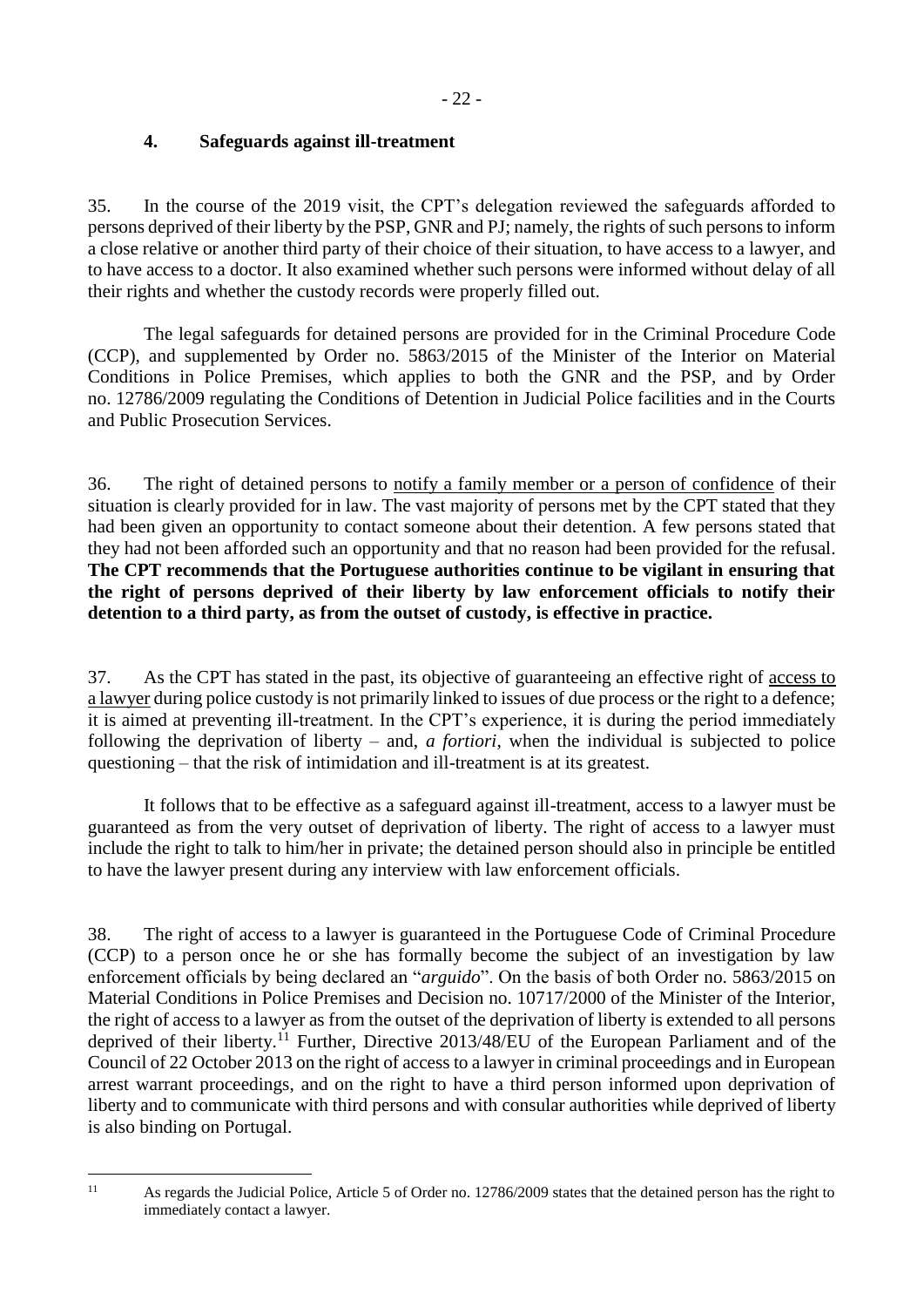However, the findings of the visit in 2019 indicate once again that the right of access to a lawyer within the first few hours following deprivation of liberty by PSP or GNR or PJ depends on whether a detained person can afford a private lawyer. The majority of persons interviewed stated that they did not have access to a private lawyer and that they only met an *ex officio* lawyer at the court hearing before a judge, which could take place up to 48 hours after the moment of apprehension.

**The CPT reiterates its recommendation that the Portuguese authorities ensure that the right of access to a lawyer, including the right to talk to the lawyer in private, is enjoyed by all persons obliged to remain with the police, as from the very outset of the deprivation of liberty. From a practical point of view, this will require putting in place an arrangement with the Portuguese Bar Association to ensure that there is a duty roster of ex officio lawyers who can visit police stations when required.**

#### **In addition, the CPT would be like to receive a copy of the evaluation undertaken by the European Commission on the implementation of Directive 2013/48/EU in Portugal.**

39. Article 21 of Order no. 5863/2015 relating to the PSP and GNR provides for the right of access to a doctor, including a doctor of one's own choice at the detained person's expense. Article 29 of Order no. 12786/2009 provides for an analogous provision in relation to persons deprived of their liberty by the Judicial Police. In general, the CPT's delegation received very few complaints about access to a doctor by persons deprived of their liberty by the police.

That said, there was still no register in the police stations visited of persons who had been taken to hospital for treatment; such a register should contain information such as the date and time the detained person was examined, the name of the hospital or health care service providing the treatment and a reference to the detention/criminal file (the name of the person would not need to be recorded). Additionally, detained persons were not provided with a copy of the medical information from the hospital or doctor's consultation.

#### **The CPT recommends that the electronic police detention register contains a record of all medical interventions concerning detained persons in each police station and a copy of any medical documentation should be made available to the detained person.**

40. The CPT's delegation noted that, in accordance with Order no. 5863/2015 on Material Conditions in Police Premises, a notice explaining the rights and duties as contained in Article 61 of the CCP was displayed in the police stations visited and a leaflet setting out these rights, in several languages, was available. Further, it could verify that detained persons signed a statement indicating that they had been informed of their rights. However, a few persons met by the delegation claimed that they had not been informed of their rights in a language they could understand.

**The CPT recommends that law enforcement officials are reminded of their obligation to immediately inform detained persons of all their rights in a language they understand and that such information is accurately transmitted.**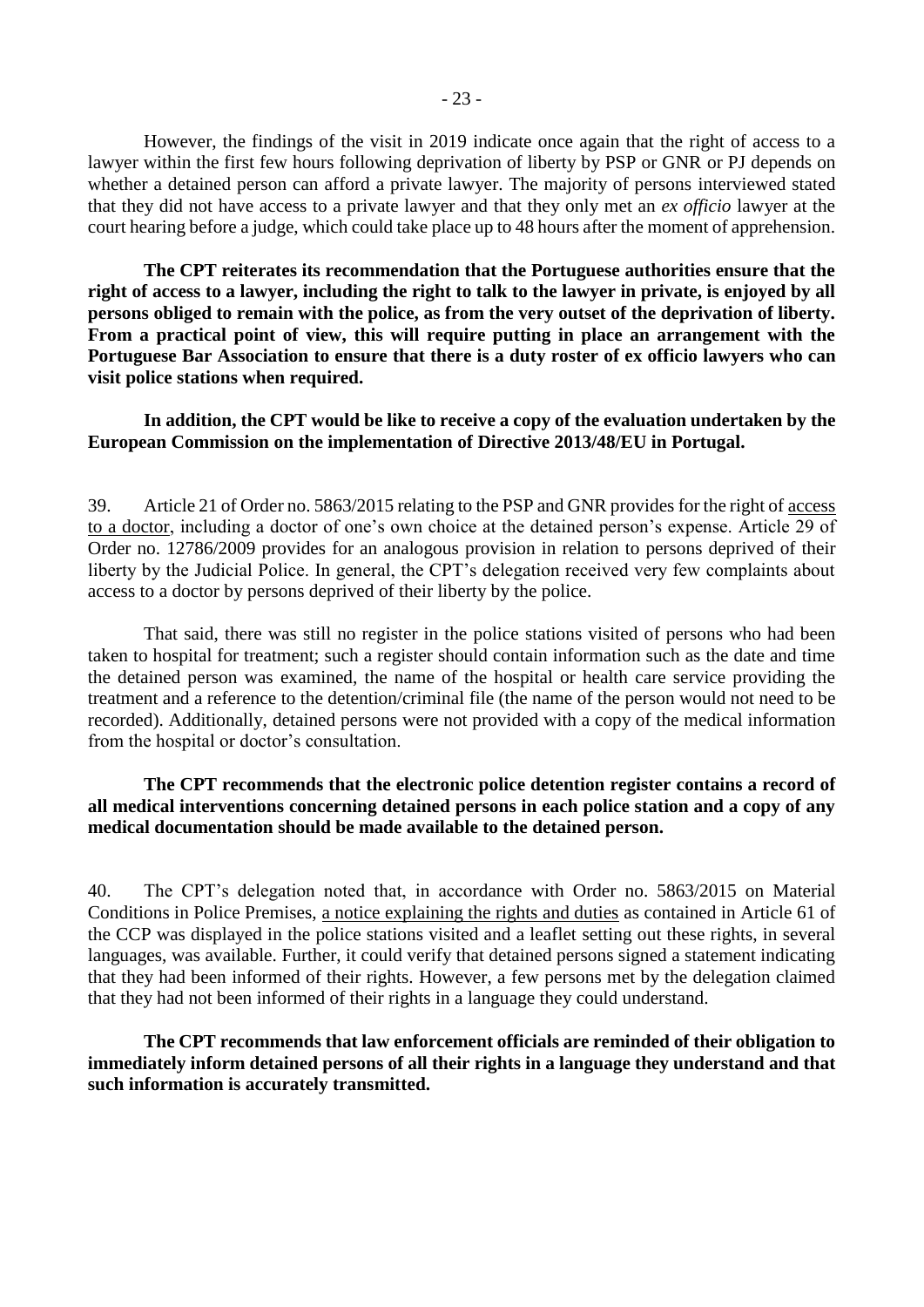41. Custody records examined by the delegation in the police establishments visited were generally well kept and contained relevant information. Nevertheless, in a number of instances no explanation was provided as to why the signature of a detained person was absent regarding one or more rights. The absence of any signature should be duly accounted for in the record. Further, the time of apprehension should be included in each custody record and not just the time of arrival at the police station.

Moreover, the CPT is particularly concerned by the integrity and accuracy of certain documentation drawn up by the police, notably the PSP. In the course of the 2019 visit, the CPT's delegation received an allegation, corroborated independently by a number of witnesses whom the delegation met separately, concerning a university student who was arrested and taken to Lapa Police Station in Lisbon. At the station, he was handcuffed to the railing of the stairs and subsequently slapped and kicked by several PSP officers in an office after asking to contact someone and have the assistance of a lawyer. A little later, the student was released while his companions were transferred to Lisbon PSP Command Headquarters. When the delegation visited Lapa Police Station there was no record at all that the student had been arrested and detained for several hours at the station. The student in question, when met by the delegation, explained that he was too frightened to complain officially as he thought it might have consequences for his studies.

The accurate and full recording of every person arrested and detained at a police station is a fundamental safeguard against any arbitrary deprivation of liberty and of any treatment contrary to Article 3 of the European Convention on Human Rights.

**The CPT recommends that the PSP hierarchy reiterate the legal obligation on all police officers and notably those working at Lapa Police Station that every deprivation of liberty must be fully and comprehensively recorded.**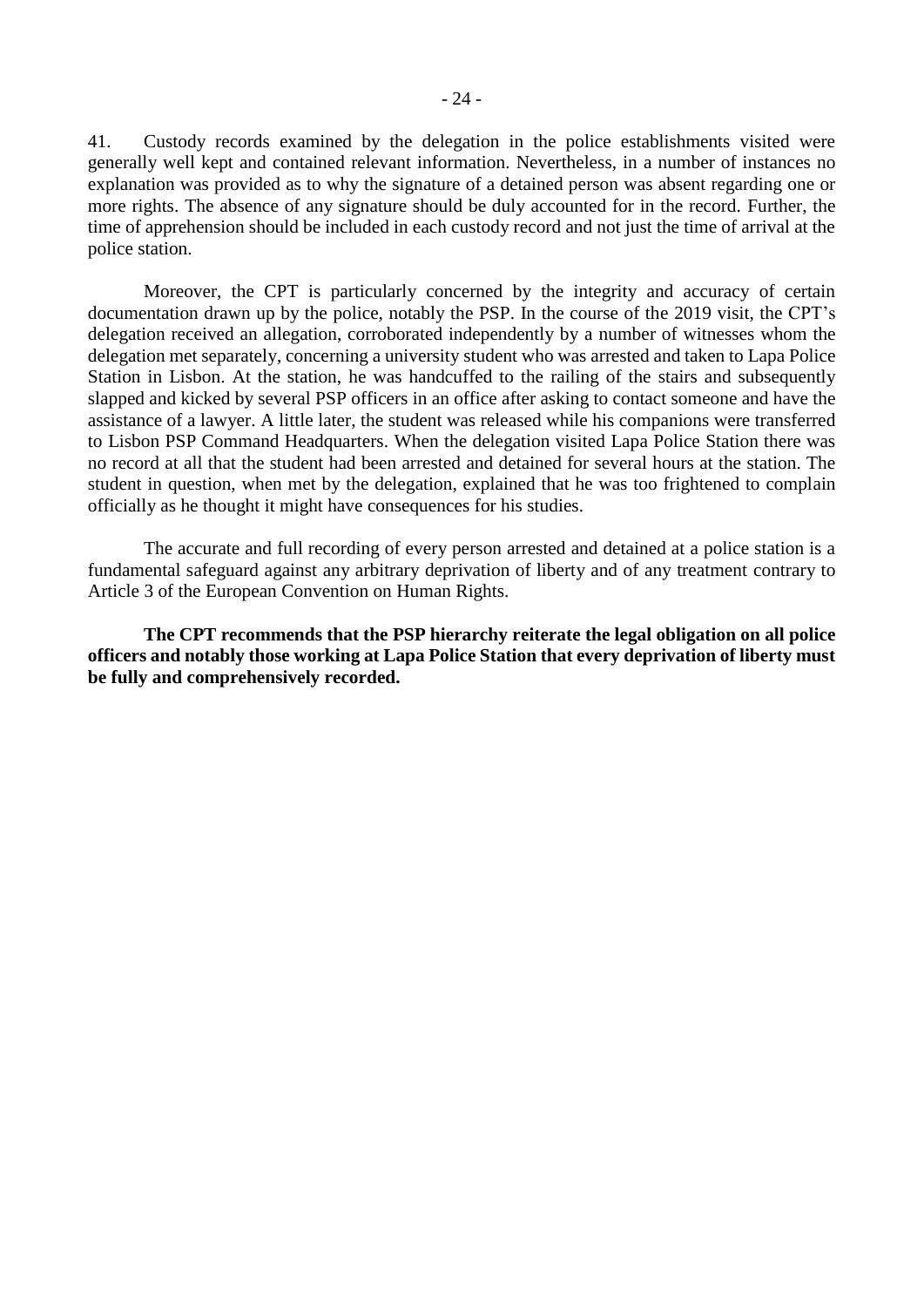## <span id="page-24-0"></span>**5. Conditions of detention**

42. In the course of the 2019 visit, the CPT's delegation visited three PSP stations and one GNR station. As was the case during the previous visit, it was clear from interviews with staff and detainees and from consulting the relevant registers that overnight detention in most police stations remains a relatively infrequent occurrence, the exception being the Lisbon PSP Command Headquarters.

The material conditions in the GNR and PSP stations are governed by Regulation 5863/2015 and regularly inspected by IGAI, and also visited by the NPM.

43. The conditions at the Lisbon PSP Command Headquarters and at the Porto Belavista Holding Facility have not changed since the 2016 visit. The main deficiency at both establishments was the poor access to natural light and the insufficient artificial lighting. In addition, at the Porto facility the cells were noticeably cold (15°C at the time of the visit) and the CPT's delegation received a number of complaints about the cold from persons who had been detained overnight in this facility.

The single cell at the GNR station in Gondomar was equipped with a concrete plinth, a sink, and a mattress, blanket and pillow, and each detained person was provided with a sheet if held overnight. The cell was clean, well ventilated and had sufficient artificial lighting. It also possessed a floor-level toilet and a sink.

**The CPT recommends that the lighting in all detention cells be sufficient for reading purposes and that cells be adequately heated and/or that detained persons be provided with sufficient blankets to ward off the cold.**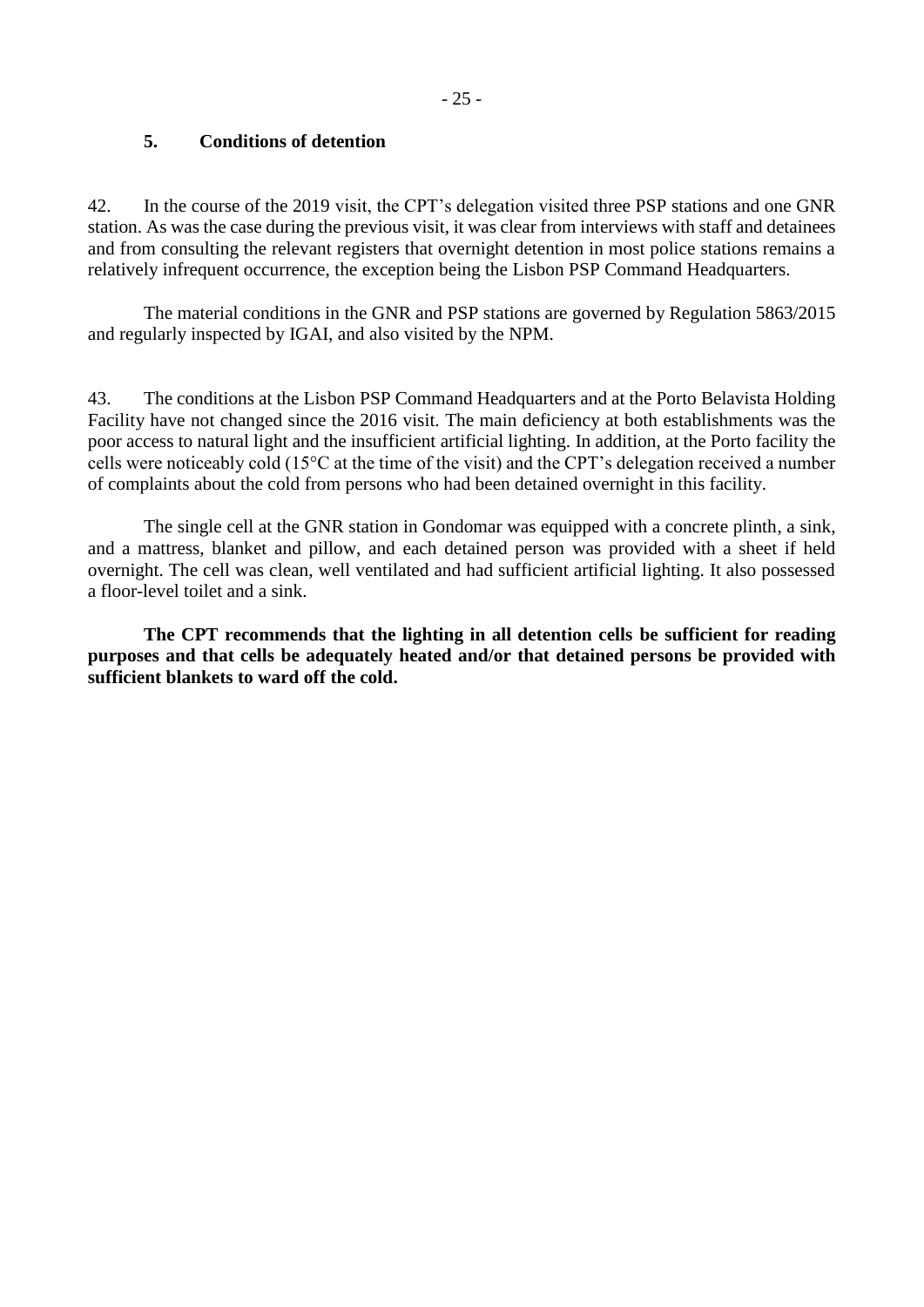## <span id="page-25-0"></span>**B. Prison establishments**

## <span id="page-25-1"></span>**1. Preliminary remarks**

#### a. overcrowding in prisons

<span id="page-25-2"></span>44. The problem of prison overcrowding has been a long-standing challenge for the Portuguese authorities and the CPT was pleased to note the progress made in reducing the prison population from 14,007 prisoners in September 2016 to 12,697 in December 2019. With an official capacity of 12,934 prison places, the occupancy level stood at 98% and the population rate at 124 per 100,000. The most notable change was at Lisbon Central Prison where the prison numbers had been reduced by onethird. This has also had a positive impact on living conditions. The CPT has also noted that the number of persons committed to prison during weekends under the *Por Dias Livres* (PDL) system<sup>12</sup> has been reduced dramatically and stood at 145 on 15 November 2019.

However, there can be no room for complacency. Despite this positive overall situation, certain prison establishments are continuing to operate significantly above their official capacity such as Caxias (140%) and Porto (145%). Further, some nine smaller regional prisons were still operating between 120% and 140% of their official capacity. The CPT found that the living conditions within parts of those establishments visited by its delegation could be considered as amounting to inhuman and degrading treatment (see paragraphs 52 to 55 below) and also impacted negatively on the regime, staff-inmate relations and good order in the establishments.

Further, the CPT wishes to stress that a prison cannot function effectively if it is operating at 100% of its capacity. There must always be some margin for transferring incompatible prisoners from one wing to another or for receiving additional prisoners or for taking back prisoners on temporary release. The Council of Europe's *White Paper on Prison Overcrowding* states that "if a given prison is filled at more than 90% of its capacity this is an indicator of imminent prison overcrowding. This is a high-risk situation and the authorities should feel concerned and should take measures to avoid further congestion."<sup>13</sup>

45. The Portuguese authorities are well aware of the situation and the 10-year *Strategic Vision for the System on the Enforcement of Sentences and Criminal and Educational Measures* envisages the closure of Lisbon Central and Setúbal Prisons, as well as the construction of a new Ponta Delgada Prison by 2024. The Portuguese authorities also recognise that the building of additional accommodation is unlikely in itself to provide a lasting solution to the challenge of prison overcrowding. Measures to promote policies to limit the number of persons being sent to prison, notably alternatives to imprisonment such as electronic tagging and community service, are being pursued.

1

<sup>&</sup>lt;sup>12</sup> See Article 45 of the Criminal Code.<br><sup>13</sup> See Section 20 of the White Paper or

<sup>13</sup> See Section 20 of the [White Paper on Prison Overcrowding –](https://rm.coe.int/white-paper-on-prison-overcrowding-cm-2016-121-add3-e/16807c886b) CM(2016)121-add3, 23 August 2016.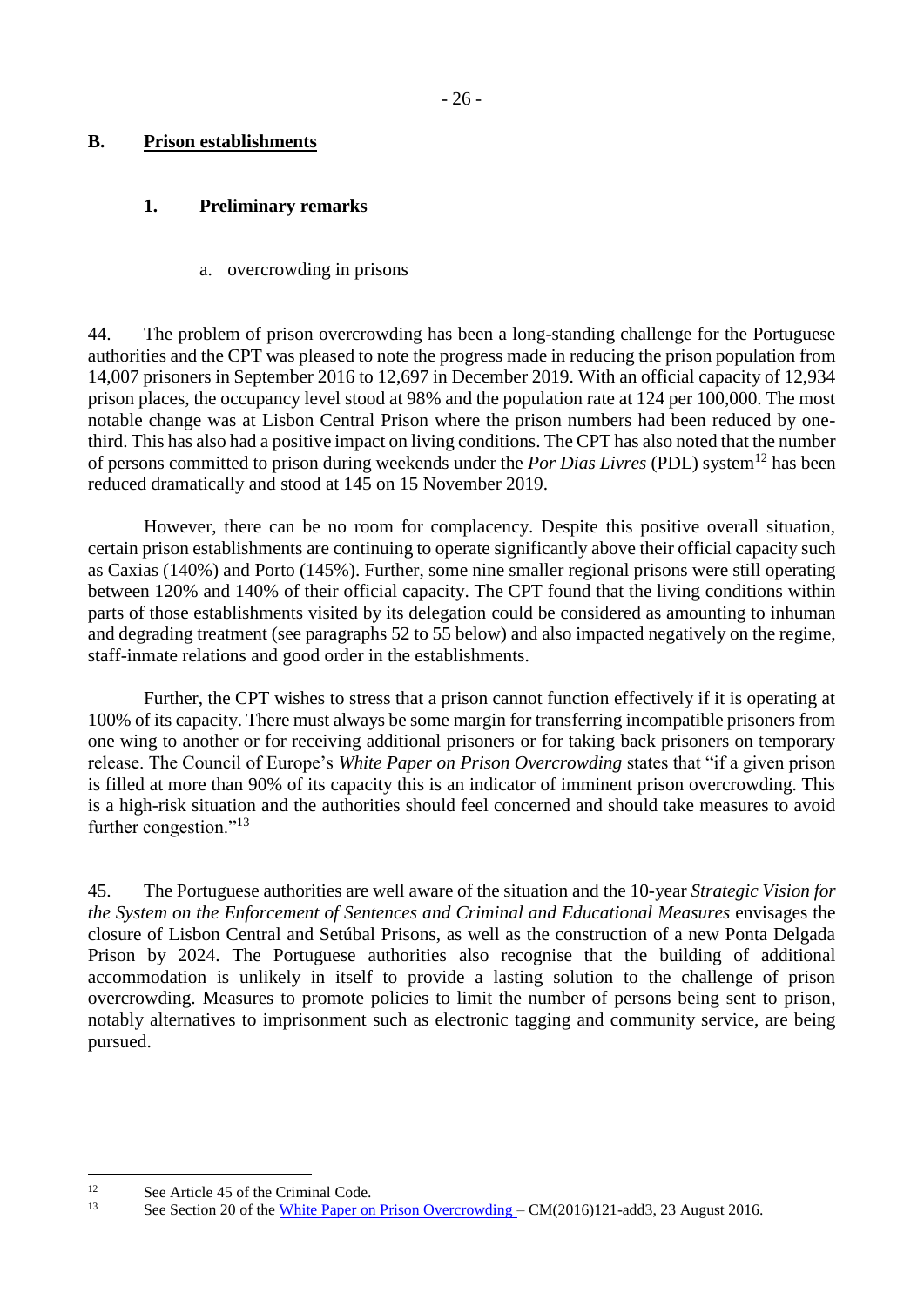**The CPT, while welcoming the recent progress, recommends that the Portuguese authorities pursue their efforts to tackle the phenomenon of local overcrowding in the prisons through promoting greater use of alternatives to imprisonment, and notably as regards short sentences.<sup>14</sup> The CPT would also like to receive updated information on the 10-year strategy and notably on the plans to replace Lisbon Central and Setúbal Prisons and to build a new prison in Ponte Delgado.**

46. The CPT has followed closely the impact of the Covid-19 pandemic on prison systems and the measures taken by States to prevent its spread among prisoners and staff alike. To this end, Portugal adopted Law no. 9/2020 which allowed for the application of a partial pardon of sentences of up to two years, defined a special pardon regime, authorised extraordinary administrative exits and contemplated the exceptional bringing forward of conditional release. Persons convicted of certain crimes such as homicide, rape, paedophilia or domestic violence were excluded from being eligible.

The result of these measures combined with a reduction in the resort to remand detention (even for persons suspected of very serious crimes), was to reduce the prison population to 11,093 on 1 May 2020.

**The CPT considers that measures of this nature, designed to keep the prison population within manageable limits, should be a permanent feature. It would like to be informed whether any of the measures envisaged by Law no. 9/2020 will be extended even after the Covid-19 pandemic is officially over.** 

47. The legal framework governing the prison system remains the same as that in force at the time of the 2012 and 2016 visits: namely, Law no. 115/2009 on the Code on Execution of Criminal Sanctions and Measures and, subsequently, the entry into force on 10 June 2011 of the new General Prison Regulations (Legislative Decree 51/2011).

b. prisons visited

<span id="page-26-0"></span>48. The CPT's delegation visited Porto Prison for the first time since 2003 and carried out targeted follow-up visits to Caxias, Lisbon Central and Setúbal Prisons. Visits to the Judicial Police Prisons of Lisbon and Porto<sup>15</sup> were also carried out to interview persons on remand and, at the time of the visit, the Lisbon facility was accommodating 136 persons for a capacity of 117 and the Porto facility 36 prisoners for a capacity of 48.

 $14$ <sup>14</sup> See, for example, the *White Paper on Prison Overcrowding (op.cit.)*, Recommendation CM/Rec (2017) 3 on the European Rules on community sanctions and measures, Recommendation Rec (2003) 22 on conditional release (parole) and Recommendation Rec (2010) 1 on the Council of Europe Probation Rules.

<sup>15</sup> See CPT/Inf (2013)4, paragraph 32 for a brief description of these two facilities.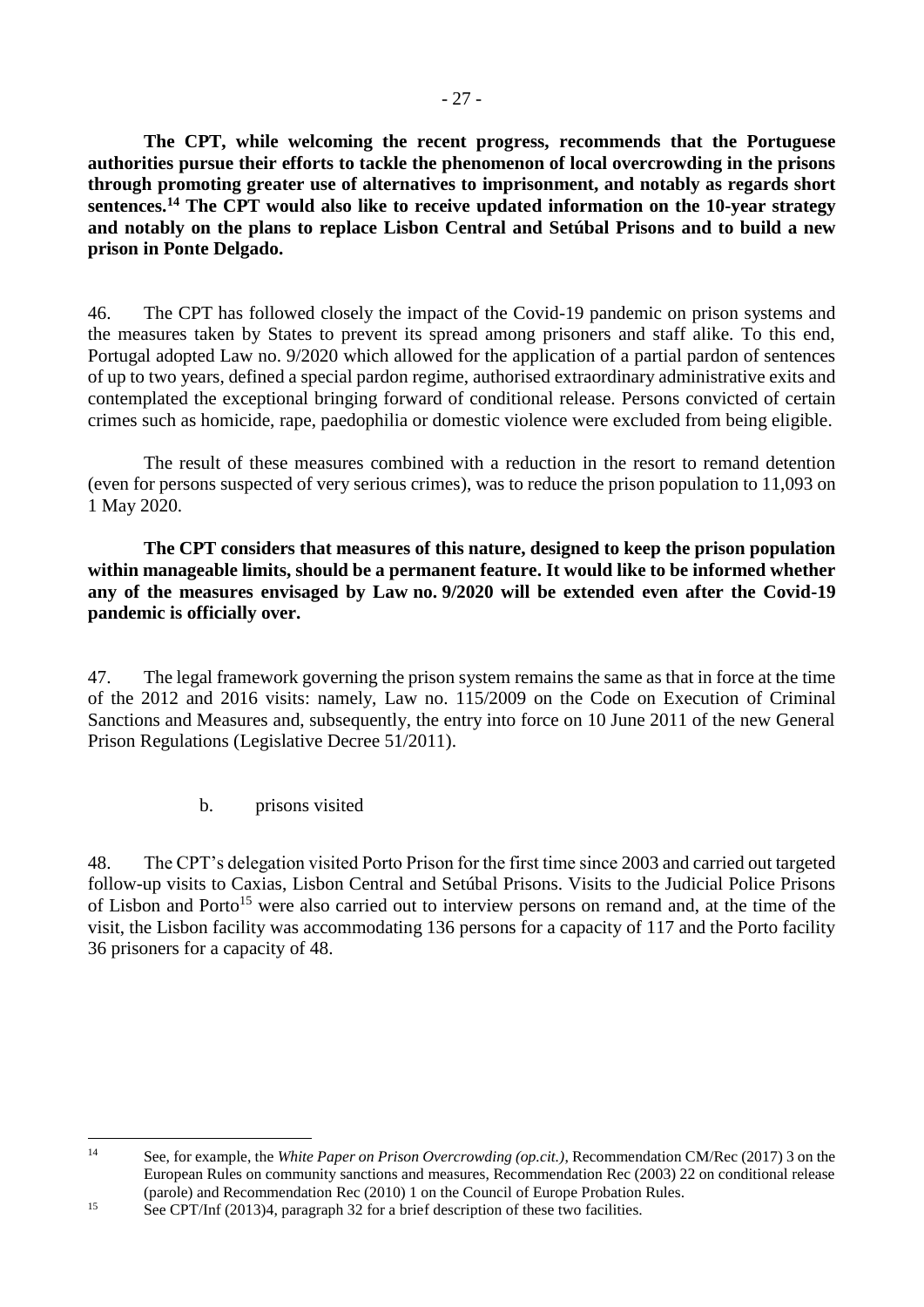**Porto Prison**, located in the suburb of Custoias in Porto, was opened in 1974. The establishment, built to a "telegraph pole" architectural typology, consists of four parallel accommodation wings (A to D), each consisting of three landings, connected by a long corridor. There were two additional smaller units: one for prisoners on protection (RAI); and one for vulnerable prisoners with drug addiction, mental or psychological health challenges (UE). Prisoners ate their meals in a large refectory with two separate seating areas, organised on a wing by wing basis. At the time of the visit, the establishment was accommodating 987 prisoners, of whom 215 were on remand, for an official capacity of 682. Although the prison was operating at nearly 50% above its official capacity, this represented an improvement on the situation three months earlier when the population had been over 1,200.

49. The prisons of Caxias, Lisbon Central and Setúbal were described most recently in the report on the CPT's 2016 visit to these establishments and remain essentially the same. <sup>16</sup> At the time of the 2019 visit:

**Caxias Prison** had an occupancy of 548 adult male prisoners, of whom 305 were on remand, for an official capacity of 398.

**Lisbon Central Prison** was accommodating 817 adult male prisoners – including around 228 on remand – for an official capacity of 886. This represents a significant reduction from the 1,253 prisoners the establishment was holding at the time of the 2016 visit.

**Setúbal Prison** was accommodating 183 adult male prisoners, of whom 79 were on remand, for an official capacity of 162, which represented a considerable improvement on the overcrowding levels that had existed at the time of the 2016 visit. Nevertheless, given numbers had been as high as 220 only a month prior to the visit, close attention should be paid to ensure that the number in this facility are kept under control.

## <span id="page-27-0"></span>**2. Ill-treatment**

50. The vast majority of prisoners met by the CPT's delegation in the establishments visited stated that they were treated correctly by prison officers and that relations were based upon reciprocity (i.e. if they showed respect to prison officers, they would be accorded respect in return). Nevertheless, a number of allegations of ill-treatment of inmates by prison officers were received at Caxias, Lisbon Central and Porto Prisons and a few at Setúbal Prison. The ill-treatment was said to consist of slaps, punches, kicks and blows with truncheons to the body and/or head.

51. At several of the prisons visited, the delegation received a number of detailed allegations concerning "welcome" beatings for persons who had apparently committed a sexual offence.

1

<sup>16</sup> See CPT/Inf (2017) 39, paragraph 37.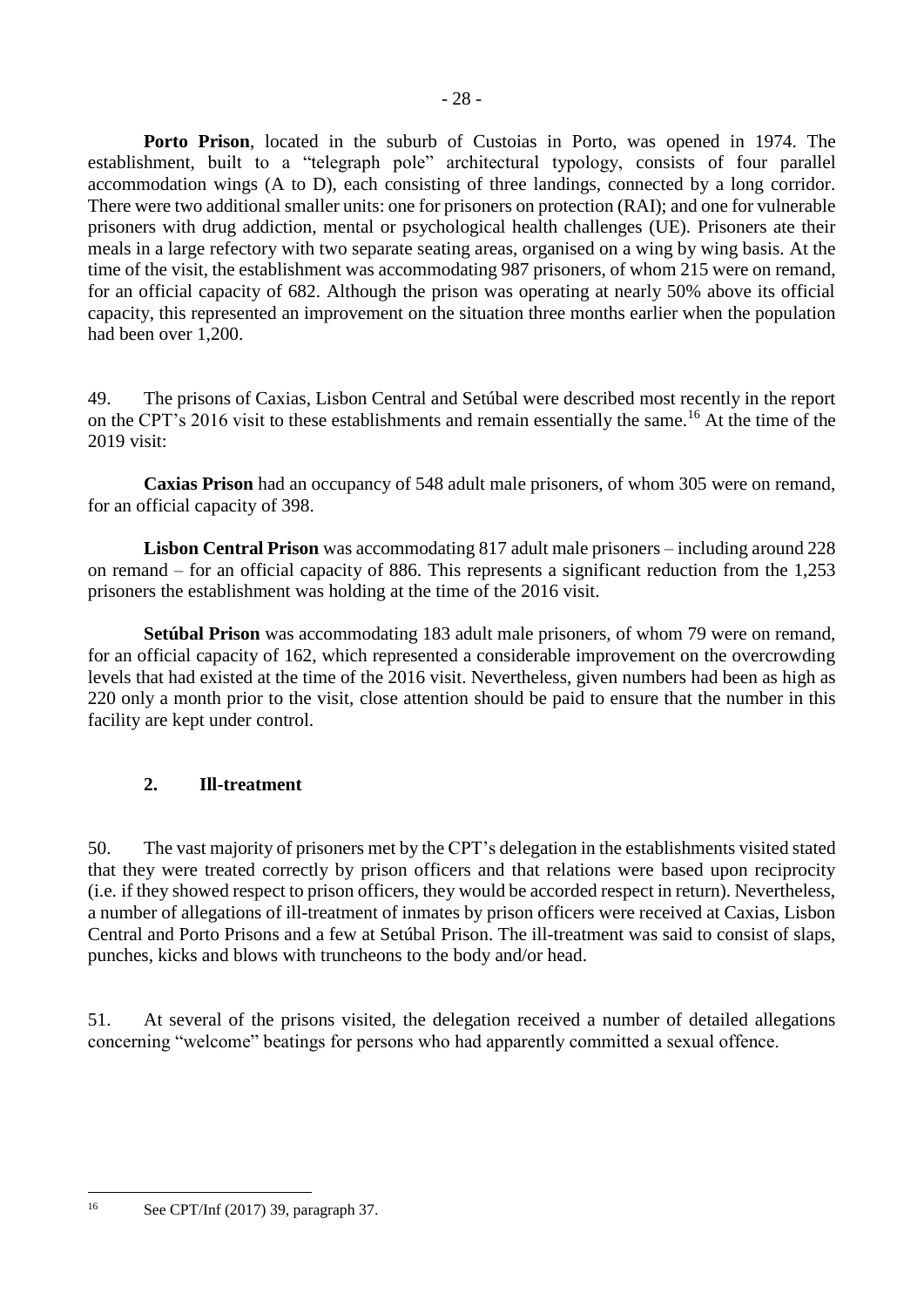At Lisbon Central Prison, the alleged ill-treatment consisted of truncheon blows to the legs and slaps to the head and took place in the corridor between the canteen and the entrance to F Wing. Several other complaints were also received of prison officers entering the cells of F Wing at night ostensibly to conduct a search whereupon they allegedly assaulted the inmate, delivering several punches and slaps to the body and head. In one case, an internal inquiry had been carried out by the prison lawyer, who found that the evidence supported the allegation of assault<sup>17</sup> but that it was insufficient to pursue a disciplinary procedure against the prison officers concerned. <sup>18</sup> **The CPT would like to be informed whether the Inspection and Audit Service (SAI) reviewed this case. Further, it would like to know whether the CCTV from Wing F was examined for the night in question.** 

At Porto Prison, the alleged ill-treatment was said to occur when the prisoners first entered the establishment and were being searched or in the waiting room. At Setúbal Prison, the alleged illtreatment occurred when the prisoner was completely undressed and being searched upon admission and consisted of kicks to the abdomen and head and being rapped on the head by the officer's knuckles.<sup>19</sup>

Persons in prison for crimes of a sexual nature in all the establishments visited also alleged that some prison officers would call them derogatory names and make verbal threats.

52. **In the light of the information gathered during the 2019 visit, the CPT recommends that the Portuguese authorities reiterate to all prison managers and custodial staff that any form of ill-treatment is illegal and unprofessional and will be the subject of appropriate sanctions. This demands that all senior and middle managers pay special attention to the actions of staff, notably prison officers, under their responsibility and take immediate steps to address any indications that staff are abusing prisoners. Failure on the part of supervisory staff to fulfil this role is, in itself, a serious dereliction of duty.**

**More specifically, the Directorate General of Prisons and Rehabilitation Services (DGPRS) and the management of Lisbon Central, Porto and Setúbal Prisons should monitor closely the situation of persons admitted to prison for sexual offences.** 

53. At Porto Prison, the CPT's delegation received a number of allegations from inmates that on 5 December 2018, in the course of the prison officer strike, a passive protest in Wing A had been broken up by an intervention group in riot gear in the course of which several rounds of rubber bullets had been fired and a number of prisoners injured. The daily reports of the officer on duty (*Relatorio do Graduado de Serviço do dia*), which were neither accurate nor comprehensive, made no mention of any disturbance on that day and nor did the prison possess any incidents logbook. The Director of Porto Prison was unable to provide the CPT's delegation with any information on this event and stated that the prison had not been informed about the SAI Nord investigation into the incident.

<u>.</u>

<sup>&</sup>lt;sup>17</sup> The inmate concerned who complained of being punched in the head and kicked in the leg was seen by the health care service on 8 February 2019, six days after the alleged aggression, and his injuries were recorded: "three fading bruises (yellow greenish colour) on the outer upper region of his thigh and on the peri-orbital bilateral region".

<sup>18</sup> See *Processo de Inquérito* no. 5/IT/2019 of 26 March 2019 at Lisbon Central Prison.

<sup>19</sup> The allegations concerned one prison officer who had recently been transferred to another establishment.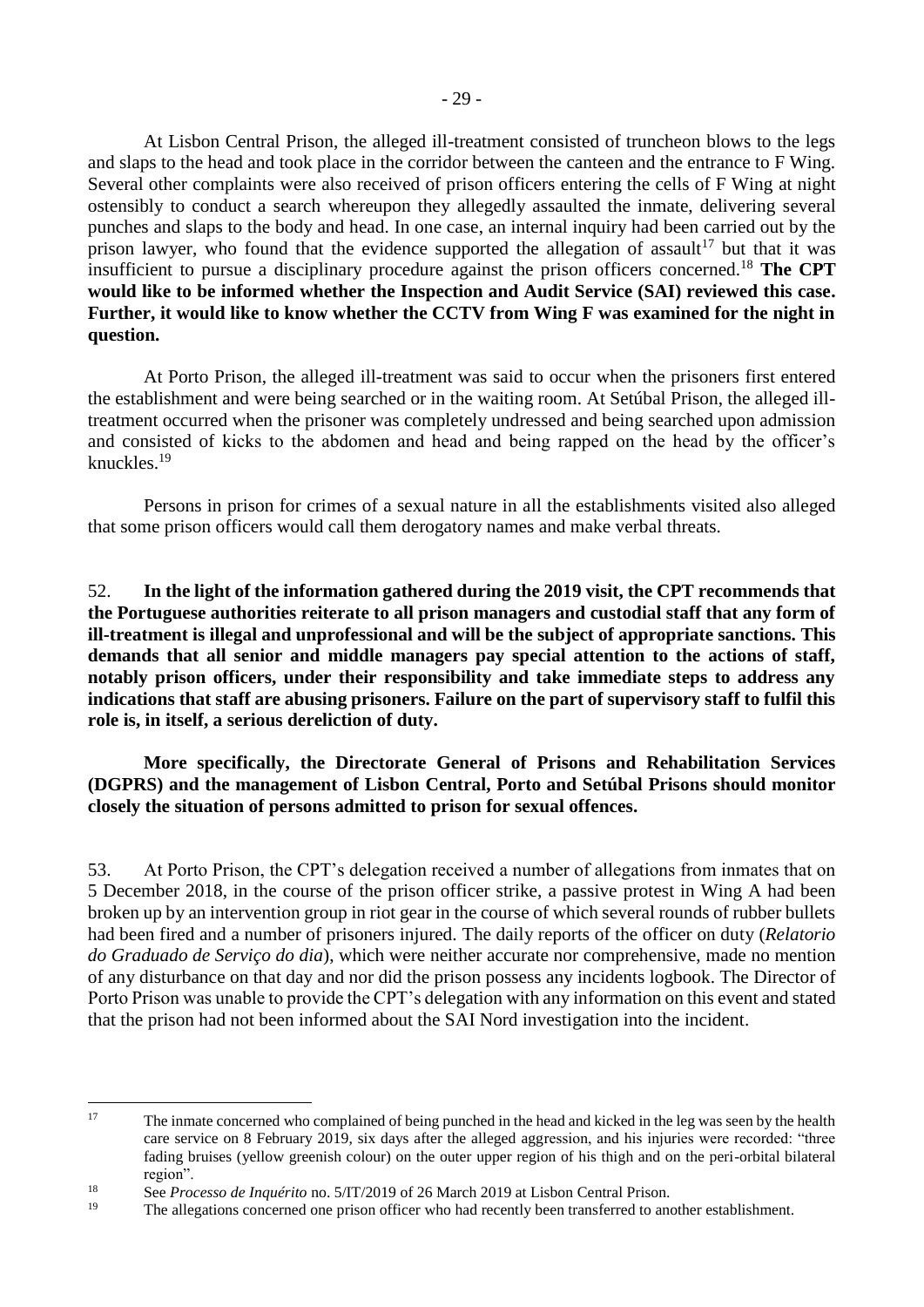After contacting the DGPRS, the delegation was provided with an internal report on the incident drawn up on by the Chief Officer on 6 December 2018 and the SAI Nord report, of 20 February 2019. The SAI Nord report concludes that the intervention was necessary and proportionate. However, there is no information on whether prisoners from Wing A were interviewed about the incident by SAI Nord nor is there any analysis on the use of rubber bullets within a confined space. The purpose of any investigation into the use of force should not only be to verify the legitimacy, necessity and proportionality of the use of force but also to evaluate whether the incident could have been better managed and whether any lessons could be learned to avoid such demonstrations or interventions in the future. The report drawn up on the incident of 5 December 2018 that was shared with the CPT's delegation provided a poor factual description and analysis of what happened on that day. Consequently, based on this information, it is not possible to ascertain whether the conditions set out in the Regulation on the use of means of coercion in prisons issued by the Director General (February 2009) were fulfilled.

**The CPT recommends that steps be taken at Porto Prison to ensure that information and reports relating to "extraordinary" incidents be classified in a specific folder or logbook and that the daily reports of the duty officers be accurately and comprehensively completed.**

**Further, the CPT would be interested to learn whether the SAI Nord, in carrying out their investigation, interviewed prisoners on Wing A and audited the armoury and gun(s) used to fire the rubber bullets. In addition, the CPT would like to be informed whether there were any lessons learned from the way in which the 5 December 2018 incident was managed. It would also like to know whether there was a systematic debriefing after the incident with the officers involved, who led the debriefing and whether any specific conclusions were drawn**

54. More generally, **the CPT has strong reservations about the use of firearms, including weapons discharging rubber bullets, and other means of coercion such as flash bangs and CS gas within a confined prison setting. It invites the Portuguese authorities to review the 2009 Regulation on the use of means of coercion in prisons with a view to defining more narrowly the means of coercion that may be deployed within a prison setting.**

**Further, the CPT recommends that each time such a weapon is discharged there should be a full separate report relating to its use (including reasons for use, where and how discharged, how many rubber bullets/pellets discharged, any injuries) and that an oversight body such as SAI should evaluate whether the discharge of the weapon was necessary and proportionate in the circumstances.**

55. In the course of the visit, the CPT's delegation received many concordant accounts from prisoners concerning strip searches. Prisoners stated that upon arrival in the prison and whenever their cells were searched, they would be strip searched and have to take all their clothes off at once and, while naked, squat down and cough. The CPT considers that prisoners who are searched should not normally be required to remove all their clothes at the same time, e.g. a person should be allowed to remove clothing above the waist and get dressed again before removing further clothing. **The CPT recommends that every time a strip search is deemed necessary that it be carried out in a manner so as to limit embarrassment and preserve the dignity of the person, as described above.**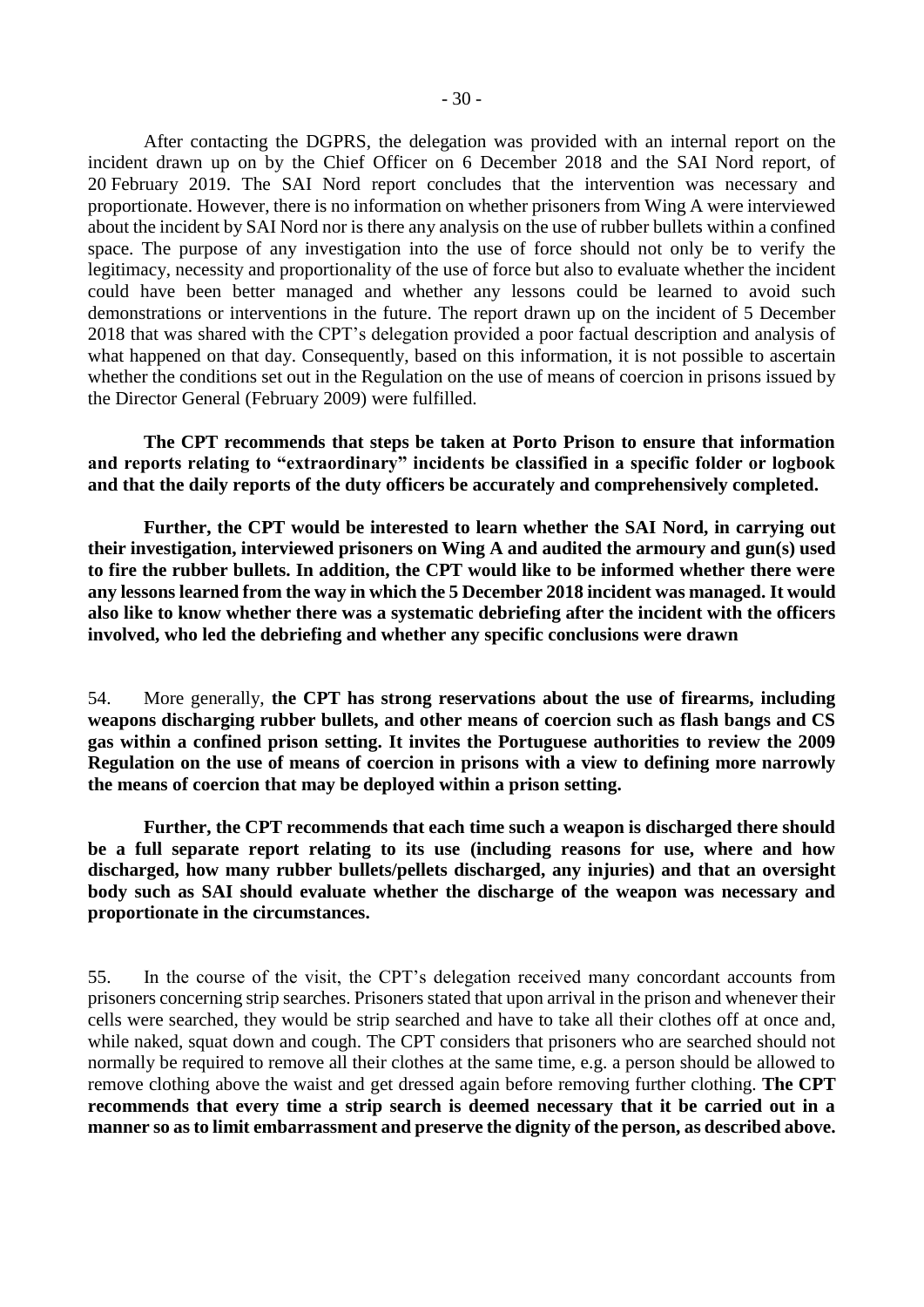## <span id="page-30-0"></span>**3. Conditions of detention**

#### a. material conditions

<span id="page-30-1"></span>56. *Caxias Prison* continued to have a mixture of both decent and poor living areas, with various renovations ongoing. At the time of the visit, the North section remained severely overcrowded with the 65 cells (measuring some 10.5m² excluding the sanitary annexe) on the second floor continuing to accommodate three or four prisoners, when they were only suitable to accommodate two persons. The eight renovated dormitories on the first floor provided decent conditions but care should be taken to ensure prisoners are offered 4m² of living space each which was not the case at the time of the visit.

On the ground floor, four of the six dormitories were closed for renovation. The conditions in the remaining two remaining dormitories were particularly poor. The main admission dormitory (2B), measuring 38m² (excluding the sanitary annexe) was filthy, dark, damp and dilapidated, and equipped with seven sets of bunk beds, a table and two benches. At the time of the visit, 11 persons were being held in the cell, most of whom had been admitted to the prison within the previous week. One person had been apparently transferred to this dormitory from Cell 505 as an informal punishment for poor behaviour. The adjacent dormitory (1B) was in a similarly poor state of repair; it was equipped with eight sets of bunk beds and was accommodating 12 persons at the time of the visit.

In the South section, the situation had not evolved since the 2016 visit. The multipleoccupancy cell used for accommodating prisoners sentenced for or accused of sex offences was accommodating 14 persons in  $33m^2$ , with the  $8m^2$  sanitary annexe (basins, toilets<sup>20</sup>, shower and urinals) not partitioned from the rest of the cell. The cell was dilapidated; windows did not close, the flush of one toilet did not function, ventilation was poor and the temperature in the cell cold. Further, there were insufficient places for inmates to eat sitting at the table. Although the other cells were in a similar state, the situation for the inmates in this cell was exacerbated by the fact that they were confined to their cell for up to 22 hours or more each day and had no access to education, work or vocational activities. Some of the prisoners had been held in this cell for in excess of eight months. The conditions in this cell and the ground-floor admission cell in the North Section could be considered as amounting to inhuman and degrading treatment.

**The CPT reiterates its recommendation that steps be taken to reduce the overcrowding in the establishment to ensure that each and every prisoner is offered a minimum of 4m² of living space in multiple-occupancy cells. Further, the CPT recommends that the conditions of detention for persons sentenced or accused of sex offences be improved as a matter of urgency. In addition, the sanitary annexes in all multiple-occupancy cells should be fully partitioned.** 

**The Committee would also like to be provided with information on the renovation of the ground floor dormitories in the North Section.** 

1

<sup>&</sup>lt;sup>20</sup> The toilet cubicles did have doors on them, although a few were damaged.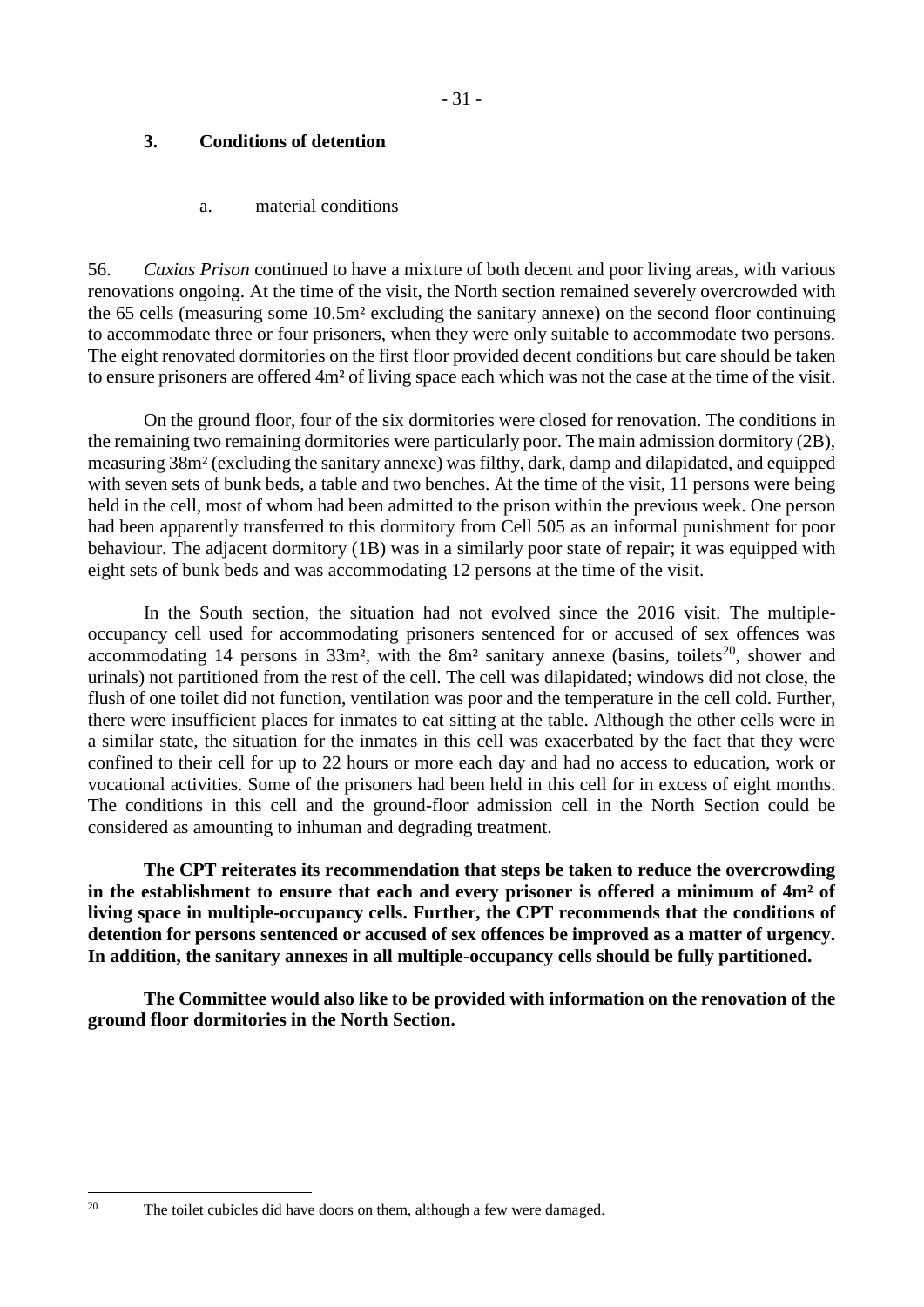57. *Lisbon Central Prison* remained in a state of advanced dilapidation, although the situation had improved since 2016 as the number of prisoners had been reduced by one-third and the basement areas of B, C, D and E Wings had been closed. Nevertheless, only on F Wing could conditions be considered as acceptable and even these cells were in need of maintenance. The conditions in the induction cells on D Wing were particularly poor and cold: dilapidated and crumbling walls which were dirty and covered in graffiti; panes of glass missing from the windows; toilets in double occupancy cells still not partitioned; no functioning artificial lighting.<sup>21</sup> The foam mattresses were generally thin, worn, dirty and falling apart. In the CPT's view, such conditions could amount to inhuman and degrading treatment. There was also no table or chair and the inmates had to eat their meals sitting on the bed during their induction period. Further, the call bells generally did not function. The CPT considers that the general practice of allowing inmates to eat their meals together in a refectory is positive, but the policy of forbidding inmates to talk during meal-times should be ended.

**The CPT reiterates its recommendation that vigorous action be undertaken to maintain the cell accommodation in a decent state of repair, in the light of the above remarks. Further, it would like to receive a detailed timetable for the upgrading of the different areas of the prison. The CPT also recommends that the policy of compelling inmates to eat their meals in the communal dining rooms in silence, with any talking punished, be ended.**

58. At *Porto Prison*, the material conditions would be of a generally acceptable standard were it not for the levels of overcrowding, notably in Wing A. Most cells were designed for single occupancy, measuring some 7m², but accommodated two persons and, at times, even three. The cells were equipped with a set of bunk beds, a small table and two stools. Access to natural light and ventilation was adequate and artificial lighting sufficient for the purposes of reading. The toilet in the corner of each cell was shielded by a shower curtain. The larger dormitory cells were equipped with three sets of bunk beds and in most cases did not offer prisoners 4m² of living space each.

As regards the "RAI" wing, which housed 52 persons sentenced or accused of sexual offences, the main deficiencies concerned the overcrowding and the lack of access to activities. For example, a dormitory of 36m² was accommodating 13 prisoners. Toilets and showers were located outside the cells. The cramped conditions for these prisoners were exacerbated by the fact that they were confined to the unit and, due to staff shortages, had regularly not been offered outdoor exercise on a daily basis. Further, due to threats from other inmates they could not attend the gym or education. It was, on the other hand, positive that efforts were made to provide these prisoners with paid work in protected areas of the prison.

The situation in the special UE unit<sup>22</sup> was also problematic in terms of living conditions. At the time of the visit, the unit held 33 prisoners for an official capacity of 36 in four multiple-occupancy cells. Three of the cells offered just under 4m² of living space per prisoner while Cell D, with six sets of bunk beds and 11 inmates, offered a mere 2.5m² of living space per inmate. Moreover, the prisoners were only let out of their cells for 1.5 hours in the morning and in the afternoon, and they had no access to any activities or to the gym. Further, the CPT's delegation noted that a member of staff was not always stationed on the unit which meant that the prisoners could not call for assistance as the call bell would ring in the UE unit staff office. Given the particular needs of the prisoners accommodated in this unit, increased efforts should be made to afford them decent living conditions.

 $21$ <sup>21</sup> On the day of the visit, staff were handing out small lamps to those cells lacking artificial lighting.<br><sup>22</sup> The LUI unit assemmedated prisoners which to three different programmes:  $\bf{PAPET}$  for up to 11 n

<sup>22</sup> The UE unit accommodated prisoners subject to three different programmes: PARET for up to 11 prisoners with a drug addiction for whom abstinence was proving a challenge; URR for up to 11 prisoners who were deemed as presenting a suicide risk; and a Special programme for up to 12 prisoners with a mental health diagnosis.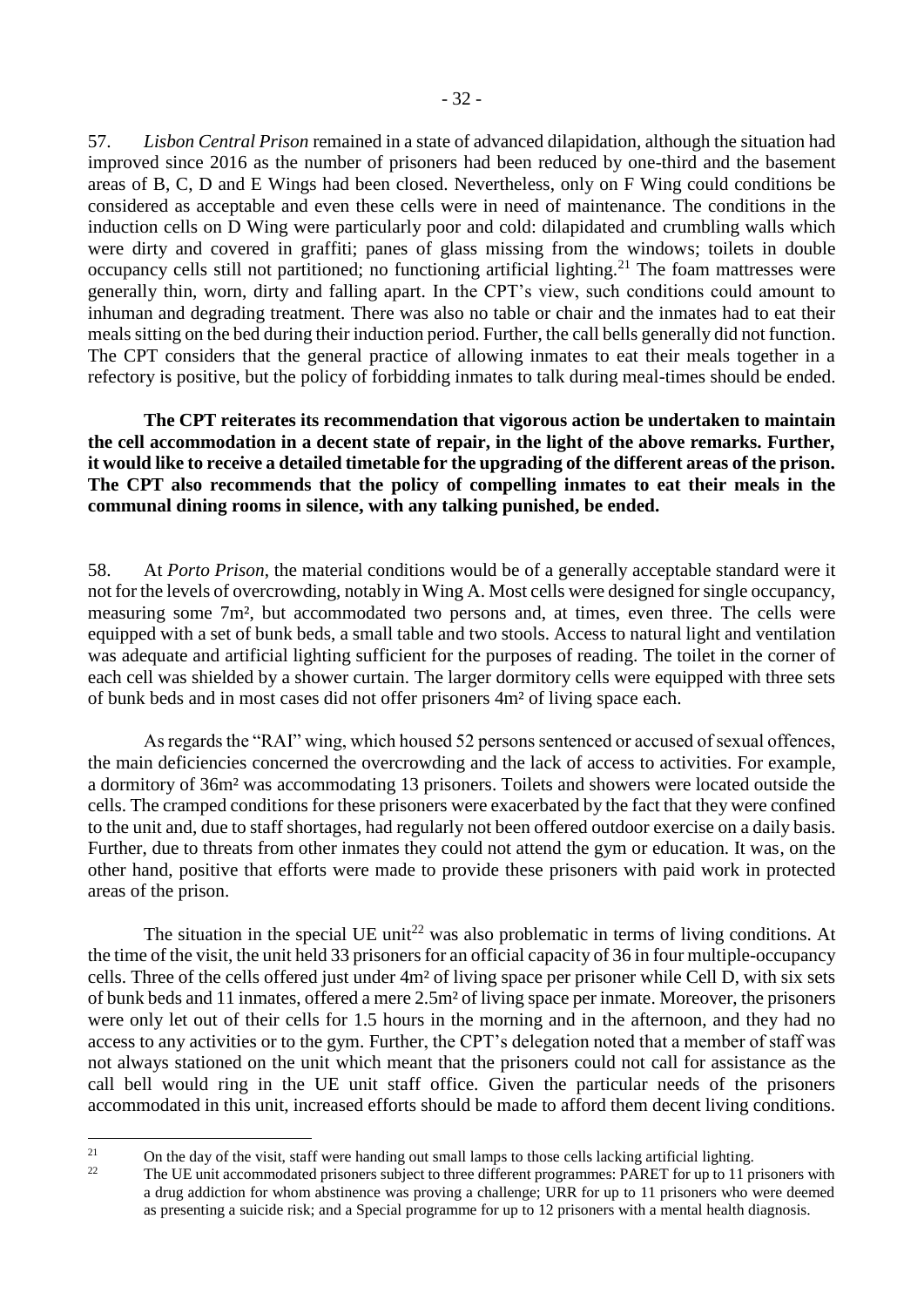**The CPT recommends that the Portuguese authorities reduce the number of persons held at Porto Prison with a view to ensuring that cells of 7m² accommodate only one prisoner and that all dormitories provide 4m² of living space per prisoners excluding the sanitary annexe. The sanitary annexe in every cell and dormitory should be fully partitioned to the ceiling. Further, a member of staff must always be located on the UE unit given that it is a special unit for vulnerable prisoners.**

59. At *Setúbal Prison*, the material conditions throughout the establishment remained poor. The four persons accused of sexual offences were held in a dilapidated and humid cell of some10m² with no fully partitioned sanitary annexe. In addition to the poor material conditions, these prisoners were confined to their cells for 23 hours a day for months on end with no access to any activities. Such conditions could be considered as amounting to inhuman and degrading treatment.

**The CPT recommends that the Portuguese authorities pursue their efforts to decongest the prison and to provide for minimum basic conditions. In particular, the CPT reiterates its recommendation that alternative accommodation must be found for persons accused of sexual offences and other prisoners requiring protection to ensure that they are offered at least 4m² of living space in multiple-occupancy cells, excluding the sanitary annexe, and preferably more given that their out-of-cell time is severely restricted.**

b. regime

<span id="page-32-0"></span>60. The situation regarding the regime and activities available to prisoners remained largely the same as that found at the time of the  $2016$  visit.<sup>23</sup> It is positive that the vast majority of inmates in the prisons visited<sup>24</sup> could spend much of the day out of their cells (i.e. around 8.5 hours or more) between 8h00 and 19h00. Further, the reduction in the number of prisoners at Lisbon Central Prison meant that proportionately many more prisoners were involved in an organised activity whether work, sport or education. As regards Porto Prison, 447 prisoners had a job (most as a wing cleaner), 273 were enrolled in the school and 64 were undertaking a professional qualification (such as gardening, painting or as a pastry chef).

As regards Lisbon Judicial Police Prison, there were still no purposeful activities being offered to remand prisoners at all, notwithstanding the fact that some of them had spent more than 18 months in this establishment. By contrast, the situation at Porto Judicial Police Prison was better with the provision of organised education, sports and recreational activities.

**The CPT reiterates its recommendation that the Portuguese authorities take the necessary steps to develop purposeful activities for remand prisoners in Lisbon Judicial Police Prison, and that they pursue their efforts to offer an appropriate range of constructive activities to all prisoners in Caxias, Lisbon Central, Porto and Setúbal Prisons. Additional efforts should be made to provide prisoners on the RAI and UE units at Porto Prison with access to purposeful activities.** The goal should be to ensure that all prisoners (including those on remand) spend a reasonable part of the day outside of their cells (i.e. 8 hours of more) engaged in purposeful activities of a varied nature: work, preferably with vocational value; education, sport; recreation/association.

1

<sup>&</sup>lt;sup>23</sup> See CPT/Inf (2017) 39, paragraph 51.<br> **CDP over the paragraph of the Section** 

One exception being sex offenders in Caxias and Setúbal Prisons.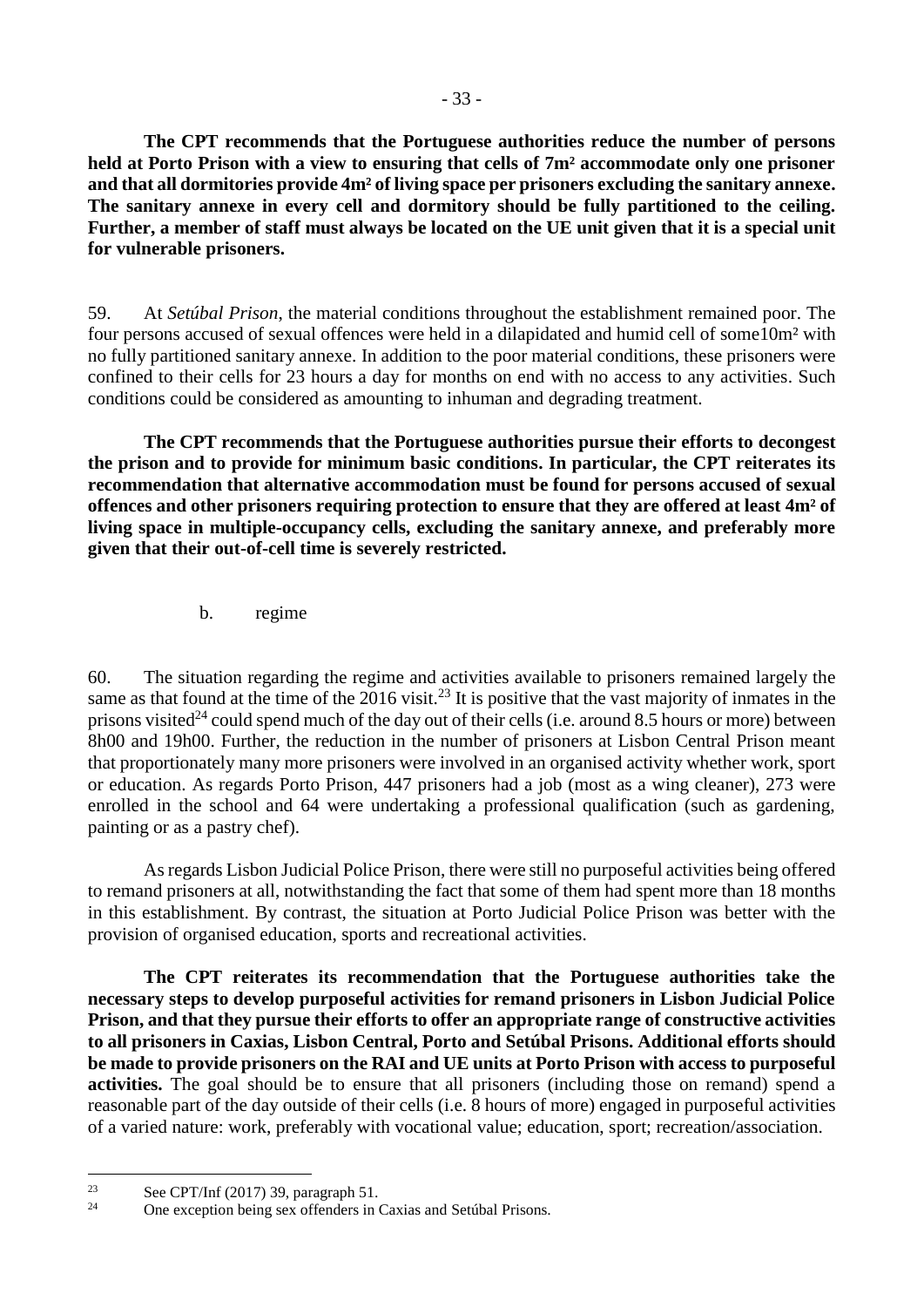## <span id="page-33-0"></span>**4. Health care services**

a. introduction

<span id="page-33-1"></span>61. At the time of the 2019 visit, the CPT's delegation noted that some of the issues surrounding the outsourcing of health care staff to private contractors that were apparent during the 2016 visit were still in evidence. Notably, high levels of staff fluctuation impacting on the continuity of care for patients, inequalities of staff members' terms and conditions within the health care team, diminished motivation and the lack of a team approach. This was most visible in comparing the way in which health care services were managed and delivered at Lisbon Central and Porto Prisons, with the latter being the model to follow.

The CPT understands that following Order no. 1278/2017, a joint Ministry of Health and Ministry of Justice working group was established to look at how best to improve prison health care. In the response to the report on the 2016 visit, the Portuguese authorities provided information on a number of concrete steps that had been taken in 2017, notably regarding the prevention and treatment of infectious diseases such as HIV and hepatitis C and the monitoring of the health of prisoners.

In this context, **the CPT would be interested to receive an update on the progress made by the joint ministerial working group and on whether any further consideration has been given to the transfer of responsibility for health care in prisons from the Ministry of Justice to the Ministry of Health.** 

b. staff and facilities and medical confidentiality

<span id="page-33-2"></span>62. As was the case in the past, the health care facilities in the prisons visited were, on the whole, of a good standard. Staffing levels, however, were not always adequate which impacted on access to care.<sup>25</sup>

At *Lisbon Central Prison*, the permanent health care team consisted of one full-time general practitioner, four full time equivalent (FTE) nurses and two psychologists, which is clearly insufficient for a largely remand establishment holding some 817 prisoners. At the time of the visit, the team was reinforced by a number of private agency staff, notably two part-time general practitioners, six nurses, an orderly and two psychologists. In addition, the prison was visited by three psychiatrists and a dentist attended two days a week. The number of nurses, in particular, was inadequate, especially as those nurses absent for personal reasons were not replaced. In addition, the pharmacist had recently left the prison, placing an even greater work burden on the nursing staff.

Further, the delegation found that where medical and nursing staff were provided by private contractors there was not only a high turnover of staff, due primarily to the lower levels of pay, but also little sense of a motivated team approach.

1

<sup>&</sup>lt;sup>25</sup> The health care services at Caxias and Setúbal Prisons and at the Judicial Police Prisons of Lisbon and Porto were not examined other than in regard to the recording of injuries.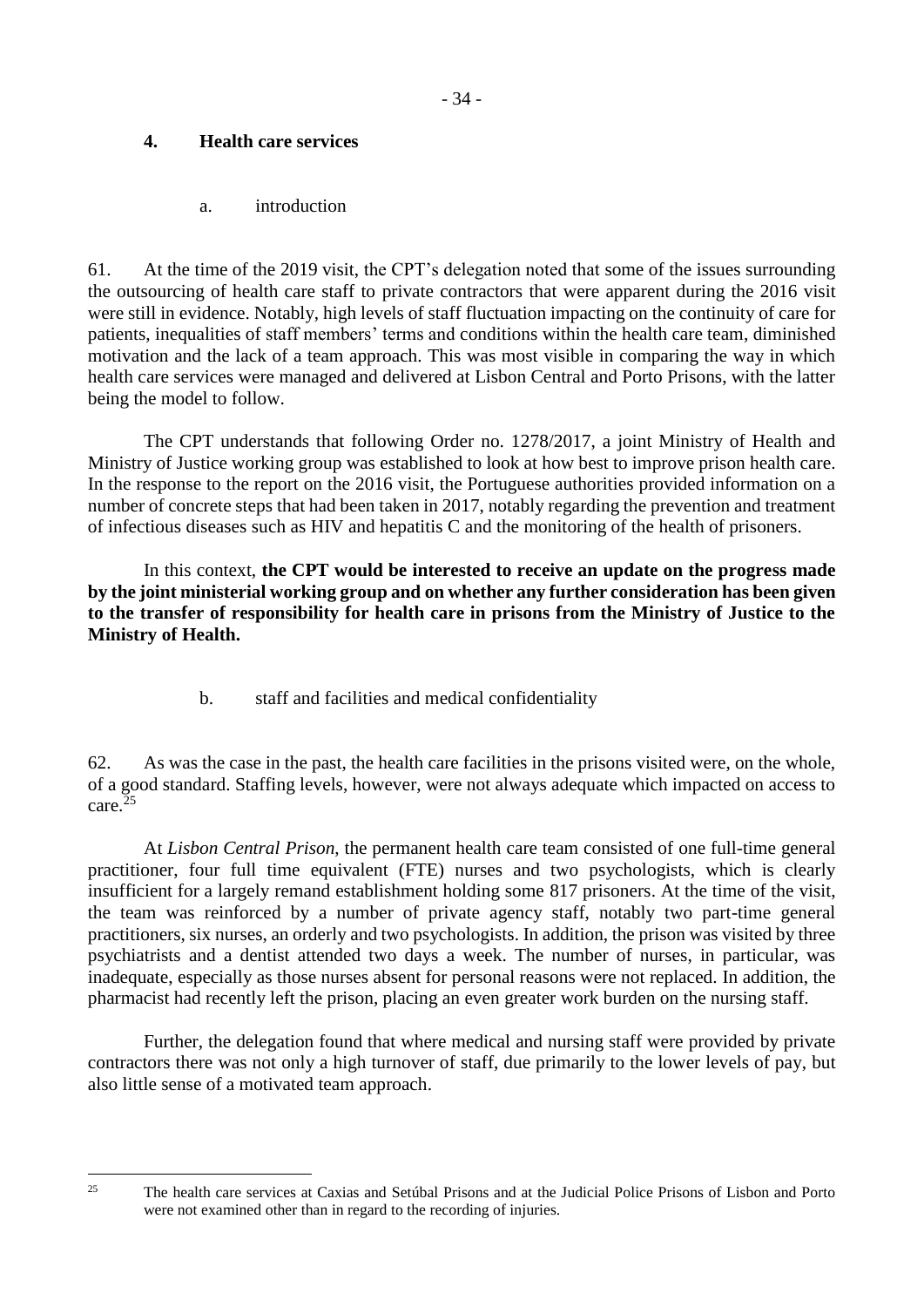63. At *Porto Prison*, the health care team consisted of a full-time clinical director supported by a general practitioner (30 hours a week) and 16 FTE nurses (including a nursing manager and eight mental health nurses). Three more nurses will be hired in 2020. There is a 24-hour nursing presence and a general practitioner is always on call. In addition, there are 1.5 FTE psychiatrists, two FTE psychologists and a one FTE dentist. A number of specialists such as a dermatologist and an infectious diseases consultant, visit on a regular basis. In sum, the staffing complement was appropriate for the official capacity of the prison (682 inmates).

The infirmary was very well equipped and maintained, and the multiple-occupancy wards were appropriately furnished, spacious and with good access to natural light and ventilation. The dental surgery was equally suitably equipped, including with an X-ray machine. The routine waiting time to see a dentist was one month.

64. **In the light of the above, the CPT recommends that steps be taken to reinforce healthcare staffing levels at Lisbon Central Prison in order to ensure that there are the equivalent of three full-time general practitioners and an increased complement of qualified nurses, including those with a mental health qualification. Further, the CPT would like to receive confirmation that a pharmacist has been recruited at Lisbon Central Prison.**

**Further, the CPT recommends that steps be taken to establish a health care team approach at Lisbon Central Prison, which should include reviewing disparities between the working conditions of public and private sector staff.**

65. As regards medication, there appeared to be an adequate supply in the prisons visited and it was appropriately stocked. However, the CPT's delegation did have some concerns that at both Lisbon Central and Porto Prisons the integrity of the dispensing and administration of medication could easily be compromised. This was due to the fact that there was no labelling on the pots, in which each prisoner's medication or methadone was contained, indicating what medication they contained, and the risk of a lid being placed on the wrong pot was very real. **The current system of dispensing medication should be reviewed.**

66. As regards medical confidentiality, the CPT is pleased to note that prison officers were generally not present during medical examinations in the prisons visited and that inmates did not have to write down the reason why they wished to see a nurse or doctor. However, at Porto Prison, prison officers were usually within hearing of consultations carried out by nurses but not of those conducted by the general practitioners.

**The CPT recommends that steps be taken to ensure that all health care consultations take place out of the hearing and preferably out of the sight of prison officers.**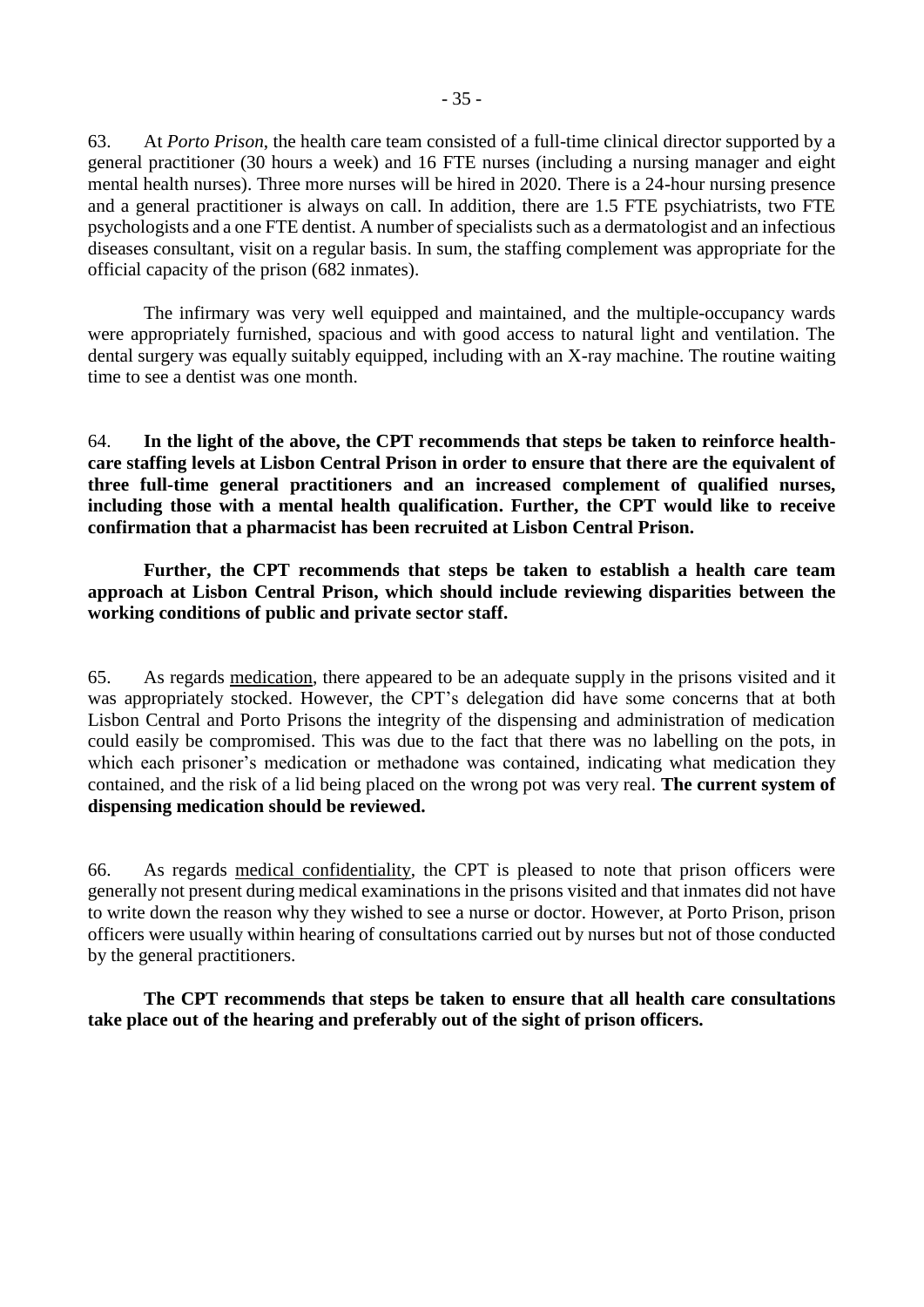# c. medical screening on admission and drug treatment

<span id="page-35-0"></span>67. The CPT has consistently stressed the importance of medical screening of prisoners on admission – especially at establishments which represent points of entry into the prison system. Such screening is indispensable, in particular in the interests of preventing the spread of transmissible diseases, prevention of self-harm and suicide and the timely recording of any injuries.

68. As was the case in previous visits, the prison establishments visited in the course of the 2019 visit had policies in place to ensure that all newly admitted prisoners were screened by a nurse on the day of, or the day after, their arrival. Thereafter, prisoners would normally be seen by a doctor within 72 hours. The screening included the completion of a standard nursing and medical proforma and voluntary testing for communicable diseases including HIV and hepatitis. At Porto Prison, all new arrivals were also assessed by a psychologist within a few days of their admission and particular care was paid to prisoners aged over 50. Medical records were well kept.

69. Concerning the treatment of inmates suffering from drug use, inmates were routinely questioned about substance use as part of the admission process. At Lisbon Central and Porto Prisons, 8% and 15%, respectively, of inmates were in receipt of opiate agonist therapy (OAT) (methadone only) ensuring full conformity with treatment in the community with the possibility of starting OAT during incarceration. Those inmates receiving OAT were subject to intermittent drug testing and the confidentiality of the results was preserved.<sup>26</sup> Condoms could be obtained from the infirmary, but no needle or syringe exchange programmes existed at the establishments visited. **Consideration should be given to establishing such programmes.**

d. recording of injuries on admission

<span id="page-35-1"></span>70. The CPT welcomes the introduction of Circular No. 1/2017 of 26 January 2017 by the DGPRS which set out how injuries on inmates should be recorded. It considered that the Circular fully reflected the Committee's standards and that this was a good initiative.

However, in the course of the 2019 visit, the CPT's delegation found that injuries observed upon arrival as well as those sustained in prison were often not correctly recorded – or even not recorded at all – in the prisons visited. Specific examples were found of cases of prisoners who, in the light of information gathered from other sources, certainly would have displayed injuries on their arrival in prison but whose medical records contained no such evidence (e.g. the prisoners' ID photos taken upon admission by prison officers clearly showed that they had hematomas around the eyes whereas no injuries were recorded in the medical record). The lack of proper recording of injuries undermines the ability to investigate cases of alleged ill-treatment. Further, the compilation of injury reports should be diligently classified in each prison, as was the case at the Judicial Police Prisons of Lisbon and Porto and at Caxias Prison; by contrast, they were randomly classified at Porto and Setúbal Prisons.

<sup>1</sup> 

<sup>&</sup>lt;sup>26</sup> Those prisoners who tested positive in the 12-place drug-free unit would have to return to an ordinary wing for three months.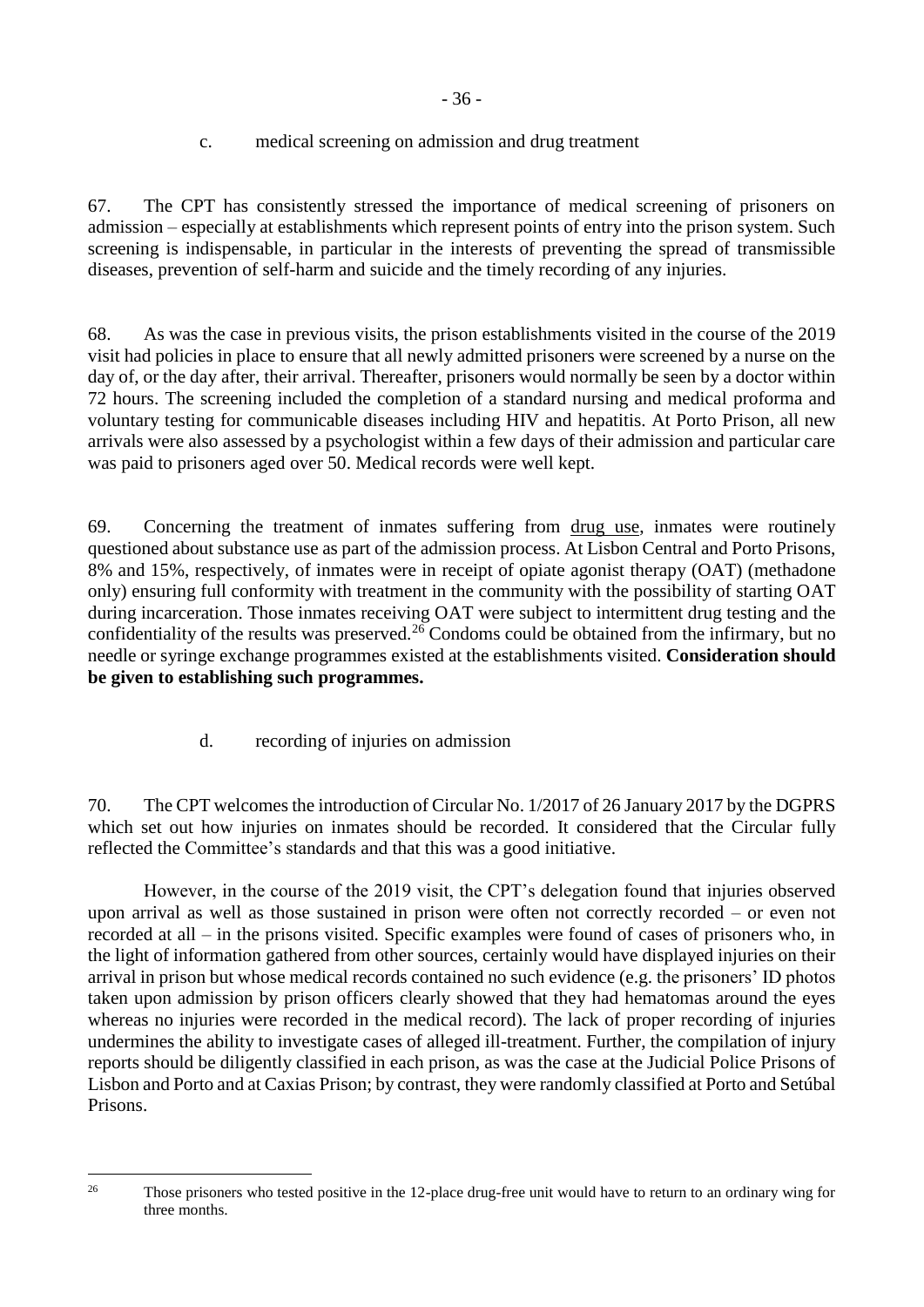At present, when prisoners arrive at a prison bearing visible injuries, a prison officer will photograph the injury. This action serves both to record the injury and to establish that the injury had been sustained prior to entry to the prison establishment. However, in many cases not all the injuries visible on the body of the inmate are photographed.<sup>27</sup> Secondly, when the inmate sees the nurse upon admission, there is no systematic physical examination and some of the injuries are not recorded. In addition, the injuries are often not well described and the body charts too small to provide meaningful information.

In the CPT's view, once a prison officer has identified and photographed the newly arrived prisoner's injuries upon admission, this prisoner should be viewed as a priority by the duty nurse. The nurse should, in accordance with Circular No. 1/2017, note down the statement of the person concerned, make a full account of the objective medical findings (including dimensions and colour of injuries and bruises as well as their exact location) and indicate the level of consistency between the allegations and the objective findings. The Circular also states that as much detail as possible should be provided. The nurse should also photograph all the injuries. This is important as the role of the prison officer and the nurse are distinct: the officer's role is to identify that someone has injuries upon arrival in the establishment whereas the nurse and the prison doctor have the duty to record and treat those injuries as well as to evaluate their consistency with any allegations of ill-treatment as far as possible. This of course requires that health care professionals be provided with training on how to record injuries in line with the 1999 Istanbul Protocol.<sup>28</sup> Having such a complete medical record of the injuries also enables the nurse to consult with the general practitioner if required.

Where the injuries were allegedly caused by law enforcement officials, the complete medical file on the person's injuries (including the photographs taken by the nurse) should be forwarded by the Director of the prison directly to the Inspector General of Home Affairs (IGAI) and copied to the relevant Public Prosecutor's Office (DIAP) and to the Director General of Prisons and Rehabilitation Services. This will enable a representative of IGAI or of the Public Prosecutor's Office to visit the prison and interview the person concerned within 48 hours (see paragraph 34 above).

## **72. The CPT recommends that the effectiveness of Circular No. 1/2017 be strengthened, in the light of the above remarks by:**

- **enhancing the training provided to doctors and nurses on how to accurately record and describe injuries;**
- **ensuring that the recording of injuries and assessment of their consistency is the responsibility of the prison doctor;**
- **equipping all health care services with a digital camera to photograph any marks and injuries visible on newly admitted prisoners;**

1

<sup>&</sup>lt;sup>27</sup> Likewise, photographs taken of bandages and dressings displayed on a newly admitted prisoner serve little purpose.

<sup>&</sup>lt;sup>28</sup> See United Nations Office of the High Commissioner on Human Rights: Professional Training Series N.8/rev1 of 2004 on the Manual on Effective Investigation and Documentation of Torture and Other Cruel, Inhuman or Degrading Treatment or Punishment (Istanbul Protocol).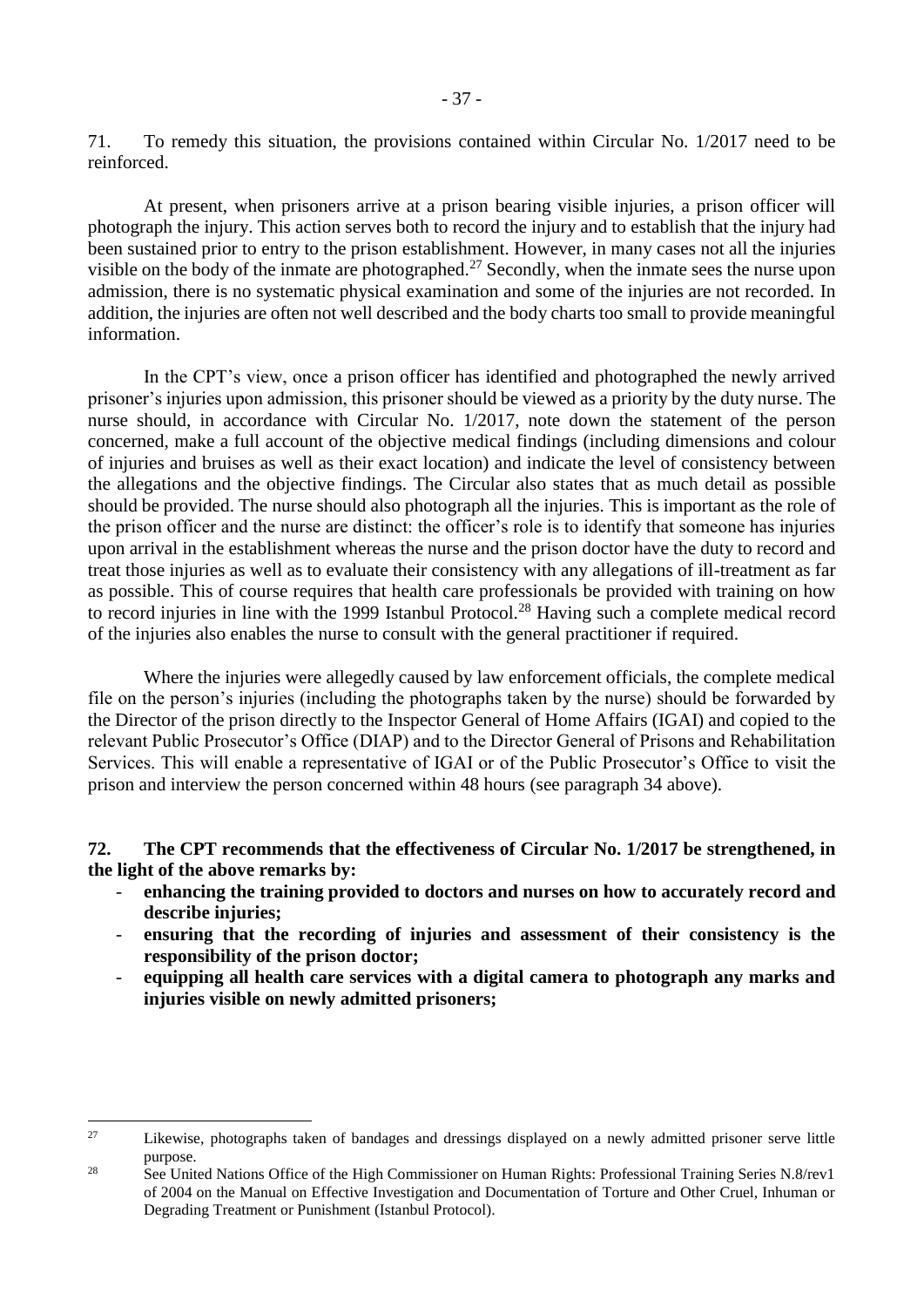- **ensuring that all the medical documentation and accompanying photographs relating to a case of alleged ill-treatment by law enforcement officials are forwarded directly by the Director of a prison to the Inspector General of Home Affairs (IGAI) and copied to the relevant Public Prosecutor's Office (DIAP) and to the Director General of Prisons and Rehabilitation Services;**
- **ensuring that the documentation of each case is diligently classified in each prison.** 
	- e. use of chemical restraint in prisons

<span id="page-37-0"></span>73. The CPT's delegation found that the concerns raised in the report on the 2016 visit in relation to the forced medication of prisoners at Lisbon Central Prison had not been adequately addressed. Prisoners who refused to take their psychotropic medication and/or were considered to be agitated could be forcibly medicated, in accordance with one of the four protocols pre-authorised by the Director of the Prison and the psychiatrist, each comprising a mixture of antipsychotic and antianxiety medicine.

For example; at 20h00 on 31 August 2019, a prisoner who became agitated (and delusional), and who had refused to take his monthly prescribed depot antipsychotic medication, was forcibly restrained by three prison officers while a nurse administered an injection of "SOS" medication. Regrettably, there was no note in the prisoner's medical record of which medication had been administered and in what dosage, nor whether the prisoner had been seen by either a nurse or a doctor in the days after this episode.

As the CPT set out in its report on the 2016 visit, the pre-authorised protocol was effectively a PRN (*pro re nata*) medication to be applied to any prisoner who showed signs of psychomotor agitation or psychosis. The CPT reiterates that such an approach is not acceptable. In paragraph 102 below, the CPT sets out the precepts that need to be effectively applied when administering PRN medication.

**The CPT recommends that the use of the pre-authorised protocols at Lisbon Central Prison be ended immediately and that a new protocol be drawn up that is in line with the precepts set out by the Committee in paragraph 102 below. Further, all prisoners who have a serious mental disorder that requires intensive mental health care should be transferred to a mental health facility.**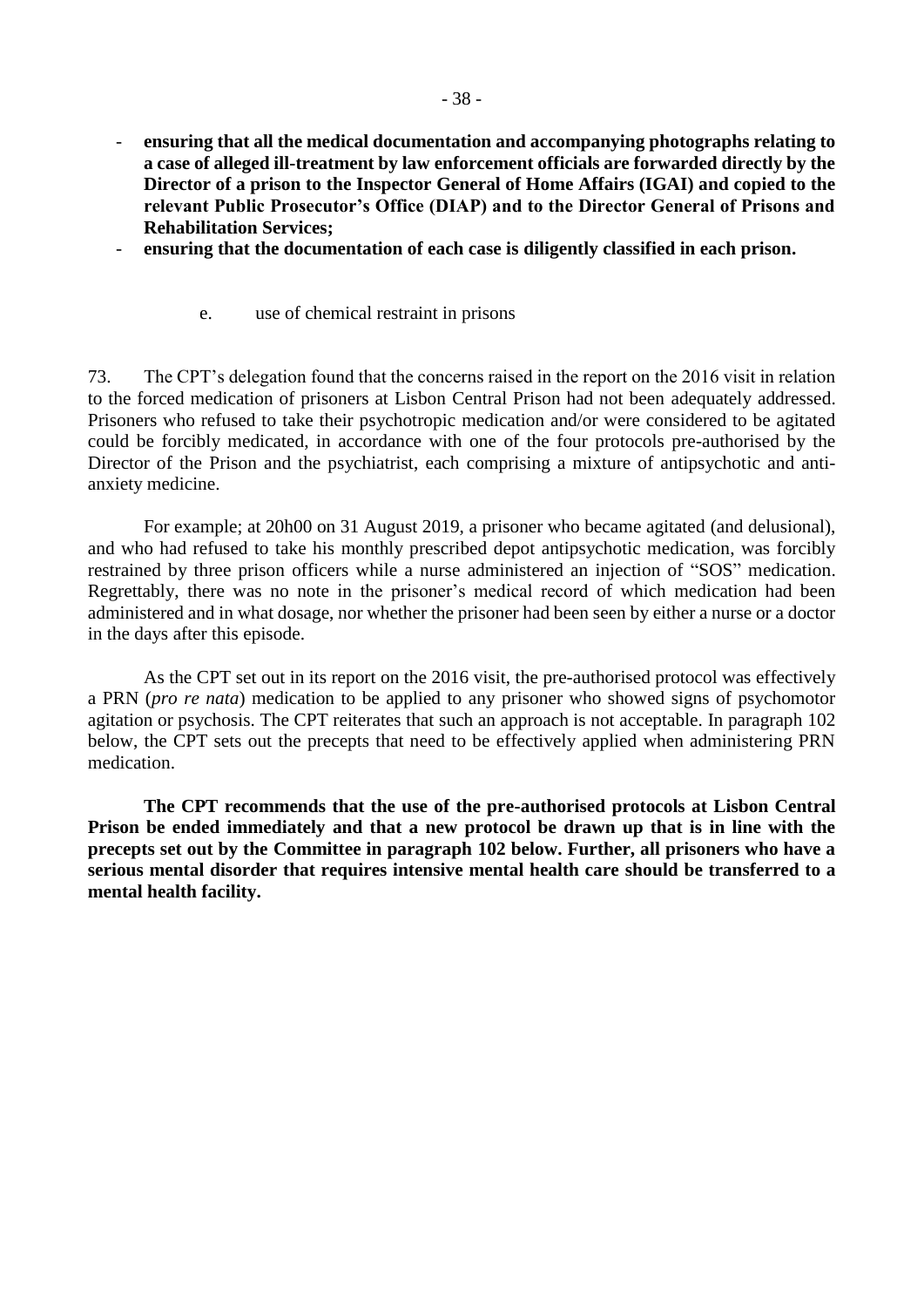## <span id="page-38-0"></span>**5. Other issues**

a. prison staff

<span id="page-38-1"></span>74. The CPT has long attached great importance to prisons being adequately staffed and to prison officers receiving both initial and ongoing training. There is arguably no better guarantee against illtreatment than a properly recruited and trained prison officer, who knows how to adopt the appropriate attitude in his relations with prisoners. In this regard, developed interpersonal communication skills are an essential part of the make-up of such staff. Such skills will often enable them to defuse a situation which could otherwise turn into violence. More generally, they will lead to a lowering of tension and improvement in the quality of life in the institution concerned, to the benefit of all concerned.

By letter of 17 December 2018, the DGPRS informed the CPT both about the nine-month initial training course for new recruits and the five core areas of ongoing training. However, from the information gathered on the ground, staff were not being offered ongoing training courses to develop their interpersonal communication skills, and many prison officers expressed their frustration at the lack of opportunities for further/refresher training.

75. As regards staffing complements in the prisons visited, they continued to be insufficient to cope with the size and type of the inmate population. The recruitment of an additional 400 prison officers in 2017 was positive but, as the DGPRS recognised, further recruitments are necessary.

For example, at the time of the visit, Lisbon Central Prison had 190 prison officers (including the commissioner and chief officer) which is an improved ratio to that existing in 2016, primarily due to the prison population reducing by one-third to 830, but still leaves areas such as the basement unit of F Wing unstaffed.<sup>29</sup> At Porto Prison, there was a total of 137 prison officers for 987 inmates which represents a ratio of 1 officer to more than 7 inmates, with a typical day shift of around 30 officers. Wing A with 256 prisoners was staffed by only four officers on the day of the visit (a Friday) and the RAI and UE units appeared often to have no staff assigned to them. Such staffing levels are clearly insufficient.

**The CPT recommends that the Portuguese authorities make provision to recruit additional staff after carrying out a review of the current staffing levels in the prisons visited. In carrying out this review, regard should be had to the role and duties of prison staff as they relate to the purpose of sending people to prison. Further, the CPT would like to receive additional information on the ongoing staff training provided notably regarding interpersonal communication skills.** 

**The CPT also reiterates its recommendation that there be a permanent staff presence in the basement unit of F Wing whenever inmates are unlocked from their cells.**

1

<sup>&</sup>lt;sup>29</sup> The CPT's delegation found once again that there was still no permanent presence of prison officers in the unit, leaving prisoners unsupervised for most of the day.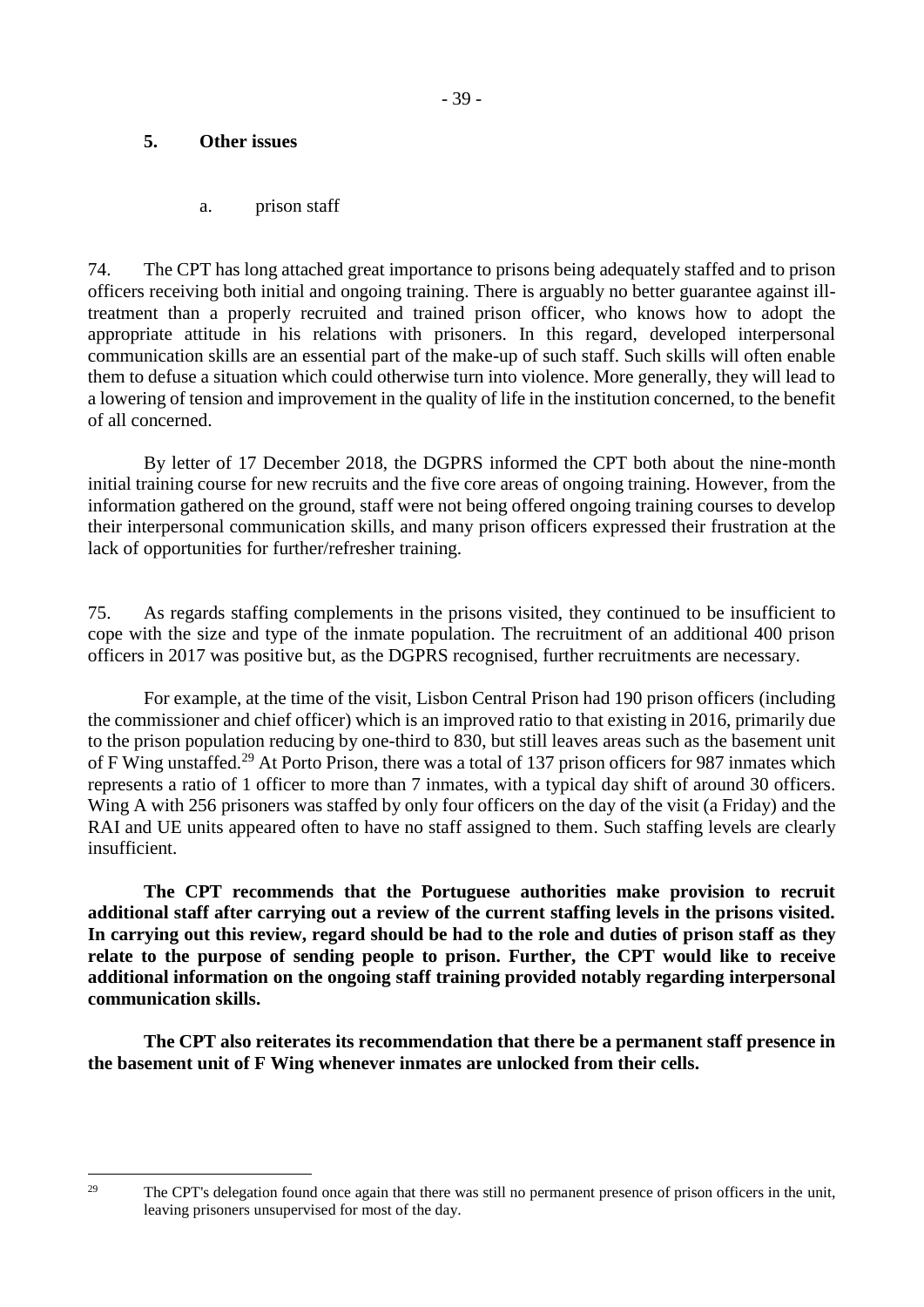76. The CPT's delegation noted that some prison officers, notably at Lisbon Central and Porto Prisons, were openly carrying truncheons; the truncheon is considered to be part of the uniform and each prison officer can decide whether or not to carry one. As indicated in previous reports, the CPT considers that the open display of batons is not conducive to developing positive relations between staff and inmates. In fact, the visible wearing of batons in a prison setting could well be seen as a sign of weakness rather than one of strength, demonstrating a lack of confidence in the ability of prison officers to control a situation without possible recourse to such a means. **The CPT recommends that the Portuguese authorities phase out the carrying of truncheons by custodial staff in detention areas.**

## b. discipline

<span id="page-39-0"></span>77. The disciplinary procedures remained the same as that described in the report on the 2016 visit.<sup>30</sup> The findings from the files examined in the prisons visited in 2019 (notably at Lisbon Central and Porto Prisons) showed that the procedures were conducted in a professional manner and the registers were well kept. Nevertheless, the CPT's delegation found once again that the time for investigating and taking a decision on a possible punishment appeared too lengthy, with some cases taking up to six months (the maximum provided for by law). Such lengthy delays between an alleged infringement and an adjudication does not serve the needs of maintaining good order in the prison; disciplinary offences should be dealt with rapidly, through fair and transparent procedures. The fact that prisoners only have five days to appeal a disciplinary punishment, which is not suspensive, lends itself as well to shortening the period required to carry out an investigation into a disciplinary offence. Further, prisoners facing disciplinary proceedings were still not given access to the statements of prison officers and so had no opportunity to challenge them.

**The CPT reiterates its recommendation that efforts be made to speed up the time taken to investigate and decide on a disciplinary offence. Further, prisoners should have the opportunity to challenge the statements made by prison officers in the context of disciplinary proceedings.** 

78. In the course of the visit to Caxias Prison, it appeared that the two ground floor admission dormitories in the North section (see paragraph 56 above) were still being used to accommodate prisoners who appeared to be subjected to an informal punishment following an incident on their normal accommodation corridor. The CPT notes that prisoners may be subject to precautionary measures pending disciplinary proceedings in accordance with Article 111 of the Code for the Enforcement of Sentences and Deprivation of Liberty Measures (CEPMPL). In such cases, a precautionary measure must be formally recorded and the prisoner provided with an explanation as to the reason for their transfer. However, no record of such a measure existed. Given the poor material conditions and very limited regime for prisoners in the two ground floor dormitories, the transfers were perceived as being punitive.

**The CPT reiterates its recommendation that all transfers from the mainstream accommodation areas to the basement dormitories in the North section of Caxias Prison be clearly reasoned and recorded. Prison management should ensure no prisoner is subject to an informal punishment by staff**

1

<sup>30</sup> See CPT/Inf (2017) 39, paragraph 69.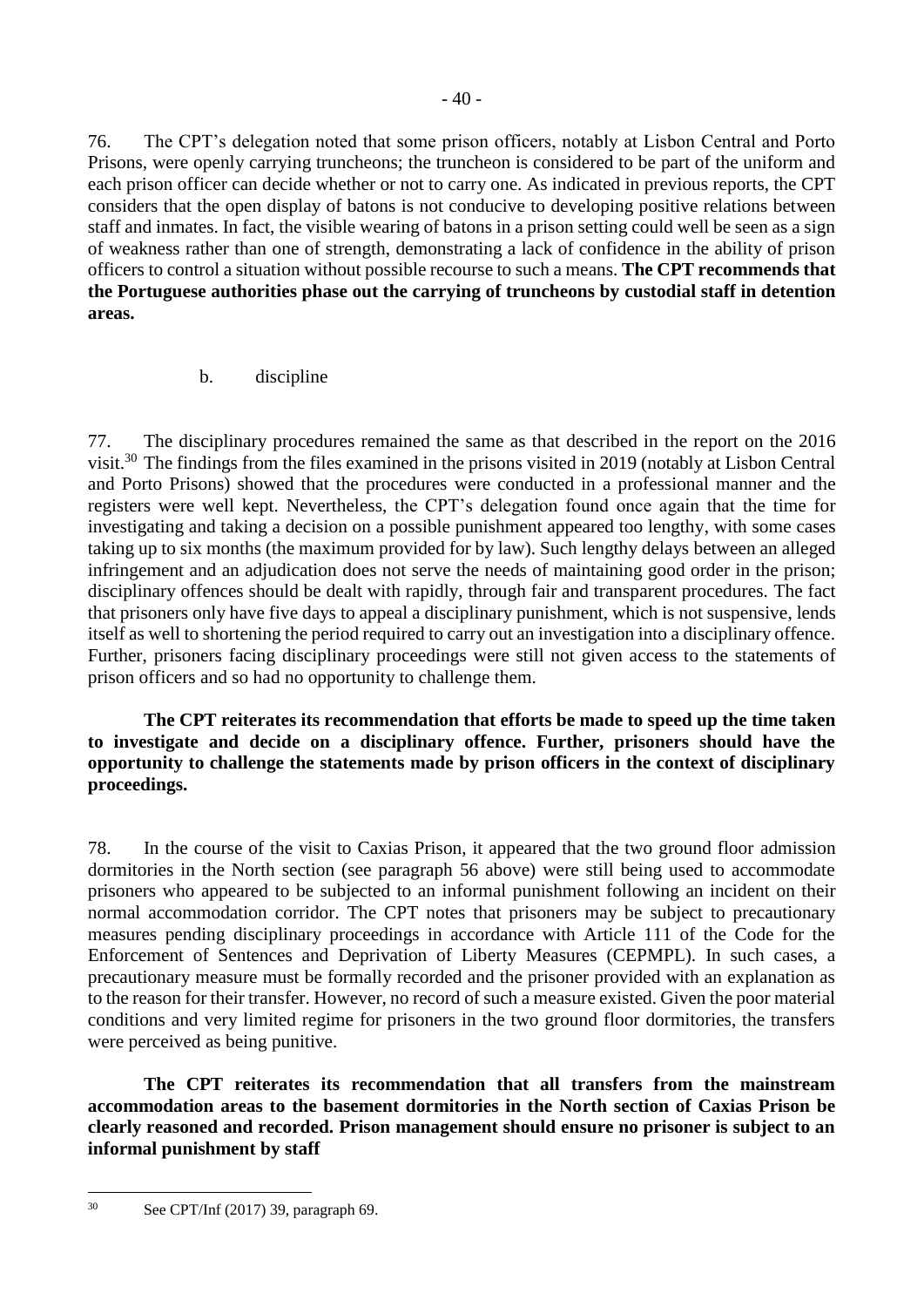79. Provisional isolation ("cautelar") can be imposed on a prisoner suspected of having committed a disciplinary offence for a period of up to 30 days. The CPT's delegation found that this measure was resorted to 106 times at Lisbon Central Prison between 1 January and 31 October 2019 for periods of between six and 26 days. At Porto Prison, in the first 11 months of 2019, the measure of provisional isolation was imposed on 17 occasions for periods of between one and 10 days.

The CPT remains of the view that placing prisoners in provisional disciplinary isolation following a suspicion that they may have committed a disciplinary offence, and prior to a formal charge being brought, should not last longer than a few hours. Isolation for longer than a few hours, in relation to an incident giving rise to a disciplinary procedure, should not occur without the prisoner being charged and being given an opportunity to be heard on the matter and to explain his/her behaviour to a senior prison officer reporting to the Director.

If it becomes clear that the provisional solitary confinement measure is likely to be required for a longer period of time, a body external to the prison holding the prisoner, for example, a senior member of headquarters staff, should become involved. A right of appeal to an independent authority should also be in place.

## **The CPT recommends that the Portuguese authorities take the necessary steps to ensure that placement in provisional disciplinary isolation be brought into line with the above precepts.**

80. According to Law 115/2009 on the Execution of Criminal Sanctions (Article 105), the sanction for a given disciplinary offence may not exceed 21 days of solitary confinement or 30 days in total when it concerns more than one serious offence that has taken place at the same time.

The Portuguese authorities have acknowledged the CPT's position that the maximum period of solitary confinement as a punishment for an adult prisoner should be no more than 14 days for a given offence, and preferably lower.<sup>31</sup> Pending the revision of Law 115/2009, the DGPRS has issued an Order providing guidelines to all prisons that the disciplinary punishment of solitary confinement should not exceed 14 days. This is positive.

In addition, the CPT considers that the disciplinary punishment of confinement to cell  $(POA)^{32}$ should also be limited to a maximum of 14 days. Prisoners with a disciplinary punishment of POA are allowed to take all their belongings (including a television if they possess one) to the disciplinary cell and are permitted to make a telephone call every day and to order from the prison canteen. Otherwise, the conditions are akin to punishment of solitary confinement as they are also only permitted to leave their cell for one hour a day for outdoor exercise, cleaning, making a phone call and taking a shower. At Lisbon Central Prison, the disciplinary sanction of POA was applied 230 times between 1 January and 30 November 2019. On 78 occasions the period of the measure lasted longer than 15 days and in two cases 30 and 41 days, respectively.

**The CPT recommends that the Portuguese authorities limit the duration of the disciplinary punishment of POA to a maximum of 14 days. The Committee would also like to be informed whether a Government working group established to reflect on the revision of Law 115/2009 has submitted its proposals and what is the timetable for any revision.**

 $\overline{31}$ <sup>31</sup> See the 21<sup>st</sup> General Report of the CPT – CPT/Inf (2011) 28, paragraph 56 (b).

<sup>32</sup> A disciplinary punishment of POA (*permanência obrigatória no alojamento)* as defined by Articles 105 (1f) and 107 of Law 115/ 2009 on the Code of Execution of Sentences and Article 173 of Decree 51/2011 on the General regulation of prison establishments should be served in a prisoner's own cell. However, at Lisbon Central Prison, due to prisoners sharing cells on the ordinary wings, POA was served in a separate part of the prison.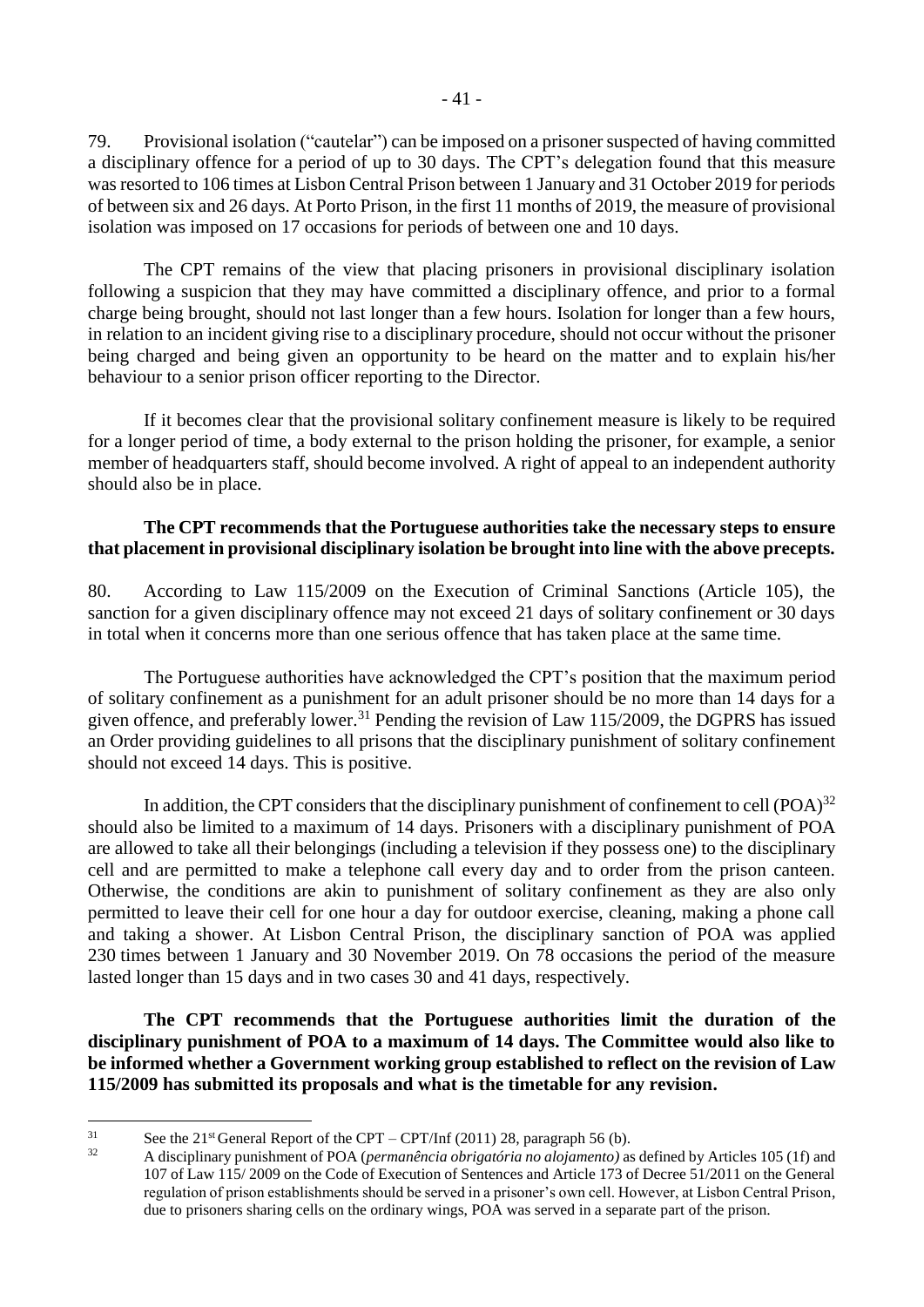81. At the time of the visit, the disciplinary unit at Lisbon Central Prison consisted of 15 cells located in the basement of A Wing. The cells were cold, dilapidated and sombre (being half underground) with limited access to natural light and no artificial lighting until the day of the visit, when each cell was provided with a small bedside lamp. **The CPT recommends that this basement unit also be closed down** and another area of the prison used for holding prisoners serving a disciplinary punishment.

At Porto Prison, the purpose-built disciplinary unit located at the entrance to D Wing consists of eight cells, six of which are equipped with a bed, two concrete blocks for sitting on and a concrete table and shelves. There is also a floor-level toilet, sink and mirror. The two remaining cells are only equipped with a concrete plinth for sleeping on but also contain a shower in addition to the toilet. Access to natural light was adequate and artificial lighting and ventilation sufficient. The cells were all extremely cold. Prisoners are offered one hour of exercise every day in the unit's spacious courtyard; however, it does not possess any means of rest nor any shelter from the rain or sun. Otherwise, the only activity permitted is reading but only if the prisoner brings a book with him when he enters the unit. Reportedly, the construction of a new disciplinary unit was planned to replace the current unit.

**The CPT recommends that all prisoners serving a disciplinary punishment of solitary confinement be permitted to access reading materials. Further, outdoor exercise yards should be equipped with a means of rest and a shelter from the rain or sun. The CPT would also like to receive details about any new disciplinary unit at Porto Prison, including steps taken to ensure that the cells are kept at an appropriate temperature.**

c. contact with the outside world

<span id="page-41-0"></span>82. The situation regarding contact with the outside world remained the same as that described in the report on the 2016 visit<sup>33</sup> and could be considered as generally satisfactory. Nevertheless, the CPT would like **to be informed of the outcome of the studies announced in 2017 to improve the current phone system and as regards the introduction of new technologies in prisons such as VoIP (Voice over Internet Protocol) to facilitate inmates' ability to maintain contacts with their families, notably for those living abroad.** 

d. complaints procedures

<span id="page-41-1"></span>83. The situation regarding the system of complaints remains the same as that described in the report on the 2016 visit.<sup>34</sup> In their response to the CPT's recommendation that a uniform internal complaints system be introduced for prisons, the Portuguese authorities stated that a new system of requests and complaints was being designed. By letter of 17 December 2018, the CPT was informed that the new system needed to be simplified and that the Committee would be informed in due course once the new system was adopted.

**The CPT would like to be informed when the new complaints system will be introduced to prisons and it would like to receive a copy of the draft proposal.**

1

 $33$  See CPT/Inf (2017) 39, paragraph 76.<br> $34$  See CPT/Inf (2017) 30, paragraph 77

See CPT/Inf (2017) 39, paragraph 77.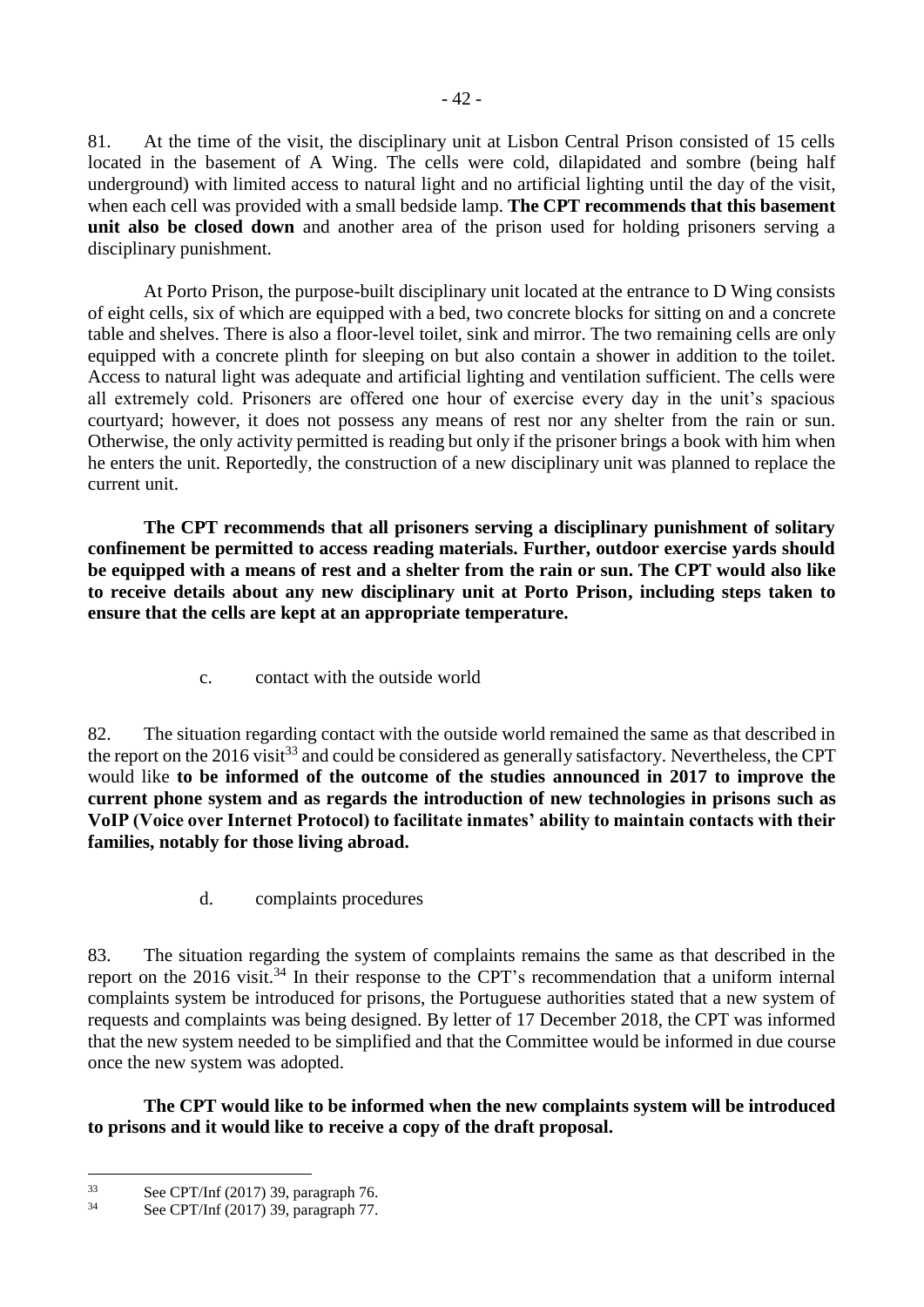# <span id="page-42-0"></span>**C. Psychiatric Clinic of Santa Cruz do Bispo Prison**

## <span id="page-42-1"></span>**1. Preliminary remarks**

84. The CPT's delegation carried out a follow-up visit to the Psychiatric Clinic of Santa Cruz do Bispo Prison in Matosinhos (near Porto), which is under the responsibility of the Directorate General of Rehabilitation and Prison Services (DGRPS). The Psychiatric Clinic is within the same compound as the adjoining male prison, and the Director and his team are responsible for both facilities The Psychiatric Clinic was last visited by the CPT in 2016.

85. It is recalled that under the Portuguese Criminal Code, persons deemed to be not criminally responsible for their crime can be placed by a court in an "institution for care, treatment or security", when there is a serious risk of re-offending, having regard to the mental illness and the seriousness of the person's acts. Such measures can also be applied to persons on remand if it is expected that they will not be found criminally responsible. Further, persons who are found to be responsible at the time the crime was committed but who subsequently developed a mental health problem may be transferred by court order from a prison to a psychiatric hospital facility.

In May 2019, the Code of Enforcement of Sentences and Imprisonment Measures in relation to involuntary patients was amended by Decree Law no.70/2019 with a view to promoting further the placement of persons with psychiatric disorders in mental health facilities under the Ministry of Health. **The CPT welcomes the approach outlined in the Decree and would like to receive information on the practical consequences since its adoption.**

86. At the time of the visit, the Psychiatric Clinic accommodated 175 patients (not including 10 patients who were in the process of being transferred to Magalhães Lemos Psychiatric Hospital), In addition, 13 patients were accommodated in a separate "transition house", located within the grounds of the prison facility.

The large majority of patients (138) had been found by the courts not to be criminally responsible for their crimes and were serving a "security measure of internment" (*medida de segurança de internamento*").<sup>35</sup> Of the remaining patients, 31 had been found to be responsible at the time the crime was committed but had subsequently developed a mental health problem<sup>36</sup> and six were on remand.<sup>37</sup> According to the Director, the average length of stay was eight years, but some patients had been in the clinic for more than thirty years. The majority of patients were diagnosed as suffering from a psychotic illness and/or a learning disability.

<sup>&</sup>lt;u>.</u>  $\frac{35}{36}$  See Articles 20 and 91 of the Criminal Code (CC).<br> $\frac{36}{36}$  See Articles 104 and 105 CC

 $\frac{36}{37}$  See Articles 104 and 105 CC.

See Article 202 (2) of the Code of Criminal Procedure.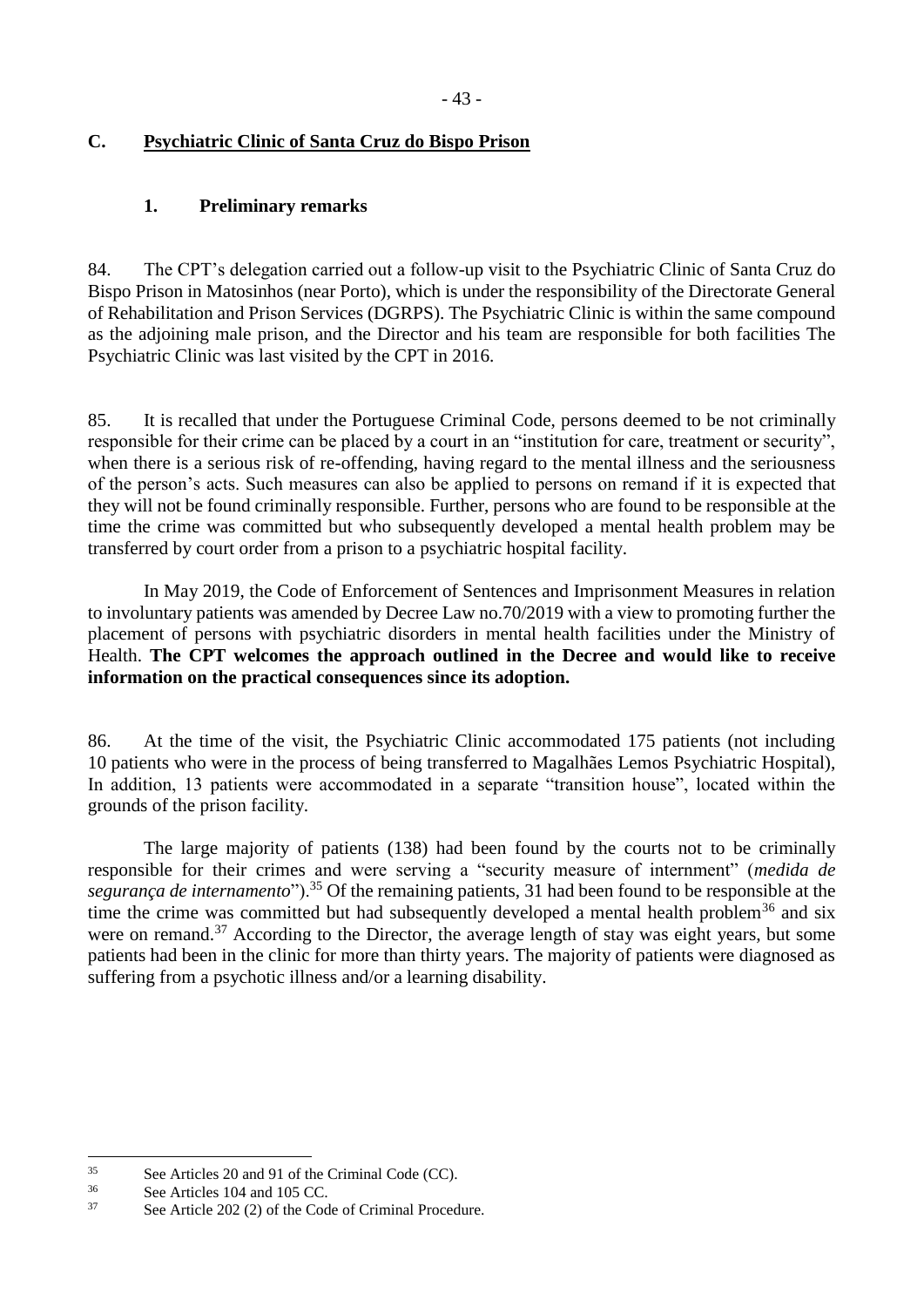87. The findings of the 2019 visit demonstrate once again that the Psychiatric Clinic of Santa Cruz do Bispo Prison remains prison-like and, as already stated in the CPT's reports on the 2012 and 2016 visit, is unsuitable for providing a therapeutic environment for the care and treatment of psychiatric patients. Indeed, the current treatment and conditions in which many of the patients are held in this establishment as described below may well amount to inhuman and degrading treatment. Therefore, **the CPT reiterates its recommendation that the Psychiatric Clinic be closed down, and that the patients be relocated to an appropriate hospital or social care facility**.

88. Having said that, the CPT recognises that the Portuguese authorities are attempting to find an appropriate staged solution to this unacceptable situation. In 2018, a Working Group established by the Ministries of Health and Justice undertook an individual assessment of all patients, including as regards their autonomy and perceived dangerousness. Based upon this assessment, 40 patients were identified for transfer to the Magalhães Lemos Psychiatric Hospital, with 10 patients transferred at the time of the CPT's visit and the remainder to be transferred in groups of 10 in early 2020.

However, many more patients were assessed as being suitable for a transfer but due to a lack of beds and the criterion that the patient had to be from the north of the country, the number was limited to 40. Indeed, discussions with staff and the findings of the CPT's delegation confirm that many other patients also fulfilled the necessary criteria for transfer to a civil hospital or even a care home.

In addition to the transfer of some patients, the CPT's delegation was informed that staffing levels would be increased (see below) and that certain unsuitable accommodation rooms would be taken out of service. Further, at the end of visit talks, the Director-General for Reinsertion and Prison Services indicated that a working group would be set up to discuss the closure of the Psychiatric Clinic of Santa Cruz do Bispo Prison. The CPT welcomes these steps. **The CPT would like to be informed about the functioning of this working group (mandate, composition, timetable, expected results). Further, pending the closure of the Psychiatric Clinic, the CPT recommends that every effort be made to reduce further the number of patients held in the facility, to put in place a structured programme of therapeutic activities for patients and to increase health care staffing levels.** 

#### <span id="page-43-0"></span>**2. Ill-treatment**

89. The delegation received no allegations of physical ill-treatment of patients by prison officers, but it did examine three formal complaints lodged by patients against physical ill-treatment by staff (consisting of punches and kicks) in recent years.

Nevertheless, it is obvious that the practice of employing prison staff in the Psychiatric Clinic of Santa Cruz do Bispo Prison entails a permanent risk of possible ill-treatment, as they are not trained to manage the specific challenges and behaviour posed by psychiatric patients. Prison officers with whom the delegation met complained about their unpreparedness to work with psychiatric patients.

**The CPT reiterates its recommendation that prison officers be replaced by health care workers within the Psychiatric Clinic and that any allegation of ill-treatment be investigated effectively. To this end, the CPT would like to be informed of the outcome of the investigation into the three above-mentioned complaints, including a copy of the final decision.**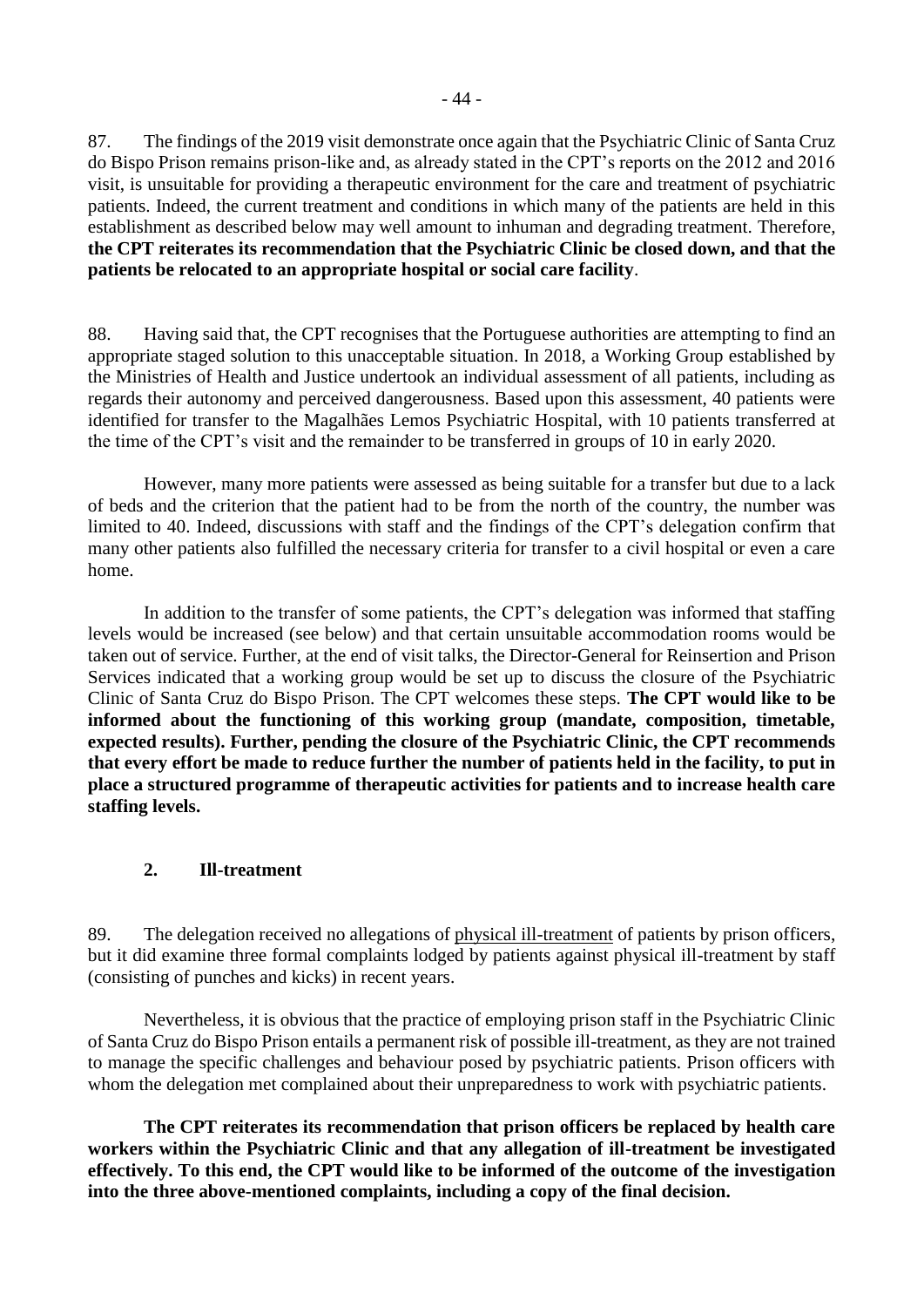90. The delegation received a number of allegations of violence among patients, mostly for minor issues. According to the patients met, prison officers did not always intervene promptly, primarily because they were not sufficiently present on the wings and because the cells were not equipped with call bells to alert staff rapidly. **The CPT recommends that, pending the closure of the Psychiatric Clinic, the nursing and health care assistant staffing levels in the wards be significantly increased as a primary step towards combating inter-patient violence and intimidation.**

#### <span id="page-44-0"></span>**3. Patients' living conditions and activities**

91. The aim in any psychiatric establishment should be to offer material conditions which are conducive to the treatment and welfare of patients; in psychiatric terms, a positive therapeutic environment. Creating a positive therapeutic environment involves, first of all, providing sufficient living space per patient as well as adequate lighting, heating and ventilation, maintaining the establishment in a satisfactory state of repair and meeting hospital hygiene requirements.

92. The living conditions at the Psychiatric Clinic were described most recently in the report on the CPT's 2016 visit to the establishment. Although some renovations to the sanitary facilities in certain dormitories had been carried since that visit, the conditions overall remained totally unsuitable. There was still no heating system in much of the Clinic, and most of the cells were dilapidated (e.g. stained walls, flaking plaster, mouldy and dirty). Access to natural light was limited, particularly in the basement areas, and artificial lighting did not function everywhere (poor or absent wiring and missing bulbs) and most cells had no call bell. Many mattresses and bedsheets were dirty. Further, the in-cell toilets in multiple-occupancy cells were often not fully partitioned. In addition, many cells were lacking basic furniture such as tables, chairs, bedside tables and a lockable space for each patient. Cells were austere and impersonal with very little decoration, and therefore not conducive to promoting any sense of privacy and self-esteem or to maintaining individual identity.

93. Overcrowding was an even greater problem than in 2016, with patients squeezed into cells that did not provide adequate living space. For example, two patients shared a cell of 7m² including the sanitary annexe and 10 patients a cell of 44m² where the beds were almost touching one another. The situation was particularly poor in the basement areas of B wing which included two former disciplinary punishment cells being used as single cells due to the overcrowding. These cells were very sombre, cold, humid and small, measuring a mere  $4m<sup>2</sup>$ . The larger cells in this area were also extremely dilapidated.

The Director informed the delegation of his intention to close the basement section 6 (housing 18 persons at the time of the visit), following the transfer of 40 patients to the civil hospital. **The CPT would like to receive confirmation that this section has now been taken out of service.**

Material conditions in the infirmary part of the psychiatric clinic were notably better. It consisted of two multiple-occupancy rooms, one of which accommodated four patients and the other six patients. The cells were well ventilated and there was good access to natural light. There was a separate toilet and bathroom area which was clean and well maintained.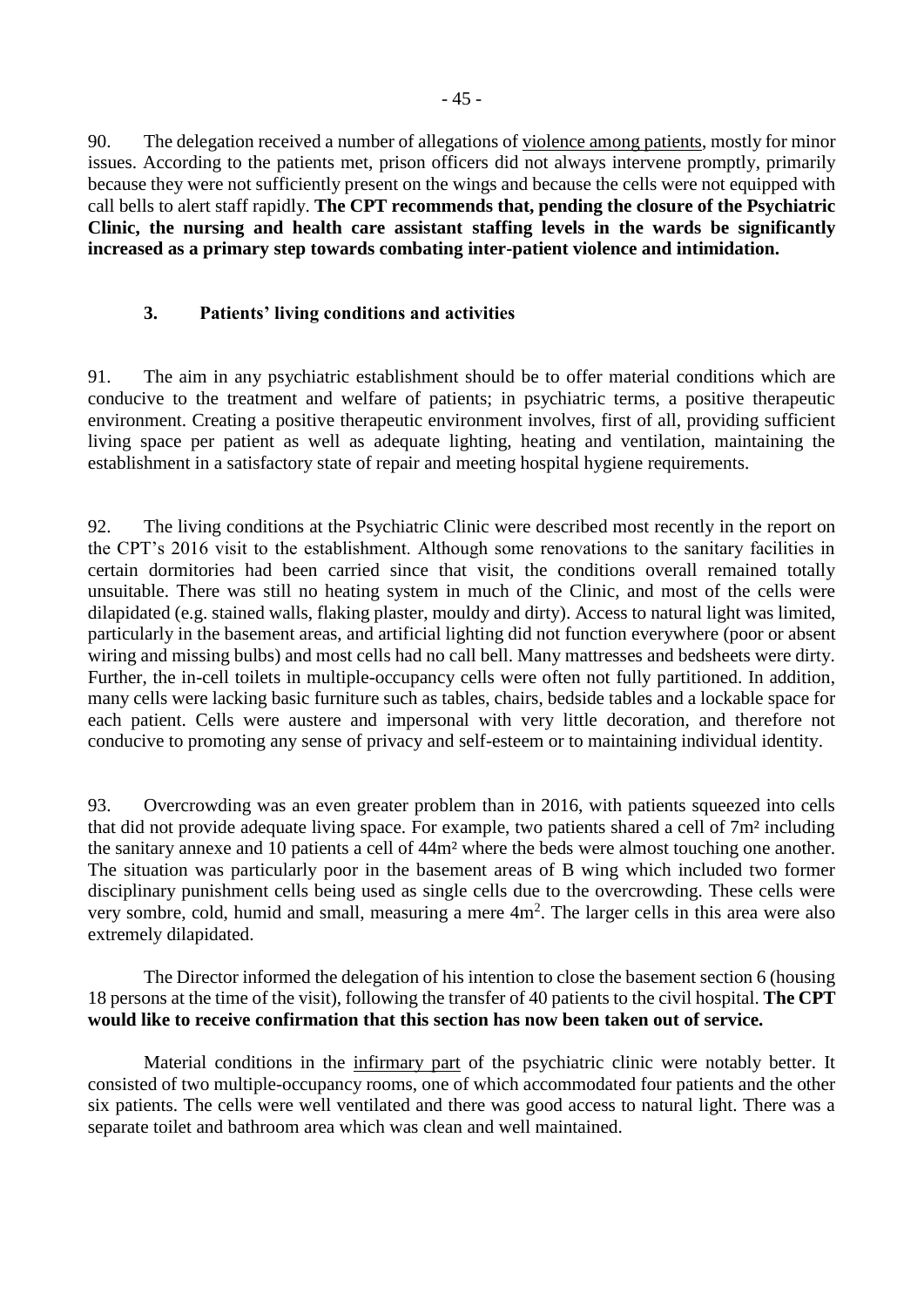94. The Clinic operated a loudspeaker system, through which the numbers of patients were announced (e.g. when they needed to go to collect medicine). This frequent acoustic annoyance added to the general chaos observed in the clinic. Further, the impersonal approach of calling patients by a number and not their name was demeaning. **The CPT recommends that all patients be addressed by their name and not with a number and that the loudspeaker system be abandoned.**

95. Almost all patients the delegation spoke to complained about the quality of the food provided, and many also complained about the quantity (several patients said they were still hungry after having eaten the food provided, and some also indicated they would prefer to buy food in the "bar"). **The CPT recommends that steps be taken to review the quality and quantity of the food.**

96. The programme of daily activities had not changed significantly since the CPT's October 2016 visit and remained impoverished.

Patients were still denied access to their dormitories during the day and those who were not engaged in an activity (i.e. the vast majority of patients) had to spend most of the time in the corridors or the small bar (with the exception of one and a half hours after lunch, when patients could opt to be locked in their cells). They were allowed access to an inner courtyard for about three hours every day (from 09h30 to 11h00 and from 14h30 to 16h00), which was only equipped with some concrete benches and possessed no shelter from the rain or sun. Patients alleged that the courtyard would be closed in the event of rain.

97. In conclusion, the CPT's delegation found once again that the poor material conditions and very limited daily regime at the Psychiatric Clinic of Santa Cruz do Bispo Prison are totally inappropriate for providing an environment conducive to improving the mental health of patients.

**The CPT calls upon the Portuguese authorities to take urgent steps, pending the closure of the establishment, to upgrade the material conditions and to improve the range and number of purposeful activities offered to patients at the Psychiatric Clinic. This includes the recruitment of qualified specialists responsible for running therapeutic and rehabilitation activities (see paragraph 107 and 108 below).**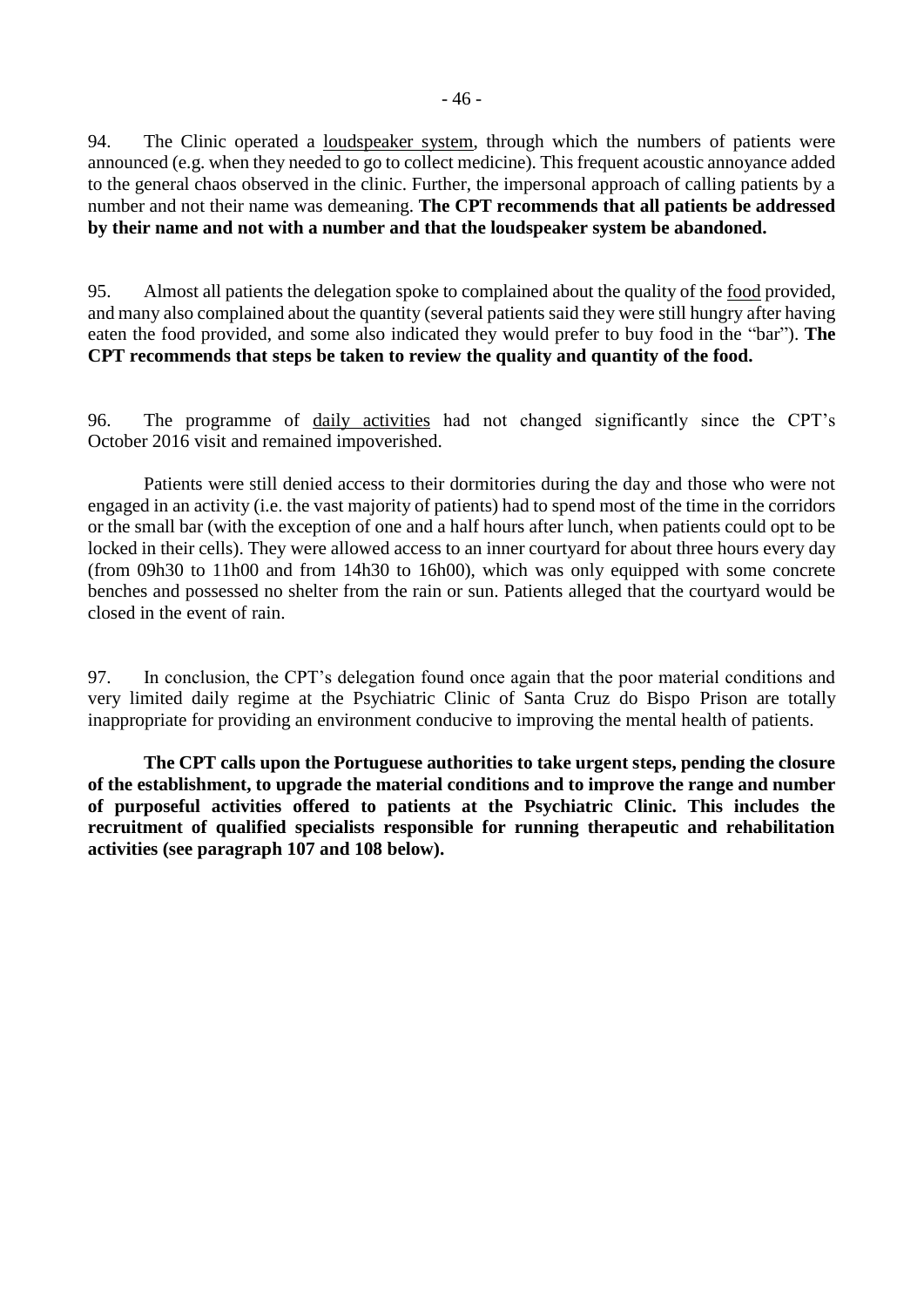## <span id="page-46-0"></span>**4. Treatment**

98. Treatment for forensic psychiatric patients should involve a wide range of therapeutic, rehabilitative and recreational activities – including appropriate medication and medical care – and should be aimed at both controlling the symptoms of the illness and reducing the risk they might pose to society. Rehabilitative psycho-social activities should prepare patients for an independent life or return to their families; occupational therapy – as an integral part of the rehabilitation programme – should aim at raising motivation, developing learning and relationship skills, supporting the acquisition of specific competences and improving self-image.

99. As mentioned above, there was an evident lack of structured therapeutic and rehabilitative activities for patients,<sup>38</sup> and the treatment consisted essentially of pharmacotherapy. Moreover, only patients detained under Article 104 CC (i.e. 20% of patients) had a therapeutic treatment and rehabilitation plan, which referenced *inter alia* the antecedents, the current clinical situation, integration with the family, a risk assessment, various suggested interventions or targets, and the means to achieve them. The plan was signed by the psychiatrist, the probation worker and the patient.

## **The CPT reiterates its recommendation that the Portuguese authorities develop the range and number of therapeutic and psycho-social activities available to patients and ensure that every patient has a treatment plan.**

100. The CPT's delegation found that there was a frequent recourse to the use of PRN medication<sup>39</sup> (so-called "SOS medication"), which in most cases was administered by intramuscular injection. This was particularly the case between 17h30 on Friday evening and 8h00 on Monday morning when no doctor was present or visited the establishment.

During this period, if a patient remained agitated after the application of the PRN medication or no PRN prescription existed, the nurse on duty would call a psychiatrist who would dictate a prescription over the telephone and/or a measure of seclusion. Such a practice had become "institutionalised".

101. The CPT must underline in this context that the injection of rapidly acting tranquillisers is a form of chemical restraint which is associated with significant risks to the health of the patient, in particular life-threatening cardiac arrhythmia, low blood pressure and respiratory depression. Their use therefore requires close medical supervision and adherence to strict protocols by all staff involved, as well as the necessary skills, medication and equipment. The application of rapid tranquillisers on the basis of a PRN prescription without the explicit re-confirmation by a medical doctor might place too much responsibility on nurses as regards the assessment of the patient's mental state and the provision of an adequate response, in the absence of a medical doctor, to potential complications. It may also reduce the nursing team's motivation to attempt de-escalation of the situation by other means and consequently open the door for abuse.

 $38$ <sup>38</sup> For example, only about 15 patients benefited for up to 10 hours of occupational and therapeutic activities per week; 31 patients attended school; 38 patients had remunerated work as a cleaner or at the café bar; and a few sports activities (football, gym and relaxation workshops) involving around 58 patients a month.

<sup>39</sup> (*pro re nata* – "as needed")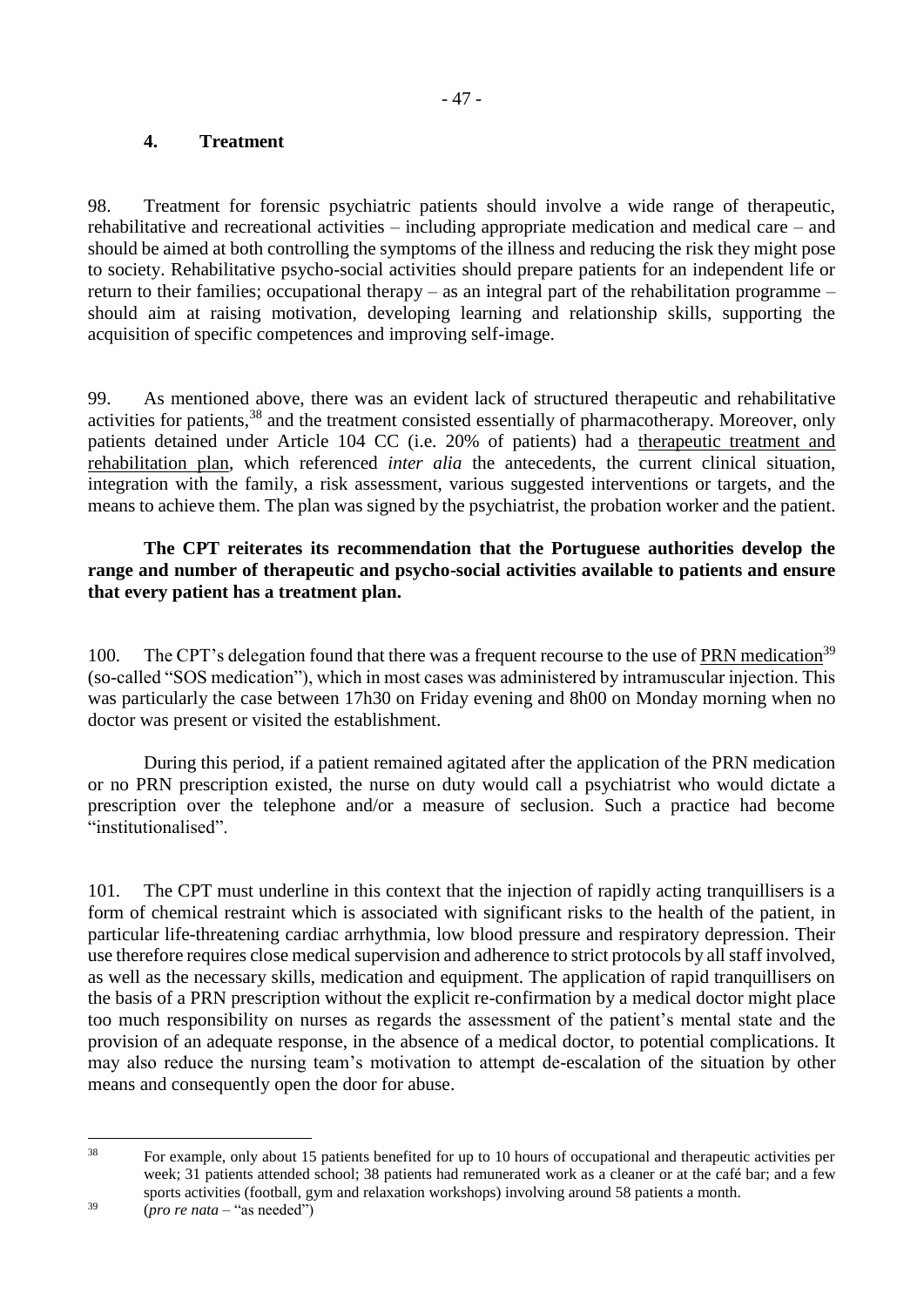102. In the Committee's opinion, in the event of a patient presenting a state of agitation which cannot be dealt with by the nursing staff, the patient's psychiatrist (or the duty psychiatrist) should be called immediately and intervene promptly to assess the state of the patient and issue instructions on the action to be taken. It is the responsibility of the medical doctor/psychiatrist to prescribe the safest medication that serves the purpose of PRN medication, and to know the reaction of the individual patient to the prescribed PRN drug.

Only in exceptional situations, when a patient's agitation cannot be controlled by nursing staff and the intervention of a psychiatrist is not possible within minutes, may the administration by nursing staff of rapid tranquillisers under a "conditional" PRN prescription be justified, meaning that a medical doctor must be contacted (e.g. by phone) and must confirm the prescription prior to its use. Further, a medical doctor must arrive without delay to monitor the patient's response and deal with any complications.

Moreover, the use of a PRN prescription for rapid tranquillisers must be accompanied by specific safeguards: as a minimum, any such PRN prescription should be drawn up by an experienced doctor after having thoroughly assessed the patient's physical status, should only be valid for a limited time (i.e. at least on a monthly basis, preferably more frequently) and should be re-assessed each time it is used or where there is any change in the patient's medication. If it appears that resort to PRN medication is applied to individual patients on a more regular basis, it is no longer a PRN medication, and the actual drug should instead be listed in the regular medication scheme.

**The CPT recommends that the Portuguese authorities draw up guidelines for regulating the use of PRN medication, taking into account the above precepts. The Committee would like to be provided with a copy of these guidelines in due course.**

**Further, it is essential that provision be made for psychiatrists to be remunerated out of hours, notably during weekends, whenever their presence at the Psychiatric Clinic is required, in emergency situations.**

103. At the time of the visit, 13 patients were prescribed the medication clozapine but without regular blood tests being taken. It should be recalled that application of clozapine may lead to a potentially lethal reduction of white blood cells (*granulocytopenia*), which can only be detected by carrying out blood tests on a regular basis. **The CPT recommends that the Portuguese authorities ensure that all patients prescribed clozapine are provided with regular blood tests; staff should be educated about the potentially lethal side effects of clozapine and, in particular, the importance of carrying out regular blood tests.**

104. Medical examinations on admission to the Psychiatric Clinic were usually carried out by a psychiatrist as the general practitioner was only present three afternoons a week, during which time he had to cover both the Clinic and the prison, which held around 250 inmates. On the basis of an examination of the relevant documentation and interviews with patients and medical personnel, the CPT considers that there is a need to improve the quality of the assessment made upon admission to the establishment, notably as concerns the recording of injuries. **The CPT recommends that the approach set out above in paragraph 67 in respect of medical screening upon entry to prison be equally followed at the Psychiatric Clinic.**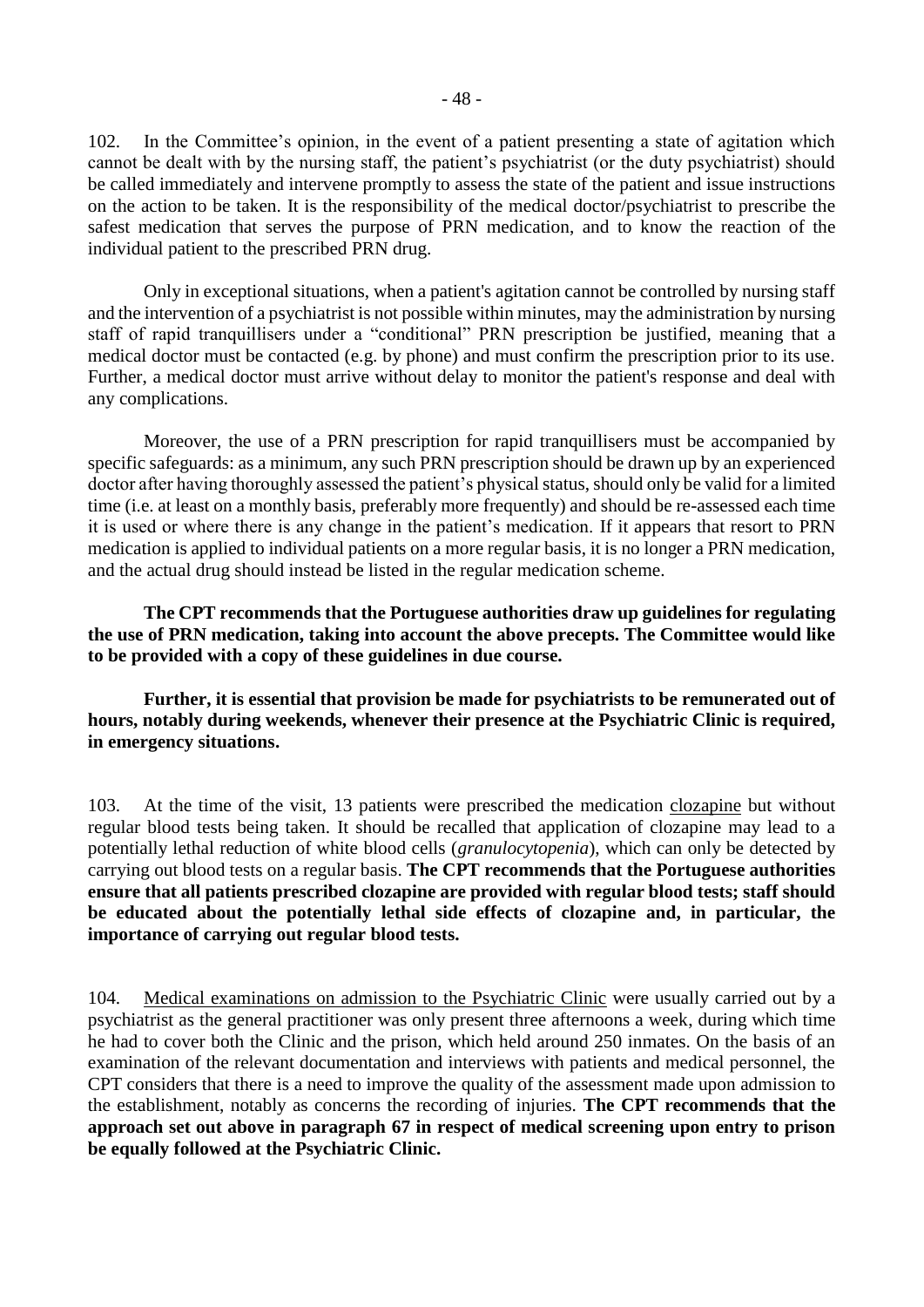105. The Clinic was equipped with basic emergency medical equipment such as a first aid kit including a defibrillator, but it did not possess a working electrocardiogram (ECG) machine. Given the profile of the patients and the medication prescribed, **the CPT recommends that the Psychiatric Clinic be equipped with an ECG machine.**

## <span id="page-48-0"></span>**5. Staff**

106. At the outset, the CPT wishes to stress that its delegation again met competent and dedicated health care staff who displayed considerable professionalism in their attitude towards patients. However, there were severe shortages of nurses and medical assistants whose number ought to be increased significantly in order to ensure that proper care is provided to the patients.

A manifest illustration of this state of affairs is that patients continue to be directly managed by prison officers. Health care staff usually did not visit the accommodation wards and only saw the patients when they came to the medical unit to take their medication. Such a state of affairs is unacceptable for a psychiatric establishment,  $40$  and it is neither acceptable for the patients nor for the prison guards, many of whom expressly stated that they felt unprepared to carry out their duties.

107. At the time of the visit, the Clinic employed three psychiatrists, one psychologist, 16 nurses<sup>41</sup>, and two orderlies<sup>42</sup>. Such a staffing complement is totally insufficient for caring for  $175$  mentally ill patients.

Indeed, the situation had deteriorated further since the 2016 visit, with 25% fewer nursing staff now responsible for 15% more patients. On a typical day shift there were three to four nurses, and one nurse at night; the effective day presence was impacted by the fact that five of the 18 nurses/orderlies were on sick leave at the time of the visit. These low staffing levels meant that some patients were used as orderlies to assist other patients.

The CPT's delegation was informed that staffing levels would be increased in 2020, notably as concerns the provision of two occupational therapists (sixty hours/week), 25 medical assistants (500 hours/week), and 20 nurses (140 hours/week). Such an increase is to be welcomed but it should be borne in mind that a psychiatric hospital with some 150 patients should have a complement of around 80 nurses and orderlies.

Further, in spite of repeated recommendations, health care and socio-therapeutic staff still did not have regular staff meetings, which would promote a comprehensive therapeutic approach.

**108. The CPT calls upon the Portuguese authorities to reinforce the staffing complement, notably as regards the presence of qualified nursing staff, occupational therapists and staff to run therapeutic and rehabilitation activities. Provision should also be made for psychiatrists to be present at the Clinic at weekends when required and for such presence to be remunerated.** 

 $40^{\circ}$ <sup>40</sup> The situation has been described in detail in the CPT's 2016 visit report, paragraph 121 of CPT/Inf (2018) 6.

<sup>&</sup>lt;sup>41</sup> The nurses were also responsible for the care of 205 prisoners from the adjoining prison establishment.

Their duties included showering and feeding those who needed assistance in the psychiatric clinic (approximately 10 patients), as well as cleaning the offices and toilet areas.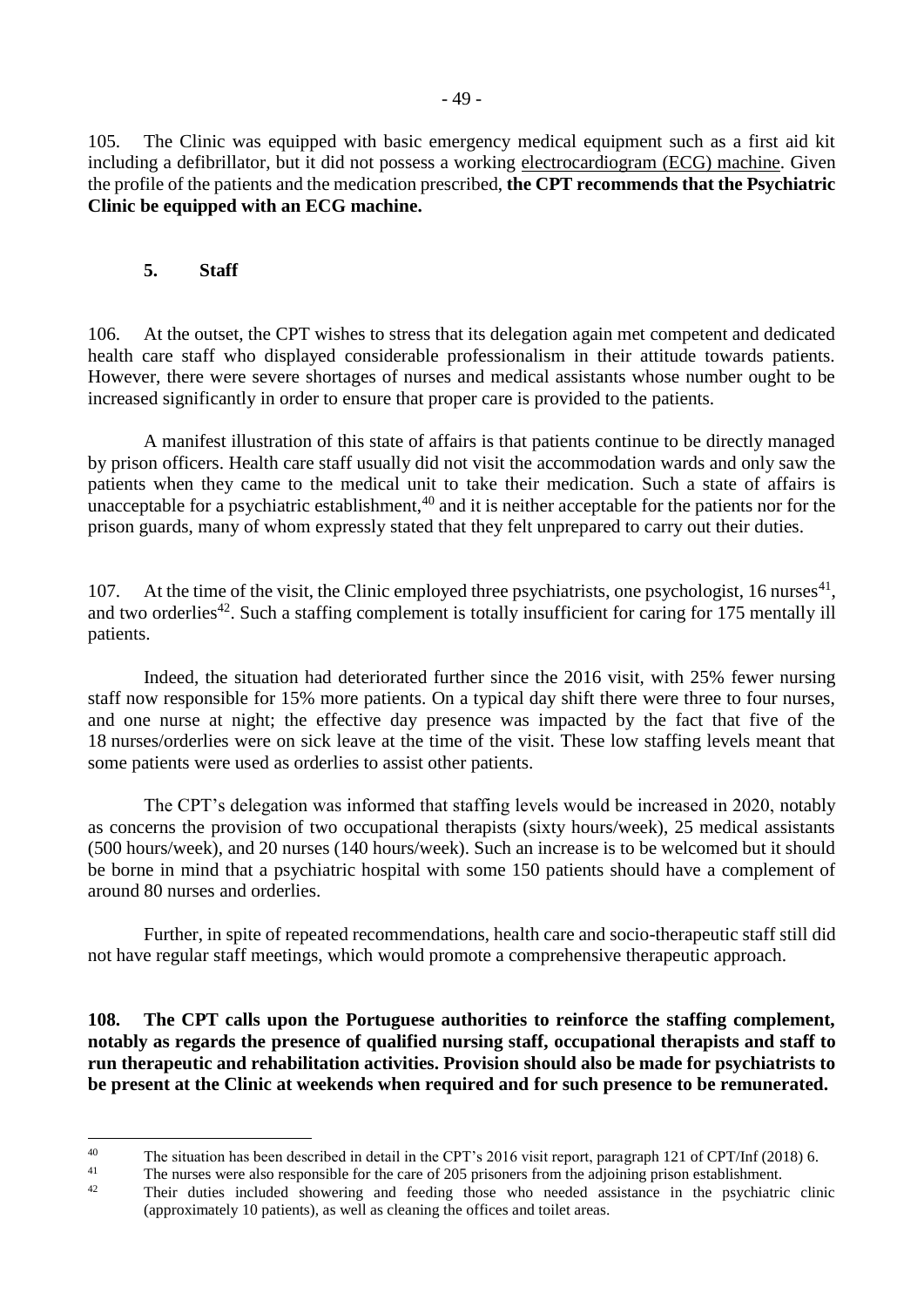**Further, the CPT reiterates its recommendation that regular team meetings of health care and socio-therapeutic staff be introduced.**

**The CPT also reiterates its recommendation that prison officers assigned to work inside the Psychiatric Clinic be replaced by trained nursing staff. In those instances when prison officers are required to intervene in security-related incidents, they should be specifically selected and trained to interact with mentally ill patients and always work under the control and supervision of the health care staff. This requires that nursing staff be present on the accommodation wards.**

109. In the course of the visit, the CPT's delegation examined the cases of two patients who had recently died. One case in particular raises serious concerns that the Psychiatric Clinic is unable to manage patients with complex health care needs.

In July 2019, DM, a 55-year-old patient, was transferred to a hospital where he was diagnosed with pneumonia and a low blood sodium concentration. Further, while in hospital it was noted that he had dysphagia (an inability to swallow food), and the hospital concluded that it was not safe for him to ingest food or liquid orally as there was a real risk that he would choke. Consequently, a nasogastric tube was inserted at the hospital on 29 July 2019 and a feeding plan devised. On 6 August 2019, he was transferred back to the Psychiatric Clinic with a discharge letter from the hospital setting out that he should continue to have a catheter *in situ* for his urinary retention and that he should continue to be fed by naso-gastric tube; it concluded that the patient did indeed have severe dementia.

Soon after his return to the Psychiatric Clinic, DM became agitated and pulled out his catheter and naso-gastric tube. However, the psychiatrist decided that the naso-gastric tube did not need to be replaced and that he could be fed orally. On the following morning (7 August 2019) DM was found by nursing staff *in extremis* with a piece of bread lodged in his throat and died.

The case illustrates tragically that the Psychiatric Clinic, with its limited health care resources, is unable to care for a patient requiring close intensive supervision who has complex mental and physical health care needs. **The CPT recommends that patients who are hospitalised should only be transferred back to the Psychiatric Clinic if their care needs can be properly met. Further, the CPT would like to receive a copy of the autopsy report of the patient DM, and the results of any inquiry into this death.** 

#### <span id="page-49-0"></span>**6. Seclusion and means of restraint**

110. The CPT has repeatedly recommended that all forensic psychiatric hospitals/services should establish written guidelines on the use of means of restraint. Such guidelines should make clear which means of restraint may be used, under what circumstances they may be applied, the practical means of their application, the supervision required and the action to be taken once the measure is terminated. The guidelines should also contain sections on other important issues such as: staff training; complaints policy; internal and external reporting mechanisms; and debriefing. In the CPT's opinion, such guidelines are a major support for staff and the debriefing is especially helpful in ensuring that patients understand the rationale behind a measure of restraint that may be imposed.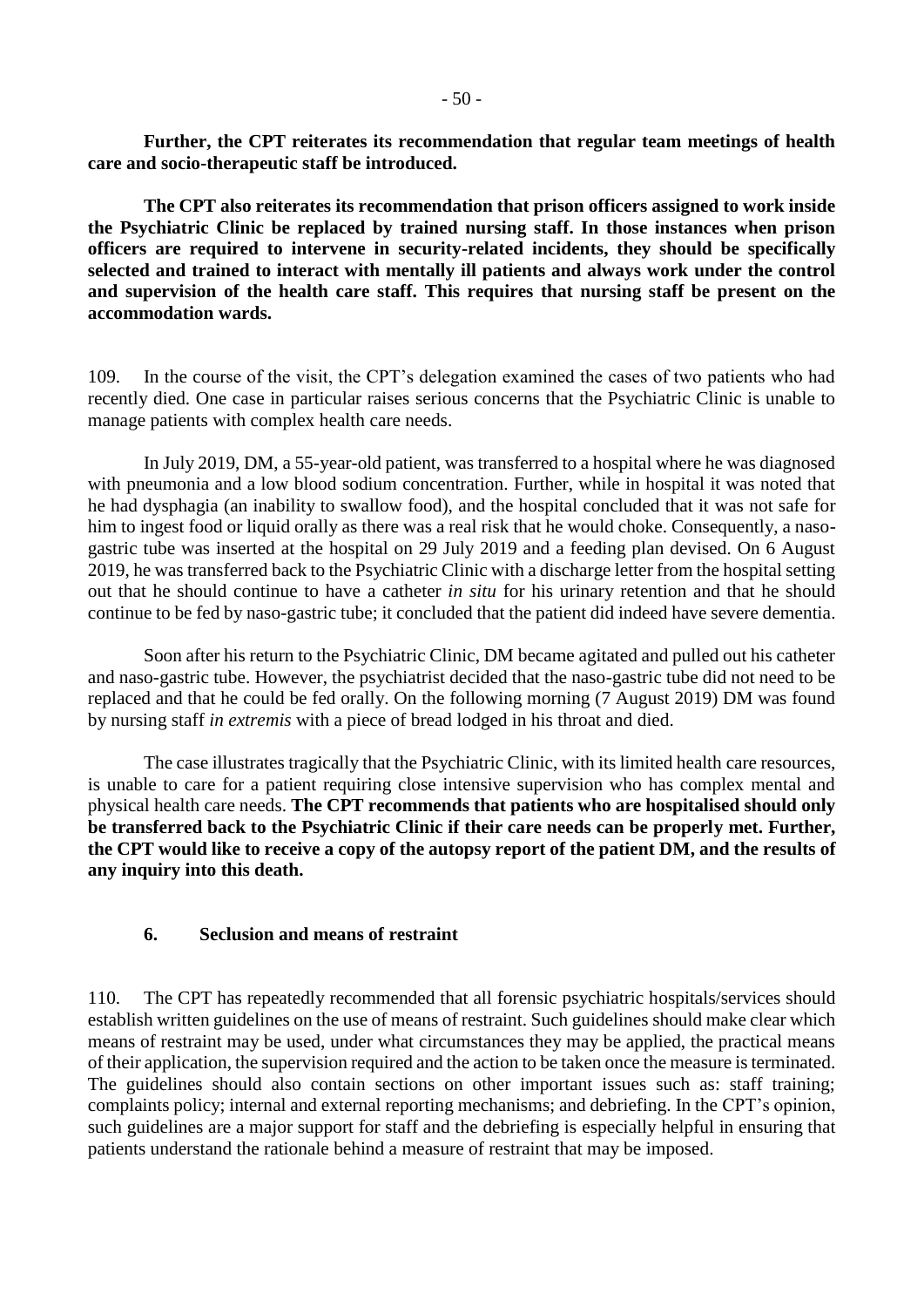In their response to the CPT's report on the 2016 visit, the Portuguese authorities referred to the "Prison Health Care Procedure Manual" and to Circular No. 4/2016 on the compulsory procedures to adopt when using means of control and restraint. However, these documents do not provide clear guidelines on the use of means of restraint for psychiatric patients.

## **The CPT recommends that specific written guidelines on the use of means of restraint be drawn up for psychiatric patients, in the light of the above remarks.**

111. As was the case in the past, there was no recourse to mechanical means of restraint. However, recourse to the use of seclusion remained frequent. In the first 11 months of 2019, there had been 99 instances of patients being placed in a seclusion cell for periods ranging mainly from one to six days but in the case of two patients the periods were as long as 12 and 30 days. The CPT recalls that in its view, a measure of seclusion should normally only be resorted to for a short period (usually hours rather than days until such time as the reason for the placement ceases to exist).

Moreover, any placement of a psychiatric patient in a seclusion cell should be surrounded by a series of safeguards, including the provision and appropriate documentation of regular human contact and continuous direct supervision by staff, as well as regular reviews of the need for continued seclusion. Such supervision was not taking place at the Psychiatric Clinic. Nor was there any running record of the observations made during a period of seclusion in the nursing logbook for each shift. For example, for the patient held in seclusion from 11 to 23 August 2019, there were no entries on his situation on 14 and 15 or after 16 August. The patient himself alleged that staff did not engage with him except when the nurse visited him once a day and that he had only been offered a shower once in 11 days and that he was not allowed access to the telephone or to the courtyard. Further, the conditions in the cell (so-called green room) were totally unsuitable (see paragraph 113 below).

112. The CPT wishes to stress once again that locking up a vulnerable mentally disordered patient alone in a room must be very carefully applied. It may produce a calming effect in the short term, but is also known to cause disorientation and anxiety, at least for certain patients. Whenever recourse to seclusion is necessary, **the CPT recommends that the Portuguese authorities ensure that the measure of seclusion be properly regulated and subject to a number of safeguards, in particular:** 

- **placement in a seclusion cell should only be used as a last resort to prevent risk of harm to the individual or others and only when all other reasonable options would fail satisfactorily to contain those risks. It should not be resorted to due to a lack of alternative strategies, staff and regime provision;**
- **any decision regarding the application of a measure of seclusion (or its continuation) must be taken after the doctor has personally seen and examined the patient;**
- **the duration of the measure should be for the shortest possible time;**
- **during placement in a seclusion cell, regular human contact and constant individual staff monitoring should be ensured and documented accordingly; the nurse who monitors the patient should maintain a log or journal, in which the condition of the patient is noted down at regular intervals (e.g. every 30 minutes);**
- **the need for continued seclusion should be regularly reviewed and the measure should be terminated immediately when the reason for it ceases to exist;**
- persons subject to seclusion should receive full information on the reasons for the **intervention as well as on avenues to appeal against the measure and should always be debriefed after the end of the measure, in order to explain the rationale behind it;**
- resort to seclusion should always be accurately recorded.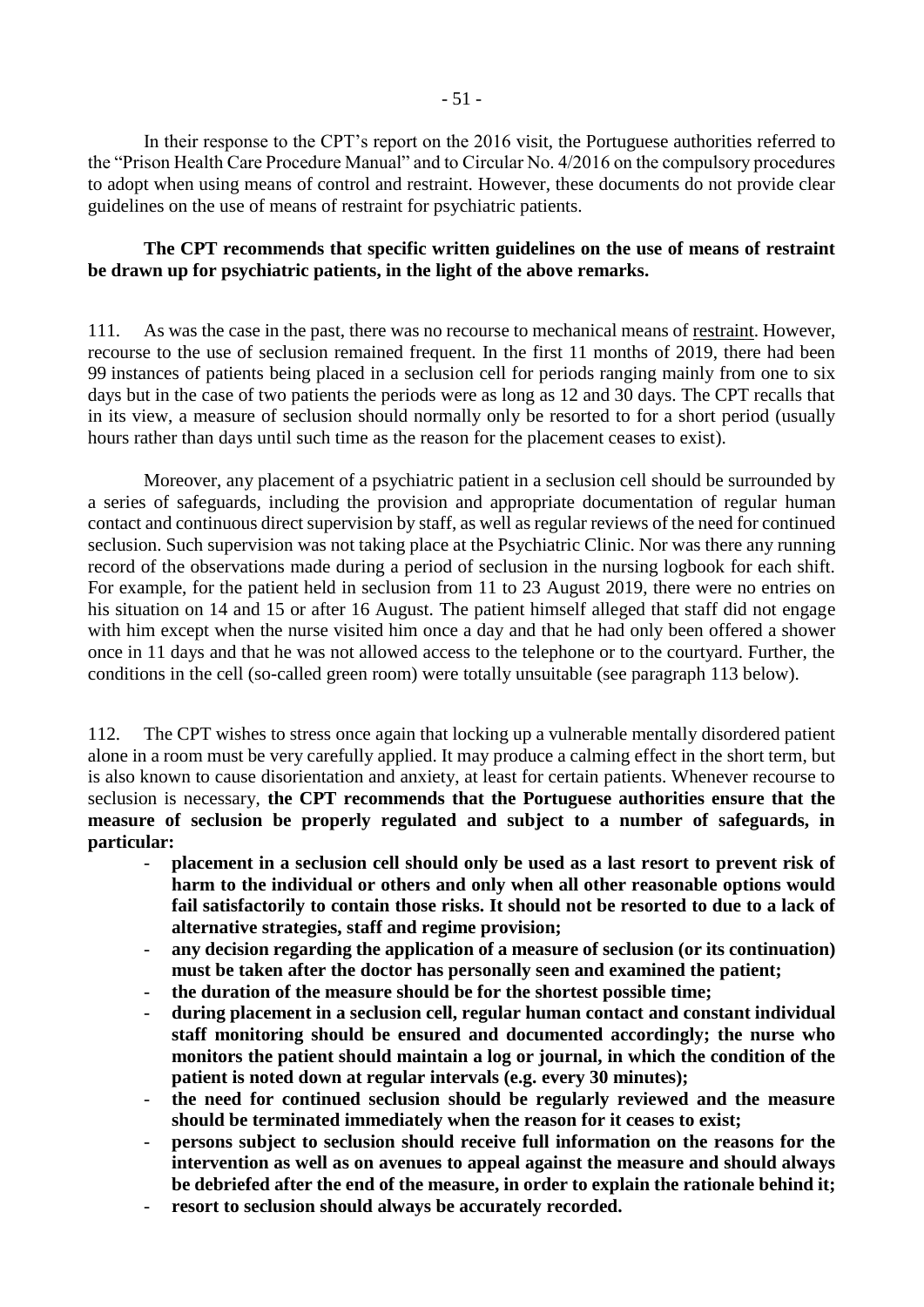113. At the time of the visit, only one of the four seclusion cells were officially in use. It was commonly referred to as the "green cell" (it had been renovated with green linoleum on the floor and walls and made "suicide-proof"). However, access to natural light was limited by the small opaque window leaving the cell sombre. Further, the cell was equipped with only a mattress on the floor and a bucket for the patient to satisfy his needs which had to be slopped out each day. Secluding a patient in such conditions for more than a few hours could well amount to degrading treatment.

The other three bare cells remained as described in the CPT's 2016 visit. Although, they had supposedly been taken out of service, the delegation received several allegations that patients were placed in these cells as an informal punishment, usually following an inter-patient dispute. One of the cells had a mattress on the floor and contained signs of having been recently occupied.

It is positive that patients placed in a seclusion cell were now provided with pyjamas and blankets, and not left naked.

**The CPT recommends that steps be taken to ensure that the seclusion cell (green room) is not used for periods in excess of 24 hours. Further, patients placed in this cell must be offered ready access to the toilet as required. The remaining three cells should be sealed permanently until such time as they are properly renovated.**

114. Patients could on rare occasions also be subjected to formal disciplinary sanctions, such as confinement to a cell with their possessions (POA) or withdrawal of their TV set or other items. In this respect, the same disciplinary rules that applied to prisoners were also applicable to patients at the Psychiatric Clinic. In the first 11 months of 2019, there had been a total of 39 proceedings against patients. Many patients were acquitted and about half of the cases were dismissed due to lack of evidence or the patients lacking insight, but some patients were sanctioned with three to 15 days of POA. In a few cases, patients received longer punishments; for example, 11 days of POA for possession of drugs and 12 days for possessing a mobile phone.

The cell now used for implementing POA, located in a sub-basement in wing 2A, measured less than 7 m² including an unpartitioned sanitary annexe. At the time of the visit, it was holding two patients. The cell possessed no call bell and no staff were present in this area.

The CPT's delegation found that steps were being taken at the Psychiatric Clinic to ensure that whenever the patients' behaviour was related to a psychiatric disorder, they should not be disciplined. However, as a matter of principle, the CPT has reservations about the use of disciplinary measures vis-à-vis psychiatric patients. Such measures aim at sanctioning patients' behaviour, which is often likely to be related to a psychiatric disorder and should be approached from a therapeutic rather than a punitive standpoint.

**The CPT encourages the Portuguese authorities to totally abolish disciplinary sanctions vis-à-vis (forensic) psychiatric patients.**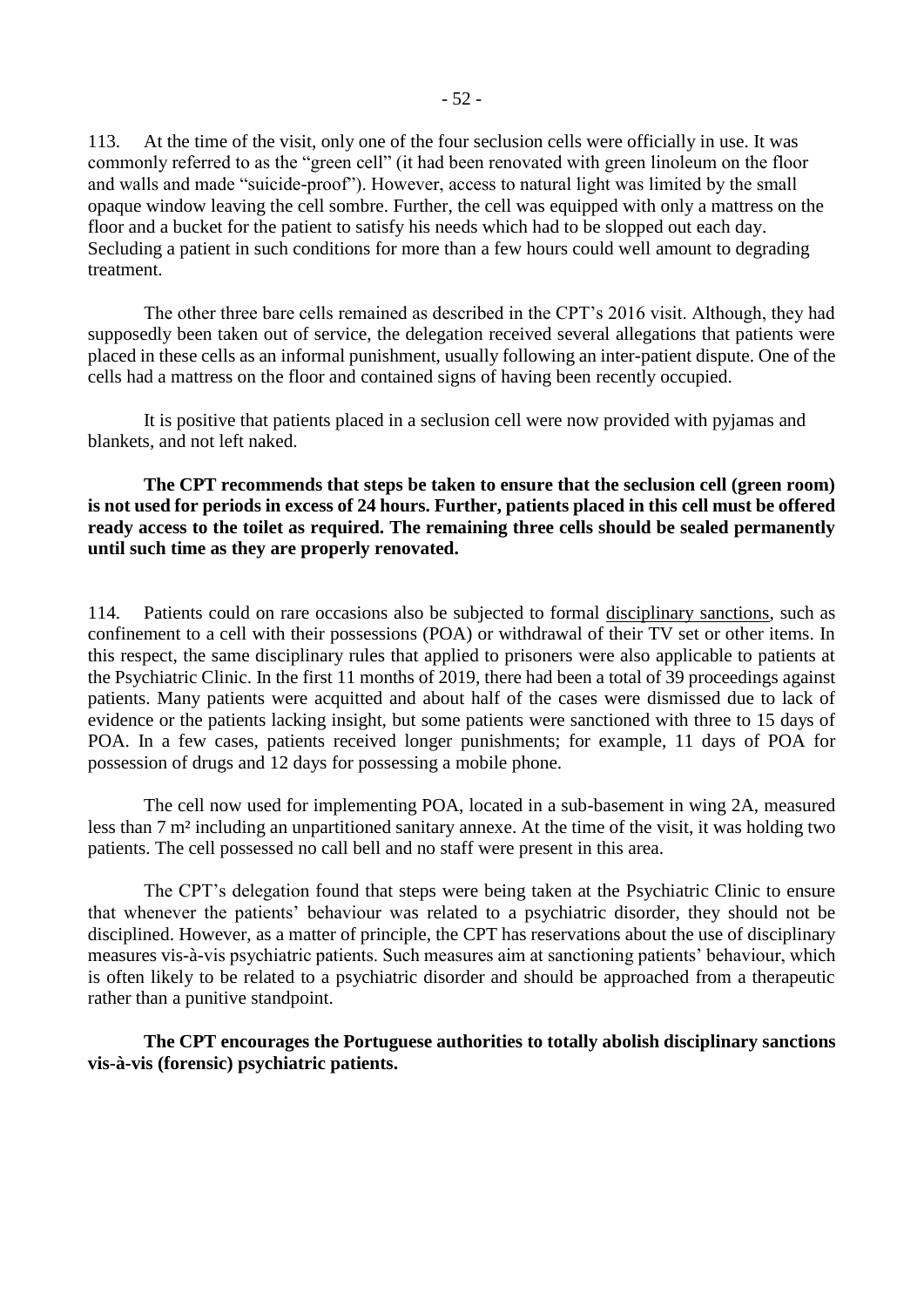#### <span id="page-52-0"></span>**7. Safeguards**

115. The relevant provisions governing the procedures for placement and discharge for persons deemed irresponsible under the Criminal Code have not changed since the CPT's 2016 visit and are in principle surrounded by sufficient safeguards.<sup>43</sup>

The CPT welcomed Order No. 5744/2018, which set up a working group to assess the situation of patients at the Psychiatry Clinic of Santa Cruz do Bispo Prison, with a view to a possible review of the patients' situation and their release based on Articles 92, 93 and 94 of the Criminal Code. It views positively the decision to transfer 40 patients to Magalhães Lemos Psychiatric Hospital (see paragraph 86 above). However, according to the hospital management, the 2018 review of all patients at the Psychiatric Clinic found that the majority of patients no longer needed to be detained at the Clinic but that they required supported living in the community. **The CPT would like to be informed about the measures being taken to transition this group of patients to appropriate care structures in the community.**

116. Involuntary placement in a psychiatric establishment should cease as soon as it is no longer required by the patient's mental state. Consequently, the need for such a placement should be reviewed at regular intervals.

For the patients placed under Article 104 of the Criminal Code, the placement has to be reviewed every 6 months. However, for the 138 patients found to be irresponsible for their crime by a court, a review is carried out only every two years. This review is carried out by a psychiatrist<sup>44</sup> from the clinic and a forensic doctor of the National Institute for Forensic Medicine,<sup>45</sup> and a judge decides whether or not the placement may be terminated. By law,<sup>46</sup> as well as in practice, a judge visited the Psychiatric Clinic to hear the patient in person.

While welcoming the regular review of the need for placement, the CPT is of the opinion that such a review should be more frequent than every two years. **The CPT recommends that regular**  *ex officio* **reviews of any involuntary forensic placement decision are carried out at least once a year.**

117. The delegation gained the impression that during the assessment, the social situation of the patient was also being taken into account. While this is in principle a welcome practice, the result was that if a person had nowhere to go, his placement would be extended. For persons to remain deprived of their liberty as a result of the absence of appropriate external facilities is a highly questionable state of affairs.

<sup>1</sup> <sup>43</sup> See previous CPT reports CPT/Inf (2013) 4, paragraph 119 and CPT/Inf (2009) 13, paragraph 133.

<sup>&</sup>lt;sup>44</sup> See Section 504 (1)(a) of the CCP and Section 158 (2)(a) of the Code on Execution of Criminal Sanctions.

<sup>45</sup> According to Section 2 of Law 45/2004, Section 159 of the CCP and Section 16 of the Decree Law 123/2011, all forensic expert assessments must be provided by the Institute for Forensic Medicine and Forensic Science (*Instituto Nacional de Medicina Legal e Ciências Forenses*) or, in exceptional cases, by experts contracted by the Institute.

<sup>46</sup> Article 158 of the Code on Execution of Criminal Sanctions.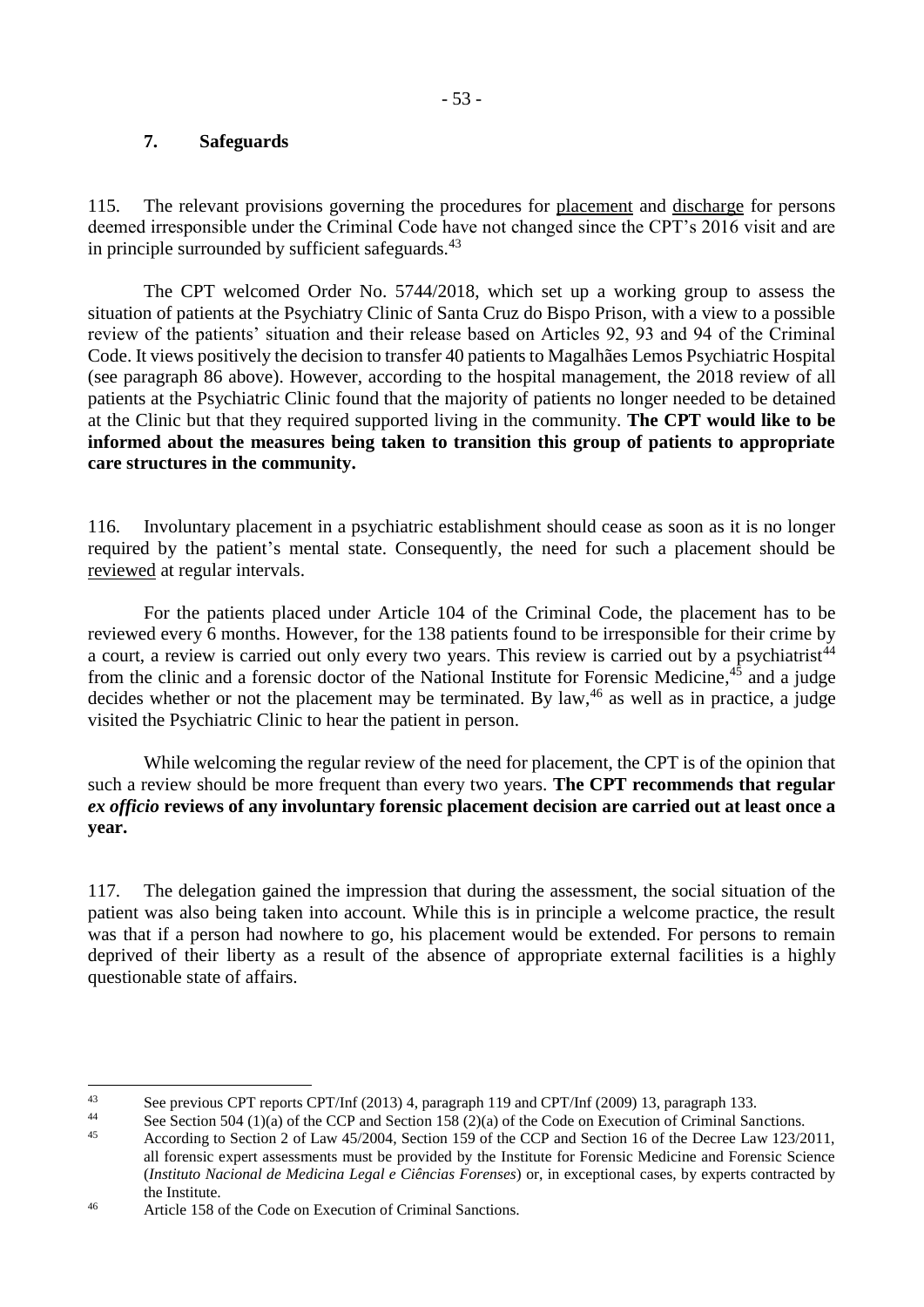## **The CPT welcomes the efforts to release patients from the Clinic and encourages the Portuguese authorities to continue the assessment and, if necessary, the discharge or transfer of patients.**

118. As regards contact with the outside world, the situation remained as described in the report on the 2016 visit and could generally be considered as satisfactory. That said, the automatic cut-off of phone calls after five minutes still remained a problem (see paragraph 82 above).

119. An effective complaints procedure is another basic safeguard against ill-treatment in psychiatric establishments. Specific arrangements should exist enabling patients to lodge formal complaints with a clearly designated body, and to communicate on a confidential basis with an appropriate authority outside the establishment. **The CPT recommends that both internal and external complaints procedures, including complaints boxes (to be opened only by specially designated persons, and in confidence), be introduced. Patients should be systematically informed of their right to lodge complaints.**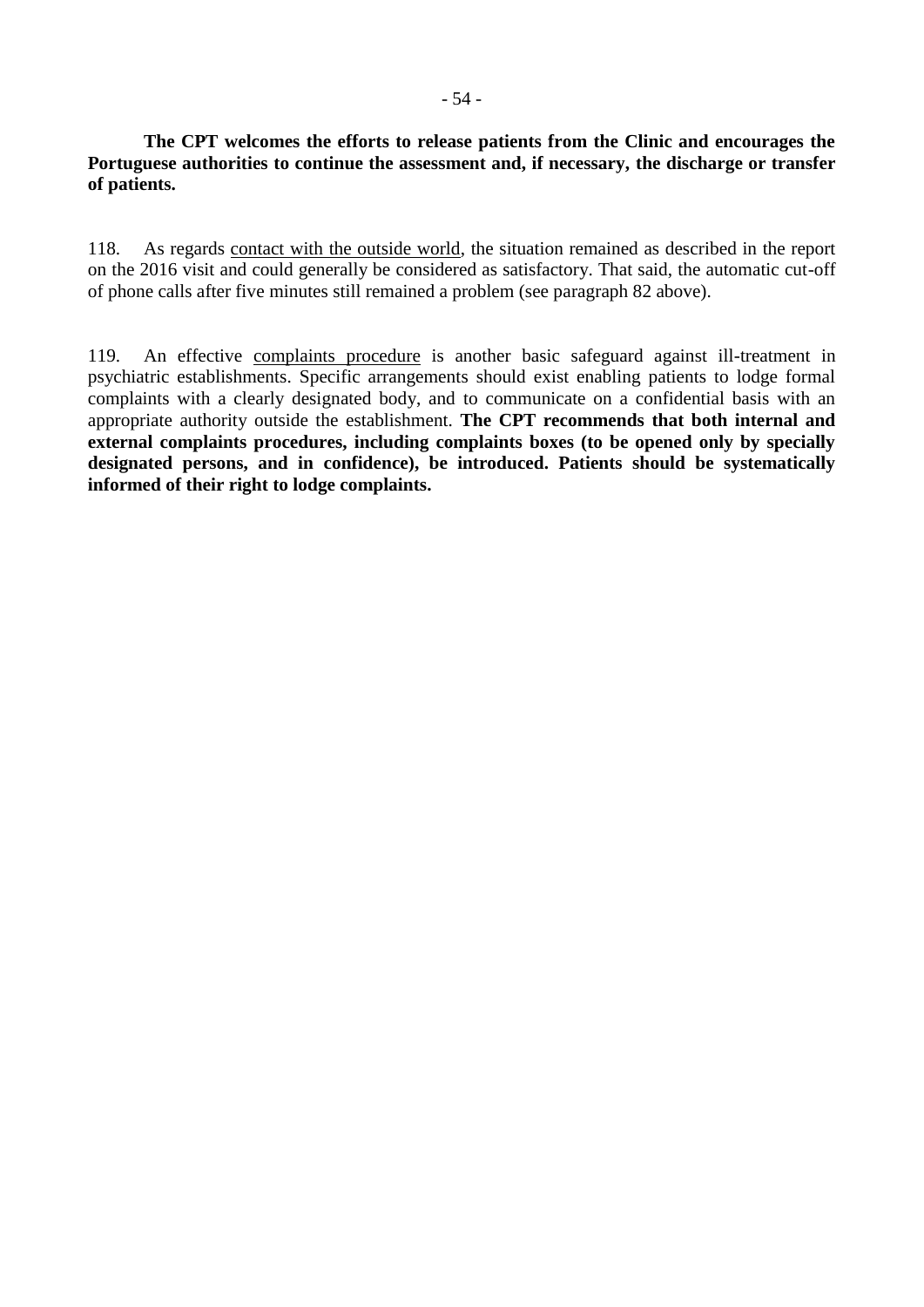#### **APPENDIX I List of the establishments visited by the CPT's delegation**

<span id="page-54-0"></span>Establishments under the authority of the Ministry of the Interior

- PSP Metropolitan Command Headquarters, Moscavide Avenue, Lisbon
- PSP 4th Police Division/30th Police Station, Travessa de Miguel Lupi, Lisbon (Lapa)
- PSP Bela Vista Holding Facilities, Agostinho José Freire Street, Porto
- GNR Police Station, Rua Padre Andrade e Silva, São Cosme, Gondomar

Establishments under the authority of the Ministry of Justice

- Caxias Prison \*
- Lisbon Central Prison \*
- Lisbon Judicial Police Prison \*
- Porto Central Prison
- Porto Judicial Police Prison
- Santa Cruz do Bispo Prison (Psychiatric Clinic)
- Setúbal Prison \*
- \* Targeted visit primarily to interview remand prisoners and to examine the treatment of vulnerable prisoners.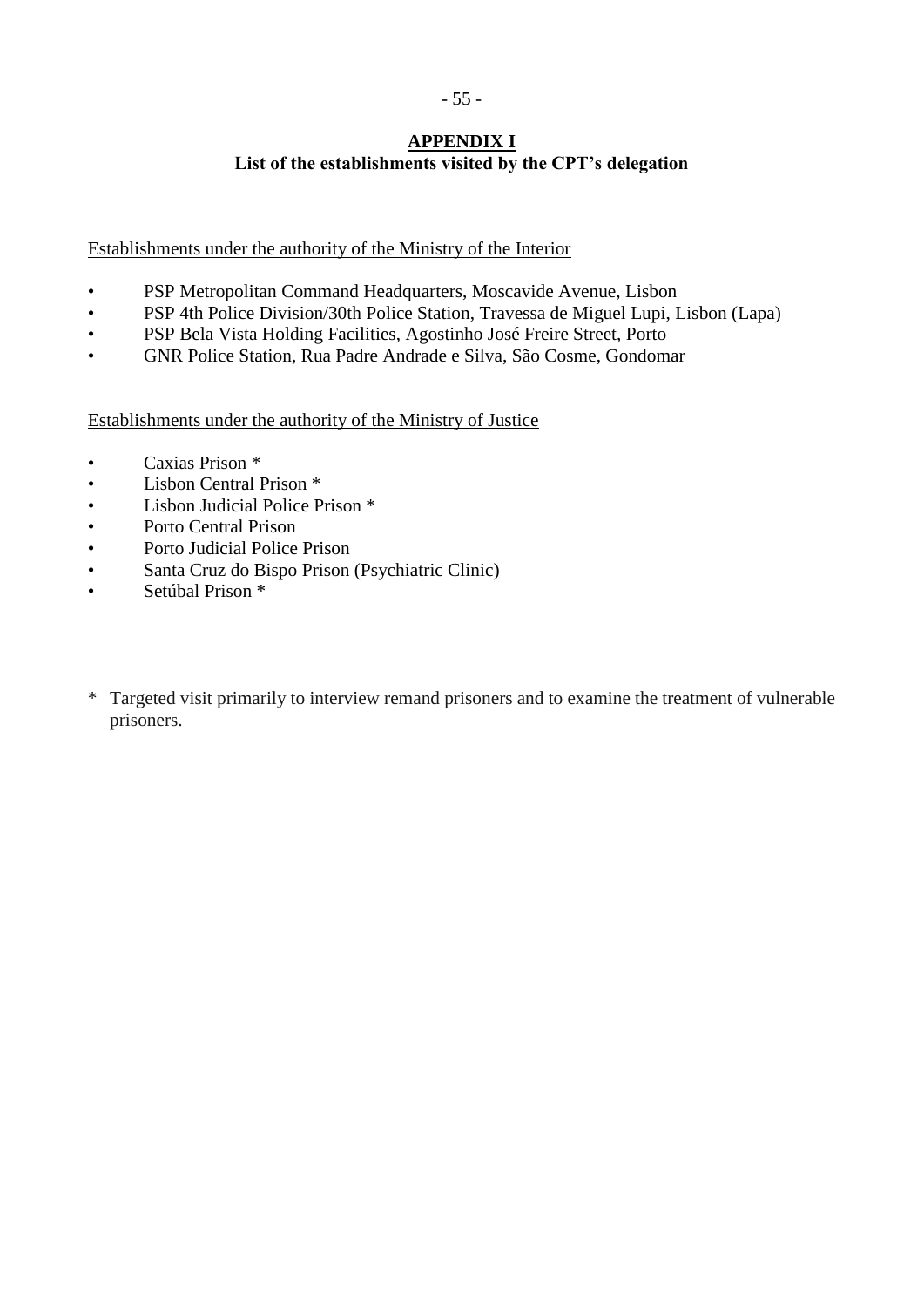## **APPENDIX II**

## <span id="page-55-0"></span>**List of the national authorities, other bodies and non-governmental organisations with which the CPT's delegation held consultations**

#### **A. National authorities**

#### **Ministry of Internal Affairs**

| Antero Luís<br>Ricardo Carrilho                                                    | Secretary of State for Internal Affairs<br>Deputy Secretary General in charge of International                                                                                                                                                     |  |  |
|------------------------------------------------------------------------------------|----------------------------------------------------------------------------------------------------------------------------------------------------------------------------------------------------------------------------------------------------|--|--|
| <b>Madalena Martins</b><br>Carla Rebelo                                            | Relations and Management of EU Funds<br>Head of International Relations Department<br>Secretariat General of Internal Affairs - Technical support                                                                                                  |  |  |
| Andreia Vieira<br>Francisco Carreira<br>Hugo Guinote<br>João Ataíde<br>Rita Penedo | Captain, National Republican Guard<br>Captain, National Republican Guard<br>Deputy Chief Constable of the Public Security Police<br>Senior Inspector of the Immigration and Border Service<br>Director, Observatory on Trafficking in Human Beings |  |  |
| Anabela Ferreira<br>José Vilalonga<br>Eurico Silva                                 | <b>Inspector-General of Internal Affairs</b><br>Deputy Inspector-General of Internal Affairs<br>Inspector, Inspectorate General of Internal Affairs (IGAI)                                                                                         |  |  |
| <b>Ministry of Justice</b>                                                         |                                                                                                                                                                                                                                                    |  |  |
| Mário Belo Morgado<br>José Carlos Sousa Mendes                                     | Secretary of State for Justice<br>Secretary General of the Ministry of Justice                                                                                                                                                                     |  |  |
|                                                                                    |                                                                                                                                                                                                                                                    |  |  |
| Rómulo Mateus                                                                      | Director General of Reintegration and Prison Services                                                                                                                                                                                              |  |  |
| Paulo Manuel Sales Moimenta                                                        | Deputy-Director General of Reintegration and Prison                                                                                                                                                                                                |  |  |
| de Carvalho                                                                        | <b>Services</b>                                                                                                                                                                                                                                    |  |  |
| Mariana Lopes                                                                      | Re-education Advisor, Centre for Communication and<br>External<br>Relations<br>Skills, Directorate<br>General<br>for<br><b>Reinsertion and Prison Services</b>                                                                                     |  |  |
| Alfredo Esberard                                                                   | Director of the Criminal Investigation Information Unit,                                                                                                                                                                                           |  |  |

Judicial Police

# **Ministry of Foreign Affairs**

João Pedro Antunes Deputy Director-General for External Policy Teresa Alvarenga Director, Department of Political Multilateral Organisation Raquel Chantre Head of Human Rights Unit, Department of Political Multilateral Organisations Filipa Pereira **Human Rights Desk Officer**<br>Mara Sousa **Human Rights Desk Officer** Human Rights Desk Officer